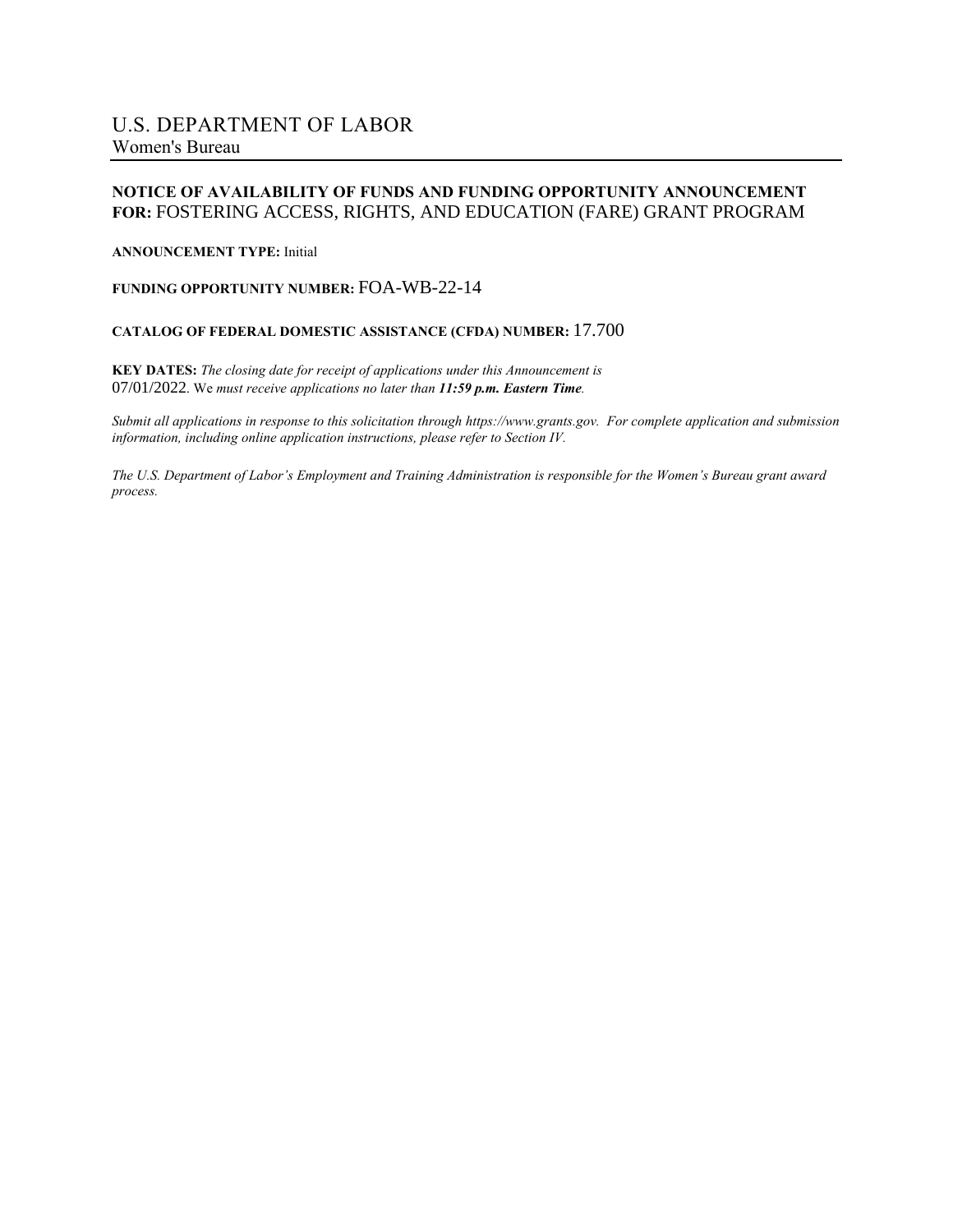# **Table of Contents**

| B. ADMINISTRATIVE AND NATIONAL POLICY REQUIREMENTS 31 |  |
|-------------------------------------------------------|--|
|                                                       |  |
|                                                       |  |
|                                                       |  |
|                                                       |  |

# <span id="page-1-0"></span>**EXECUTIVE SUMMARY**

The Women's Bureau, U.S. Department of Labor (DOL, or the Department, or we), announces the availability of approximately \$2,000,000 in grant funds authorized by the 29 U.S.C. § 13 and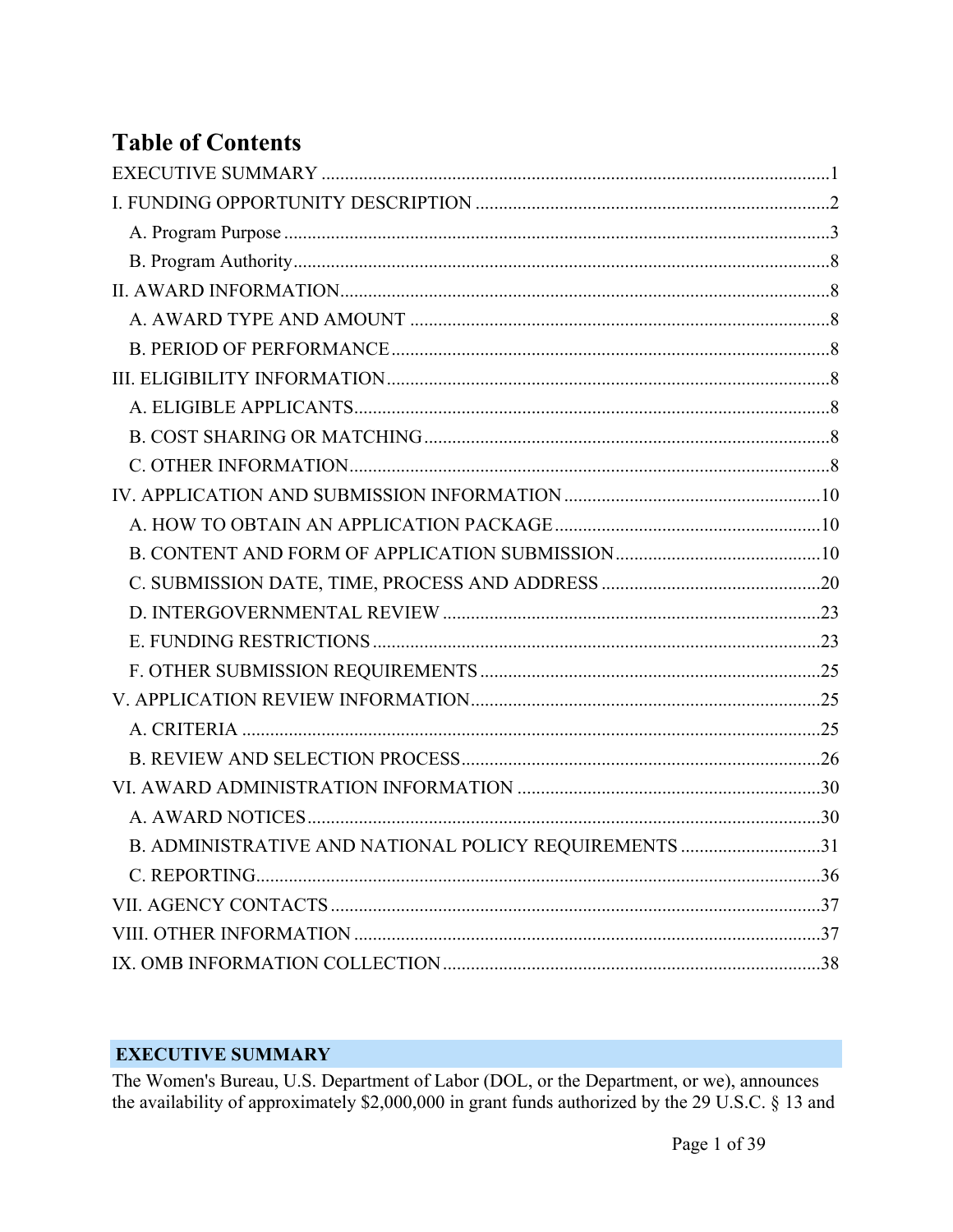the Consolidated Appropriations Act, FY2022, Pub. L. 117-103 for the Fostering Access, Rights, and Equity (FARE) grant initiative.

This program will allow award recipients to undertake projects to assist marginalized and underserved women workers in understanding and accessing their employment rights, public services, and benefits. The grants will build on the successes of recent promising initiatives to enlist trusted messengers and community groups to reach working women, including but not limited to women of color, women with disabilities, justice-impacted women, individuals who identify as LGBTQ, marginalized workers in female-dominated sectors hard-hit by the pandemic, ethnic minorities, immigrants, workers with limited English proficiency, older adults, and workers experiencing intimate partner violence, substance abuse issues, homelessness, or chronic poverty.

The primary purpose of these grants is to provide crucial outreach, education, and improved benefits access and must be used for:

- Providing outreach to women who are paid low wages at work, and otherwise marginalized and underserved.
- Disseminating educational materials through varied platforms, including social media, inperson or virtual events, brochures and leaflets, one-on-one consultations, and other outreach.
- Assisting women workers with navigating and calculating benefits.
- Connecting and referring women workers to additional services, benefits, and/or legal assistance as needed, reasonable, and/or available.
- Helping women to become focal points for rights, benefits, and assistance in their own communities (i.e., a train-the-trainer model for navigation).
- Collecting stories about how the grant activities have improved working women's lives.

To be eligible for funds under this grant program, the applicant must be a nonprofit organization. Applicants should provide evidence that they are a community-based organization, worker group, union, or other non-profit organization with deep ties to women-dominated, low-paid sectors of the workforce able to provide women workers with knowledge and improved access to workplace and safety net benefits, and can quickly implement their proposed activities under the FARE grant initiative.

The Women's Bureau expects availability of approximately \$2 million to fund approximately six to eight grants, with a minimum value of \$250,000. Applicants may apply for a ceiling amount of \$350,000. The period of performance will be 18 months.

The Department is committed to producing strong evidence on the effectiveness of its grant programs; therefore, grant awards will come with a condition that recipients, as well as any subrecipients and subcontractors, must fully participate in any evaluation the Department initiates.

# <span id="page-2-0"></span>**I. FUNDING OPPORTUNITY DESCRIPTION**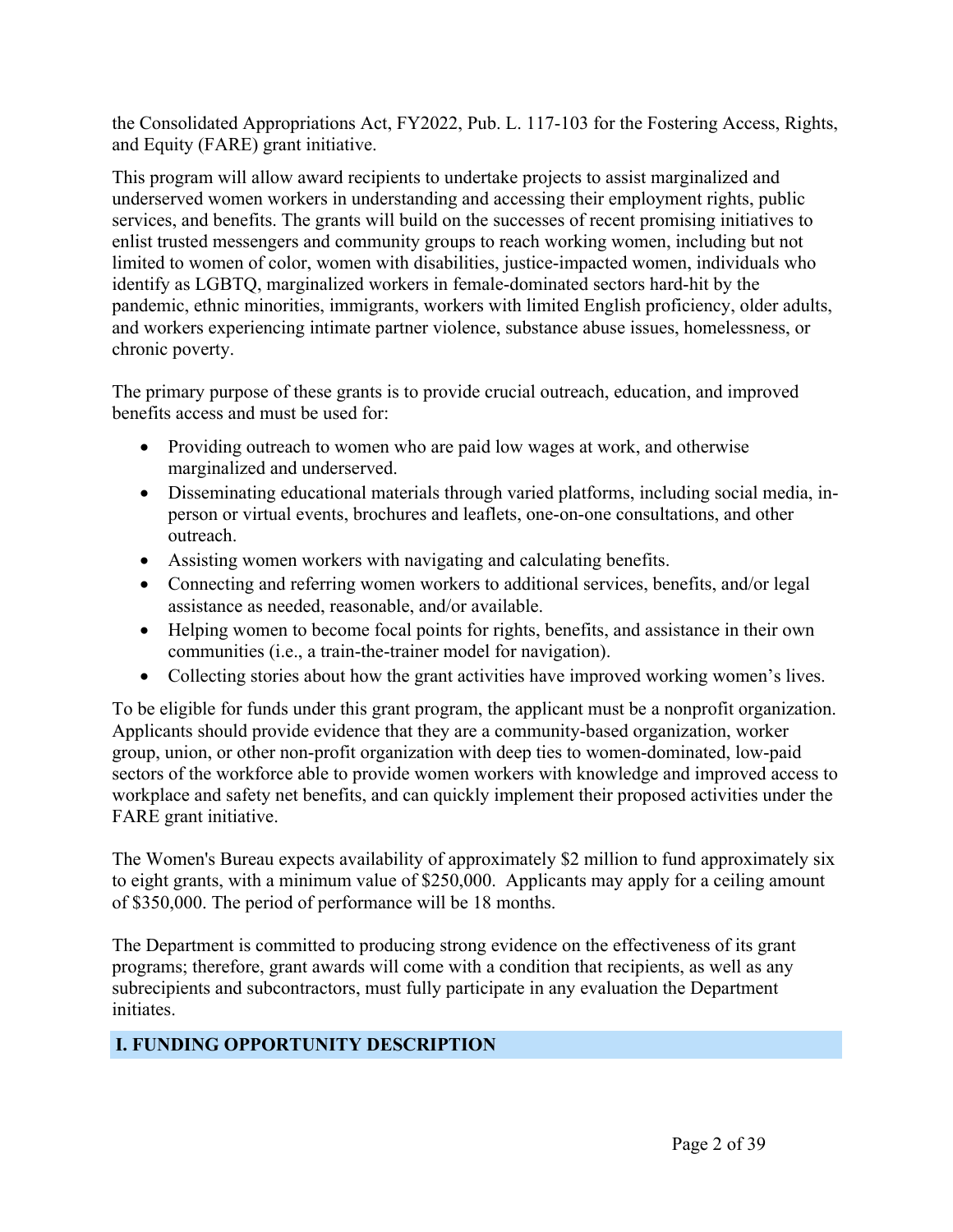#### <span id="page-3-0"></span>**A. Program Purpose**

#### This Announcement solicits applications for the **Fostering Access, Rights, and Education (FARE) Grant Program.**

The Women's Bureau, U.S. Department of Labor (DOL) announces an opportunity for nonprofit organizations with strong ties to underserved communities to participate in the Fostering Access, Rights, and Equity (FARE) grant initiative. This program will allow award recipients to undertake projects to assist underserved and marginalized low-income women workers in understanding and accessing their employment rights, public services, and benefits. The grants will build on the successes of recent promising initiatives to enlist trusted messengers and community groups to reach working women, including but not limited to women of color, women with disabilities, and justice-impacted women.

#### **Background**

For many working women, especially underserved and marginalized low-income women workers, the current system of employment rights and benefits does not adequately protect or serve them. Studies have found that many women workers have not been able to [assert](https://rooseveltinstitute.org/publications/american-workers-experiences-with-power-information-and-rights-on-the-job-a-roadmap-for-reform/) their [employment](https://rooseveltinstitute.org/publications/american-workers-experiences-with-power-information-and-rights-on-the-job-a-roadmap-for-reform/) rights or access all of their [available](https://www.dol.gov/sites/dolgov/files/OASP/evaluation/pdf/WHD_FMLA2018SurveyResults_FinalReport_Aug2020.pdf) benefits. One [study](https://www.ipr.northwestern.edu/documents/working-papers/2021/wp-21-09.pdf), for example, found that women, noncitizens, Hispanic, and Black workers were much more likely to experience minimum wage violations during the  $2008 - 2010$  recession. A 2021 [survey](https://www.nelp.org/publication/foundations-for-a-just-and-inclusive-recovery/) found that nearly a third of Black women workers expressed concern about speaking up about unsafe working conditions, and that women of color were substantially more likely to have their requests for paid sick and family leave denied compared to other workers. Marginalized workers often cannot risk retaliation or losing their jobs and are reluctant to file a complaint.

Longstanding workplace discrimination and barriers have hampered women's success in the workplace, and the COVID-19 pandemic greatly exacerbated these economic [inequalities.](https://www.whitehouse.gov/briefing-room/blog/2021/03/23/covid-19-has-exacerbated-the-economic-inequality-and-caregiving-crisis-facing-women-of-color-heres-how-the-american-rescue-plan-helps/) Essential women workers, who are disproportionately women of color, play a critical role in the economy, but are [often](https://www.census.gov/library/stories/2021/03/unequally-essential-women-and-gender-pay-gap-during-covid-19.html) paid less than men, and lack [access](https://www.americanprogress.org/issues/women/reports/2020/04/23/483846/frontlines-work-home/) to paid leave, child care, and other supports necessary for their economic stability and advancement.

Research has shown that targeted [education](https://www.epi.org/publication/state-and-local-labor-standards-enforcement-during-covid-19) and [outreach](https://www.healthaffairs.org/doi/full/10.1377/hlthaff.2015.0215) can greatly improve women workers' benefit take-up rates. Education and outreach are especially important in a pandemic economy, where many workers are struggling economically. These grants will build on the success of the DOL's Susan [Harwood](https://www.osha.gov/harwoodgrants) Training Grant Program, which provides funding to nonprofit organizations to deliver training to eligible workers and employers on a single targeted occupational safety and health topic. The [Harwood](https://www.lhsfna.org/index.cfm/lifelines/may-2017/safety-training-grants-at-risk-in-proposed-budget/) grants help workers recognize, avoid, and prevent safety and health hazards on the job, especially those in high-hazard industries or in small businesses.

Nonprofit organizations with strong ties to underserved communities are uniquely positioned to design place-based strategies that still can be scaled to address the needs of large populations of women workers who are paid low wages. Such efforts have shown success. For example, the Center for Law and Social Policy worked with the San Francisco Office of Labor Standards Enforcement and multiple key community-based organizations to investigate, conduct outreach, and [improve](https://www.clasp.org/sites/default/files/2017_paidsickleaveinvestigations.pdf) access to sick leave among non-English speaking restaurant workers and other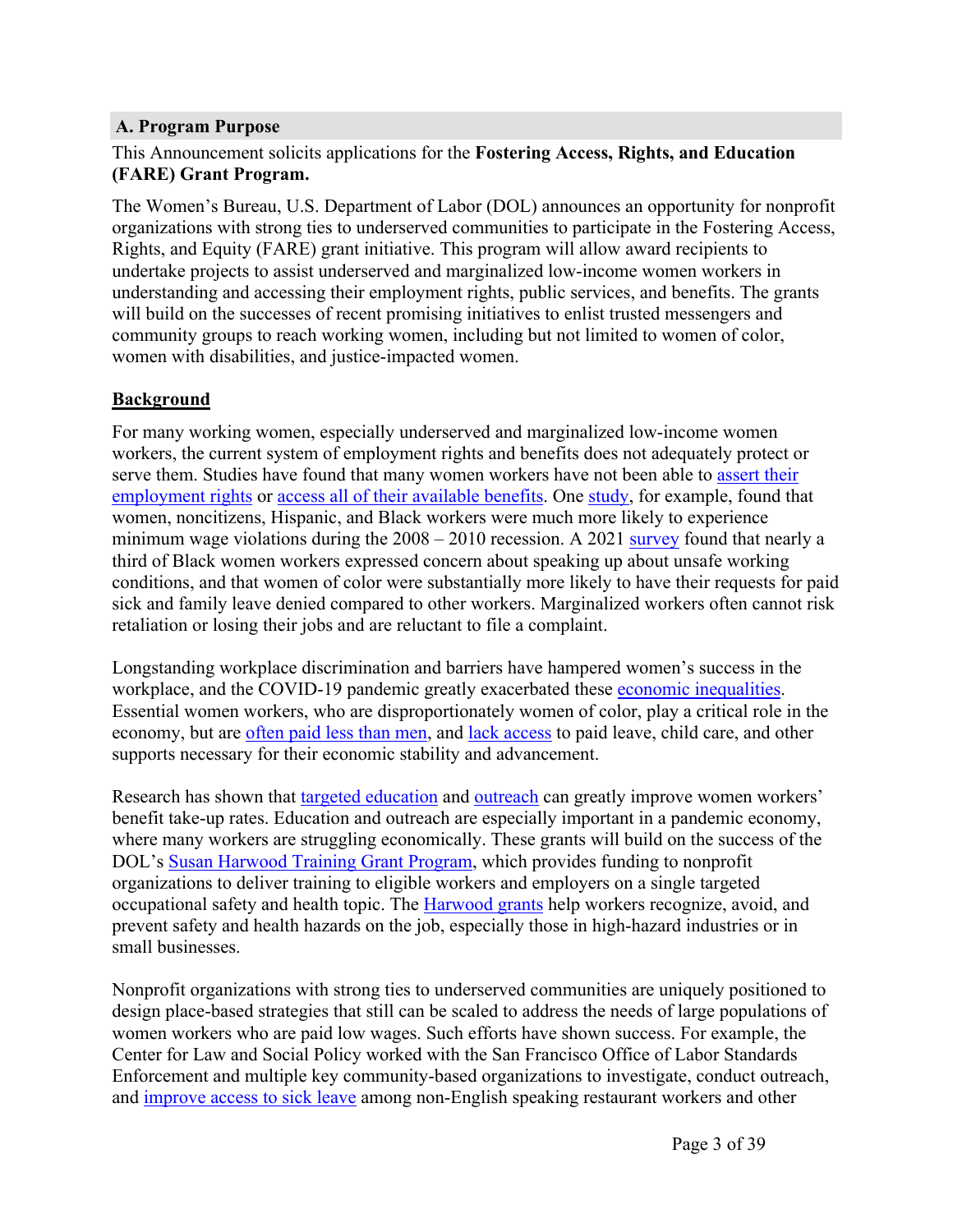#### workers.

Community partnerships are highly effective at boosting participation in social programs. The Affordable Care Act created new publicly-funded navigators to assist individuals—especially vulnerable and low-income populations—to learn about, and access, health coverage. [Subsequent](https://www.healthaffairs.org/doi/full/10.1377/hlthaff.2015.0215) [research](https://www.sciencedirect.com/science/article/pii/S0277953616300120) has indicated that navigators increased health insurance enrollment and also helped to build trust in the health reform program. U.S. Department of Agriculture-supported [outreach](https://www.russellsage.org/publications/administrative-burden) for the Supplemental Nutritional Assistance Program, particularly through communitybased organizations, has also increased take-up of benefits and expedites review and approval as applications arrive to state agencies in a more complete manner. Finally, labor organizations and other worker advocacy organizations [facilitate](https://equitablegrowth.org/wp-content/uploads/2020/10/100920-ui-workerpower-ib.pdf) access to unemployment insurance, and research indicates that union assistance to jobless workers helps to close racial and educational gaps in access to benefits—by making workers aware of their eligibility for unemployment insurance, helping workers to apply for benefits, and assisting workers with ongoing recertification requirements.

#### **FARE Grants**

The Women's Bureau invites community-based organizations, worker groups, unions, and other non-profit organizations with deep ties to women-dominated, low-paid sectors of the workforce to provide women workers with knowledge and improved access to workplace and safety net benefits to apply under the FARE grant initiative. Applicants should propose a project to assist women who are paid low wages at work, and otherwise marginalized and underserved in understanding and accessing their employment rights, public services, and benefits.

The primary purpose of these grants is to provide crucial outreach, education, and improved benefits access and must be used for the key program activities listed below:

- Providing outreach to women who are paid low wages at work, and otherwise marginalized and underserved.
- Disseminating educational materials through varied platforms, including social media, inperson or virtual events, brochures and leaflets, one-on-one consultations, and other outreach.
- Assisting women workers with navigating and calculating benefits.
- Connecting and referring women workers to additional services, benefits, and/or legal assistance as needed, reasonable, and/or available.
- Helping women to become focal points for rights, benefits, and assistance in their own communities (i.e., a train-the-trainer model for navigation).
- Collecting stories about how the grant activities have improved working women's lives.

Applicants must partner with other community-based and non-profit organizations that will enable them to reach vulnerable workers, improve benefits take up and enrollment, deter violations, and improve compliance with worker protections in state and Federal law. Working together, the partners will serve as trusted intermediaries to disseminate information, educate workers, and help workers access benefits. The experience of health insurance navigation provides support for this model, and navigation has been most successful where communitybased navigators have close and ongoing contact with state marketplaces and insurance agencies.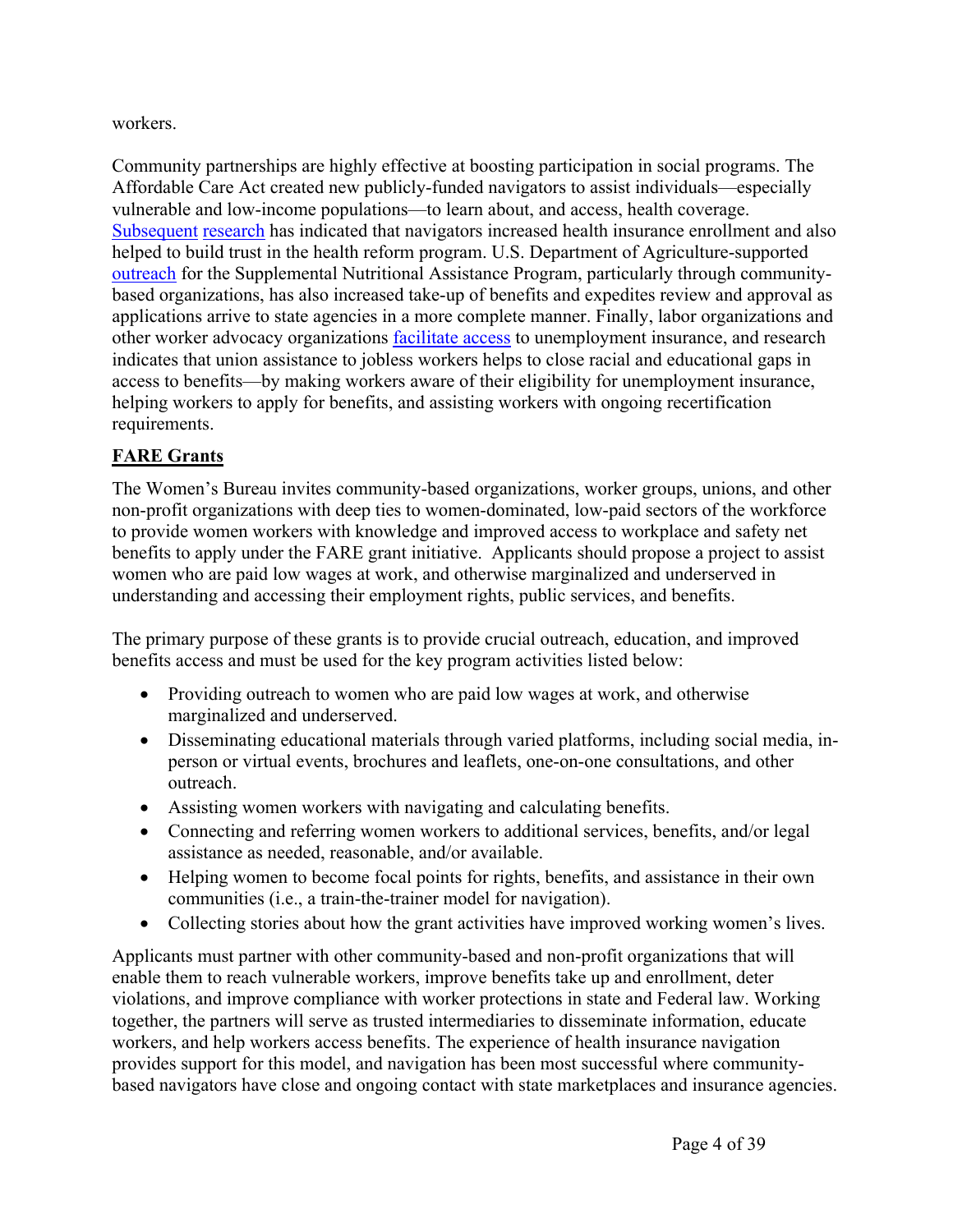The grant funds will be used to conduct outreach that focuses on women workers, including but not limited to women of color, women with disabilities, justice-impacted women, individuals who identify as LGBTQ, marginalized workers in female-dominated sectors hard-hit by the pandemic, ethnic minorities, immigrants, workers with limited English proficiency, older adults, and workers experiencing intimate partner violence, substance abuse issues, homelessness, or chronic poverty.

The applicant's proposed project must address one of the following areas of focus:

- Paid Family and Medical Leave/Sick Leave Eleven states plus the District of Columbia have state laws for paid family and medical leave. Sixteen states plus the District of Columbia and 37 cities have enacted laws requiring paid sick [days](https://familyvaluesatwork.org/media-center/timeline-of-wins/). Additionally, some state laws allow victims of domestic violence to take leave from work under certain circumstances. Women [workers](https://www.dol.gov/sites/dolgov/files/OASP/evaluation/pdf/WHD_FMLA2018SurveyResults_FinalReport_Aug2020.pdf) are not always aware of the laws providing paid sick and family leave, the purposes and family members it can be used for, or how to access the leave. The grantee can provide additional outreach and education on available rights and benefits based on state-level paid leave laws, plus facilitate benefit access.
- Family and Medical Leave Act (FMLA) Awareness of the FMLA's benefits has increased over time since its passage in 1993, but there is still work to be done. A recent [study](https://www.dol.gov/sites/dolgov/files/OASP/evaluation/pdf/WHD_FMLA2018SurveyResults_FinalReport_Aug2020.pdf) found that while 76 percent of workers surveyed have heard of the FMLA, many misunderstood their eligibility for leave. Women workers often are more likely to bear the burden of caring for children, elders, and other family members and could benefit from greater understanding and access to FMLA leave. Women workers could also benefit from learning more about the available avenues for addressing domestic violence under the FMLA.
- Earned Income Tax Credit (EITC) and Child Tax Credit (CTC) Women don't always know that they qualify for the earned income tax credit or the child tax credit benefits. Recent and prospective changes to the CTC may be challenging and confusing for some workers. In addition, due to [complex](https://www.propublica.org/article/irs-now-audits-poor-americans-at-about-the-same-rate-as-the-top-1-percent) rules and frequent IRS audits, free tax help is vitally important.
- Workplace Harassment Studies show that survivors of gender-based harassment in the workplace often experience physical and mental health problems, career interruptions, and lower earnings, among other negative consequences. Women face an even [higher](https://iwpr.org/iwpr-publications/briefing-paper/sexual-harassment-and-assault-at-work-understanding-the-costs) risk of [harassment](https://iwpr.org/iwpr-publications/briefing-paper/sexual-harassment-and-assault-at-work-understanding-the-costs) in certain industries, including the [restaurant](https://hbr.org/2018/01/sexual-harassment-is-pervasive-in-the-restaurant-industry-heres-what-needs-to-change) and hospitality industries, and nontraditional industries such as construction and the trades. Women workers could benefit from learning more about the available avenues for addressing and preventing workplace harassment, as well as information and comprehensive services for survivors of workplace harassment. In addition, grantees could direct women to the [Occupational](https://www.osha.gov/workplace-violence) Safety and Health [Administration's](https://www.osha.gov/workplace-violence) resources, including prevention programs, regarding workplace violence, harassment, intimidation, or other threatening disruptive behavior that occurs at the work site.
- Wage Payment/Overtime/Classification Women who are paid low wages often are fearful about raising issues about proper payment of wages for fear of retaliation or losing their jobs, and could benefit from information and assistance from trusted intermediaries. Research shows that minimum wage violations and failing to pay workers for all hours worked (i.e. overtime, paid breaks, legislatively required leave, etc.), increases in times of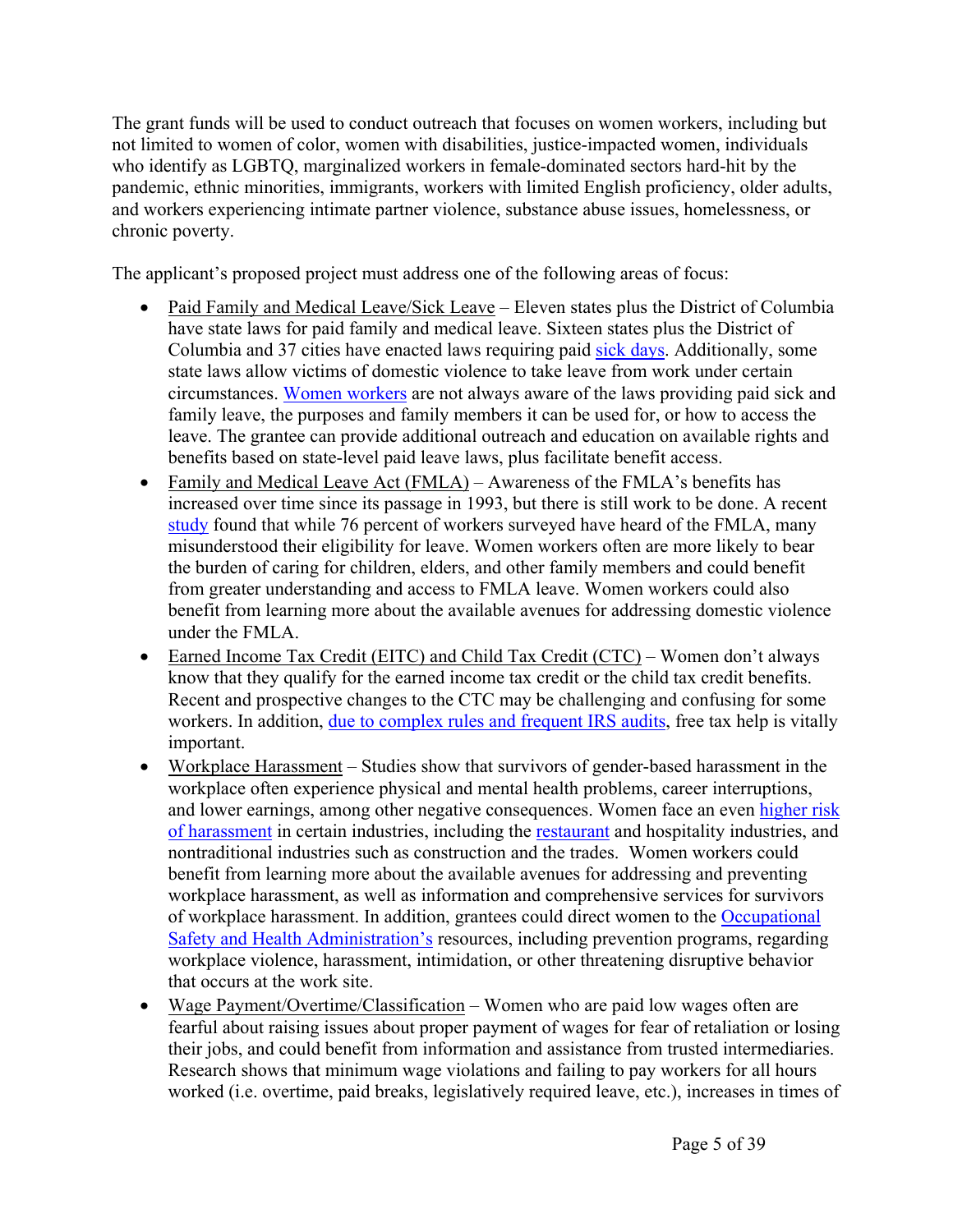economic downturns. Workers who are paid low wages, in particular women of color, are especially [vulnerable](https://www.nelp.org/publication/policies-worker-power-well-covid-19-era-beyond) because they fear an inability to find new employment if they lose their jobs after raising issues. Moreover, the pandemic caused a rise in the "platform based" economy as more people are ordering in or using shopping apps. Women workers could benefit from learning more about their workplace rights and the available avenues for addressing and remedying violations.

- Pay Equity and Pay Transparency Women continue to earn less than men and the wage gap is even greater for women of color. Many systemic issues are at the root of lower wages for working women across nearly all occupations and at every level of education. Pay transparency is one tool that can help [close](https://blog.dol.gov/2021/03/19/5-facts-about-the-state-of-the-gender-pay-gap) the gap. Although federal law and many state laws protect the right to discuss salaries, many employers discourage the practice, preventing workers from being paid fairly. Women workers could benefit from outreach, education, and assistance on these issues.
- Discrimination in the Workplace Workers are not always aware of the employment rights available to them. They also may be hesitant or fearful to invoke their rights or obtain the legal assistance they need. For example, a pregnant woman in a low-paid, physically demanding job may not know she can request a reasonable accommodation or what steps to take if it is denied. Employment rights are based on a wide range of federal and state laws, which include, but are not limited to, protection against discrimination based on pregnancy, sexual orientation, gender identity, race, ethnicity, religion, sex, disability, age, and status as a protected veteran. In some instances, discrimination against employees or job applicants who experience domestic or dating violence may be considered sex-based discrimination under Title VII of the Civil Rights Act and/or disability discrimination under the Americans with Disabilities Act. Workers have reported increased discrimination since the pandemic, as well as an increased [economic](https://source.wustl.edu/2021/07/mothers-may-face-increased-workplace-discrimination-post-pandemic-research-warns/) [toll](https://source.wustl.edu/2021/07/mothers-may-face-increased-workplace-discrimination-post-pandemic-research-warns/) on vulnerable [populations.](https://www.eeoc.gov/newsroom/eeoc-examines-connections-between-covid-19-and-civil-rights) Women workers could benefit from education and referral to legal assistance on these issues.
- Worker Organizing [Unionized](https://iwpr.org/wp-content/uploads/2021/08/Stronger-Together-Union-Membership-Boosts-Womens-Earnings-and-Economic-Security_FINAL.pdf) women earn higher wages, experience a smaller wage gap, and have better employer-sponsored benefits and greater job security during economic crises. Union membership also ensures workers that their voices are heard in their workplaces, their communities, and beyond. Women who have been struggling economically could benefit from worker organizing and resulting assistance on these issues.
- Unemployment Insurance Many women workers who are paid low wages have seen their unemployment benefits held up or are uncertain if they are eligible. In some cases, they may also need help finding legal representation. Additionally, some states have laws that explicitly provide unemployment insurance to domestic violence victims in certain circumstances. Depending on the jurisdiction and circumstances, women who are impacted by domestic violence in the workplace could benefit from resources and assistance in navigating claims for unemployment insurance.
- Health Care Community health workers, including [Promotores](https://www.cdc.gov/minorityhealth/promotores/index.html) (community health) workers who work in Spanish-speaking communities), help vulnerable communities get access to needed services. Most recently, community health workers have assisted with COVID-19 information and access to testing and vaccines in rural and urban areas for undocumented and marginalized communities.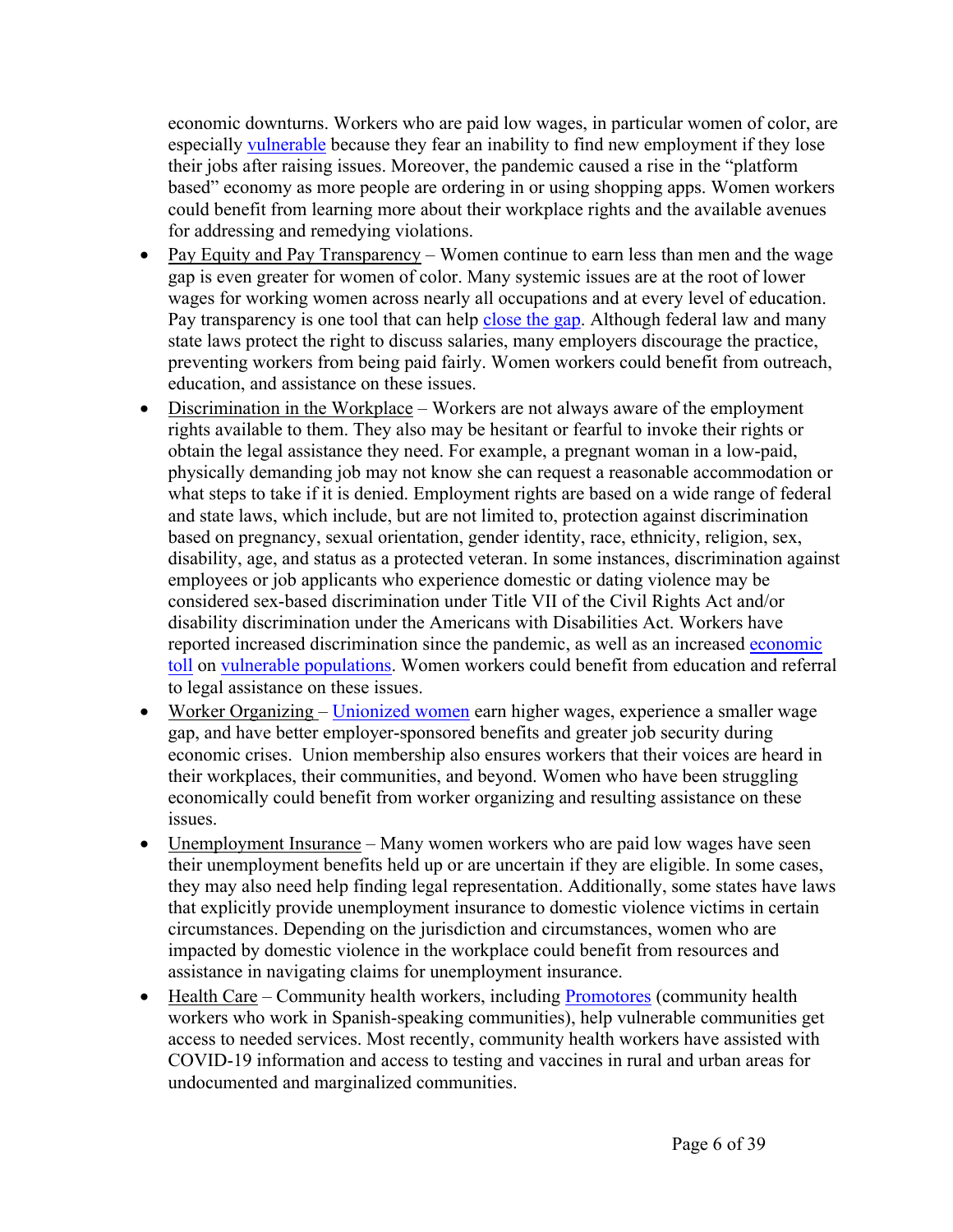Eligible Benefits, including Child Care, under the American Rescue Plan and other Federal Legislation – Cash assistance and worker protection policies passed under COVID response packages went woefully under-utilized. Grassroots organizations, government officials, employers, and other intermediaries can facilitate greater use of these benefits by working to educate workers and other eligible populations about their availability and application processes. For example, the \$15 billion in the American Rescue Plan for the Child Care Development Block Grant, which can be accessed for three years after enactment, represents a critical benefit for working parents if they know about it and can access it. In addition, working women would benefit from information on child care financial assistance options and other programs to help with the cost of child care.

Promoting access to these benefits and rights in turn promotes women's ability to attach and ascend through the workforce, and therefore is aligned with Congress' authorization that the Women's Bureau grant funds "to serve and promote the interests of women in the workforce," in the Consolidated Appropriations Act, FY2022, Pub. L. 117-103. The Women's Bureau will award funds to qualifying organizations whose application demonstrates capabilities to achieve the program's objectives and performance expectations, including relevant experience in recruiting women who have been severely impacted by the pandemic and who will benefit from the proposed activities; delivering and administering adult training programs; managing grants; and employing subject matter experts. Applicants are required to submit proposals outlining project design and cost; existing organizational capacity; the capability to reach the target population; and the ability to execute quickly and produce results in the near term.

Through the grant reporting process described in VI.C.2, the grantees will report on the groundlevel barriers faced by workers in accessing rights and benefits, as well as the grantees' challenges, best practices, outputs, and outcomes. The Women's Bureau will facilitate the sharing of this information with other FARE grantees, community partners, and within DOL to further broaden women's access to employment rights and benefits.

Fair and equal employment and access to benefits are a core pre-requisite to women's economic security, and are cornerstones of the Women's Bureau's mission, which was created in 1920 by Public Law 66-259. Our mission is to develop policies and standards and conduct inquiries to safeguard the interests of working women, advocate for their equality and economic security for themselves and their families, and promote quality work environments.

The FARE grant program supports the Women's Bureau's and the Department of Labor's mandate to implement the provisions of Executive Order 13985, which charges the Department with identifying and addressing barriers to more equitable access to public benefits, services, and protections. Not only will the navigation and assistance services help to directly connect workers with needed assistance, but the process will help inform a more complete picture of the burdens faced by disadvantaged populations and the approaches that hold promise for improving outcomes on each of these domains. More generally, evidence gathered will be applied to future grant programs at DOL aimed at other community partnerships.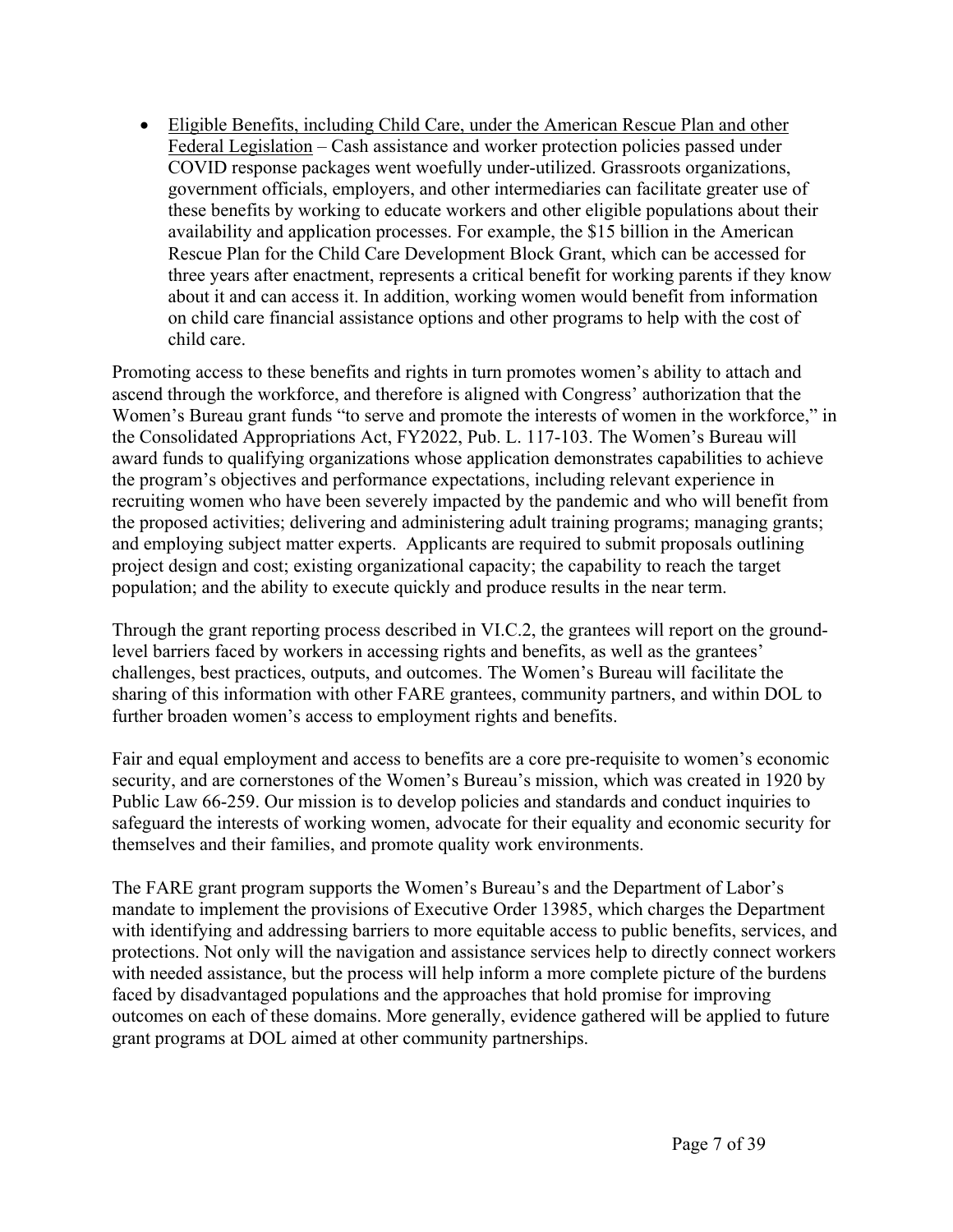#### <span id="page-8-0"></span>**B. Program Authority**

This program is authorized by 29 U.S.C. § 13 and the Consolidated Appropriations Act, FY2022, Pub. L. 117-103.

#### <span id="page-8-1"></span>**II. AWARD INFORMATION**

Funding will be provided in the form of a G (Grant)

#### <span id="page-8-2"></span>**A. AWARD TYPE AND AMOUNT**

We expect availability of approximately \$2,000,000 to fund approximately six to eight grants. Awards made under this Announcement are subject to the availability of federal funds. In the event that additional funds become available, we reserve the right to use such funds to select additional grantees from applications submitted in response to this Announcement.

Applicants must apply for at least \$250,000 in grant funds. Funding requests must not exceed \$350,000.

#### <span id="page-8-3"></span>**B. PERIOD OF PERFORMANCE**

The period of performance is 18 months with an anticipated start date of 09/30/2022. This performance period includes all necessary implementation and start-up activities.

# <span id="page-8-4"></span>**III. ELIGIBILITY INFORMATION**

#### <span id="page-8-5"></span>**A. ELIGIBLE APPLICANTS**

#### **The following organizations are eligible to apply:**

12 (Nonprofits having a  $501(c)(3)$  status with the IRS, other than institutions of higher education)

13 (Nonprofits without  $501(c)(3)$  status with the IRS, other than institutions of higher education)

#### <span id="page-8-6"></span>**B. COST SHARING OR MATCHING**

This program does not require cost sharing or matching funds. Including such funds is not one of the application screening criteria and applications that include any form of cost sharing or match will not receive additional consideration during the review process. Instead, the agency considers any resources contributed to the project beyond the funds provided by the agency as leveraged resources. Section IV.B.2 provides more information on leveraged resources.

#### <span id="page-8-7"></span>**C. OTHER INFORMATION**

#### **1. Application Screening Criteria**

You should use the checklist below as a guide when preparing your application package to ensure that the application has met all of the screening criteria. Note that this checklist is only an aid for applicants and should not be included in the application package. We urge you to use this checklist to ensure that your application contains all required items. If your application does not meet all of the screening criteria, it will not move forward through the merit review process.

| <b>Application Requirement</b>               | <b>Instructions</b> | Complete? |
|----------------------------------------------|---------------------|-----------|
| The deadline submission requirements are met | Section IV.C        |           |
| Eligibility                                  | Section III.A       |           |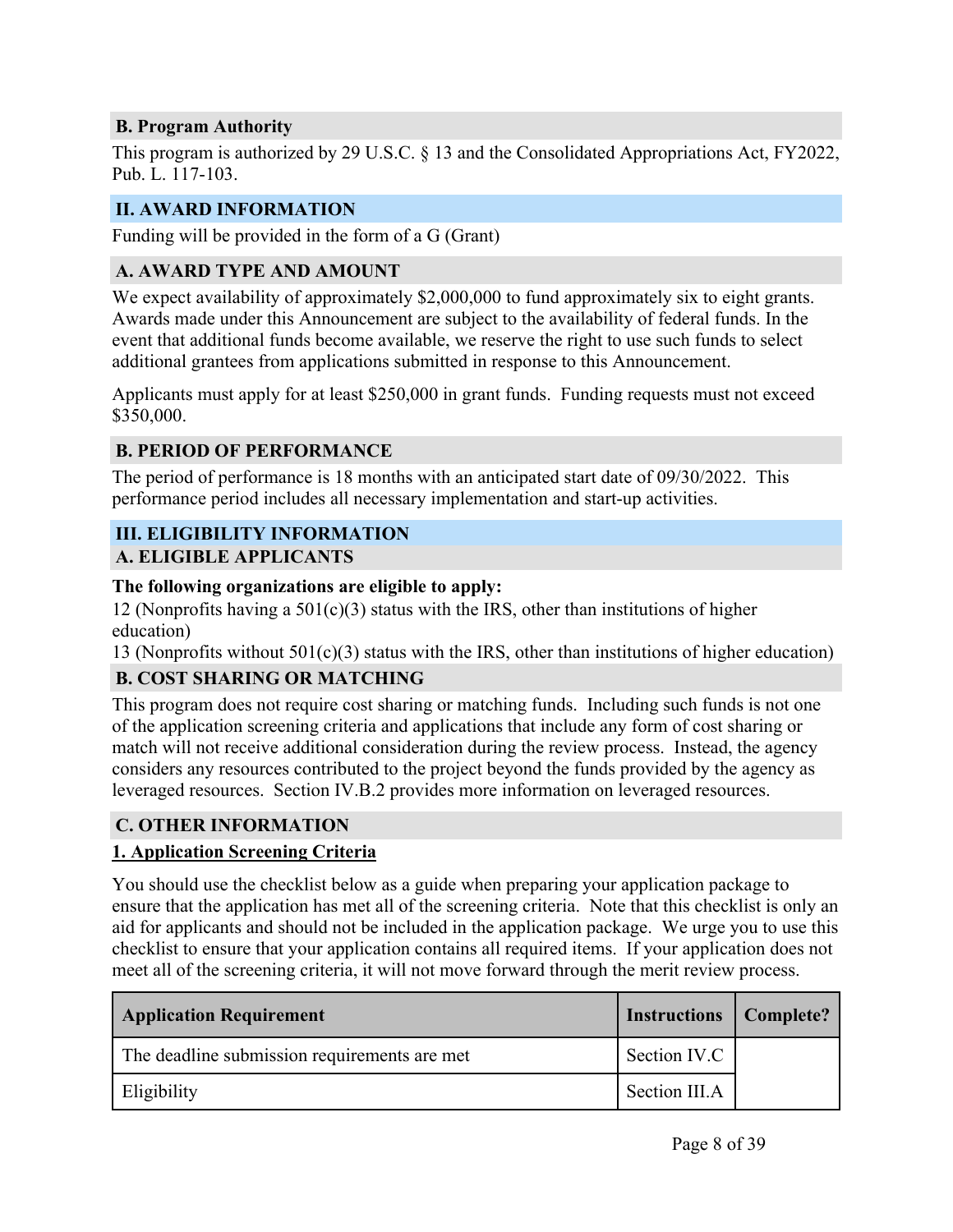| If submitted through Grants gov, the components of the<br>application are saved in any of the specified formats and are not<br>corrupt. (We will attempt to open the document, but will not<br>take any additional measures in the event of problems with<br><i>opening.</i> ) | Section<br>IV.C.2 |  |
|--------------------------------------------------------------------------------------------------------------------------------------------------------------------------------------------------------------------------------------------------------------------------------|-------------------|--|
| Application federal funds request does not exceed the ceiling<br>amount of \$350,000 and is at or above the floor of \$250,000                                                                                                                                                 | Section II.A      |  |
| <b>SAM Registration</b>                                                                                                                                                                                                                                                        | Section<br>IV.B.1 |  |
| SF-424, Application for Federal Assistance                                                                                                                                                                                                                                     | Section<br>IV.B.1 |  |
| SF-424 includes a Unique Entity Identifier (UEI) Number                                                                                                                                                                                                                        | Section<br>IV.B.1 |  |
| SF-424A, Budget Information Form                                                                                                                                                                                                                                               | Section<br>IV.B.2 |  |
| <b>Budget Narrative</b>                                                                                                                                                                                                                                                        | Section<br>IV.B.2 |  |
| Project Narrative                                                                                                                                                                                                                                                              | Section<br>IV.B.3 |  |
| Abstract                                                                                                                                                                                                                                                                       | Section IV.B.4    |  |
| Letter of Commitment                                                                                                                                                                                                                                                           | Section<br>IV.B.4 |  |

# **2. Number of Applications Applicants May Submit**

We will consider only one application from each organization. If we receive multiple applications from the same organization, we will consider only the most recently received application that met the deadline. If the most recent application is disqualified for any reason, we will not replace it with an earlier application.

#### **3. Eligible Participants**

#### **a. Participants Eligible to Receive Training**

The intent of this grant is to fund projects that will benefit and assist working women, with a particular focus on underserved and marginalized women workers who are paid low wages at work, including but not limited to women of color, women with disabilities, justice-impacted women, individuals who identify as LGBTQ, marginalized workers in female-dominated sectors hard-hit by the pandemic, ethnic minorities, immigrants, workers with limited English proficiency, older adults, and workers experiencing workplace harassment or domestic violence, substance abuse issues, homelessness, or chronic poverty. For purposes of this FOA, "woman" or "women" is to be interpreted in the most inclusive manner, with participant eligibility to be inclusive of transgender women and non-binary individuals.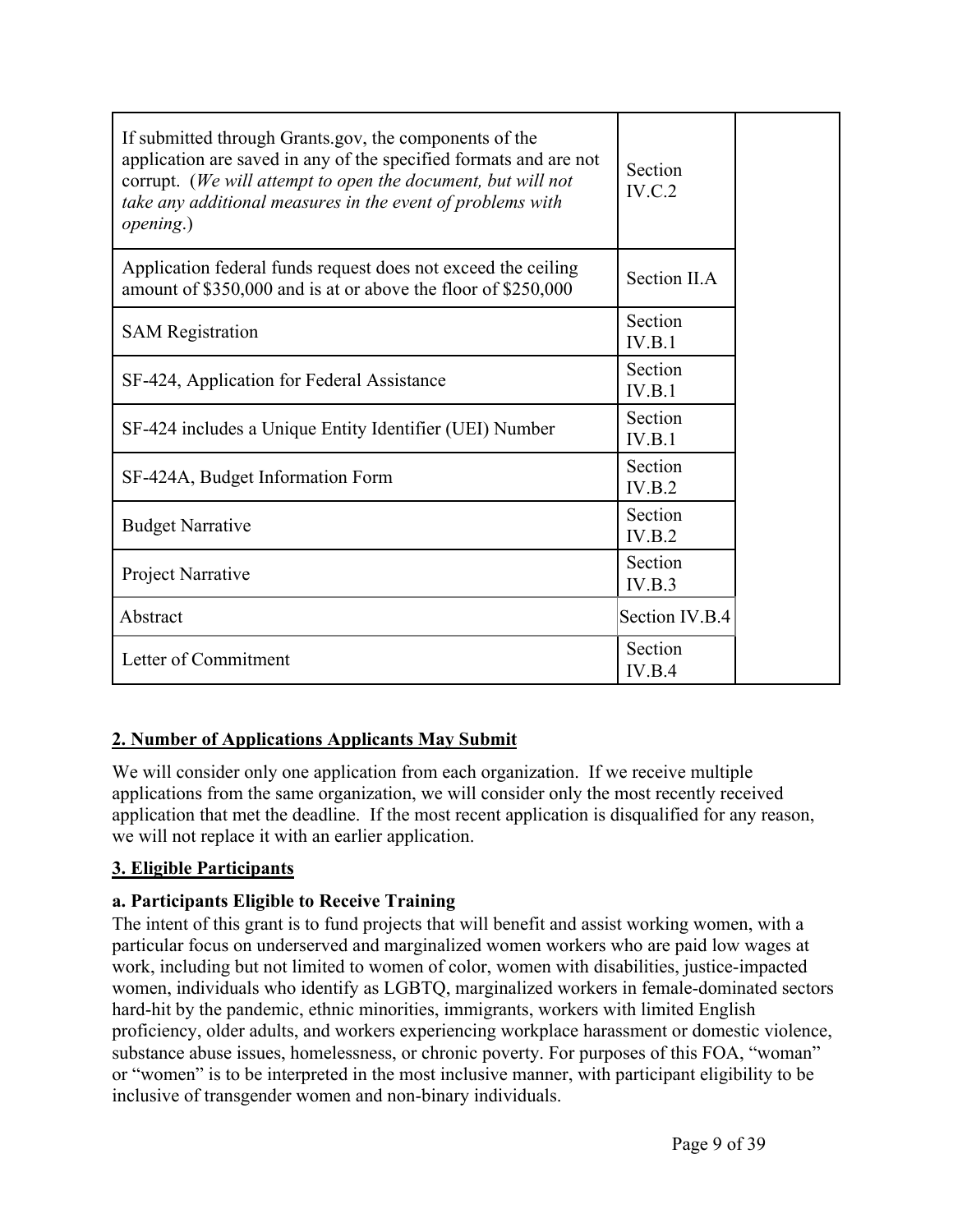**b. Veterans' Priority for Participants** 38 U.S.C. 4215 requires grantees to provide priority of service to veterans and spouses of certain veterans for the receipt of employment, training, and placement services in any job training program directly funded, in whole or in part, by DOL. The regulations implementing this priority of service are at 20 CFR Part 1010. In circumstances where a grant recipient must choose between two qualified candidates for a service, one of whom is a veteran or eligible spouse, the veterans' priority of service provisions require that the grant recipient give the veteran or eligible spouse priority of service by first providing him or her that service. To obtain priority of service, a veteran or spouse must meet the program's eligibility requirements. Grantees must comply with DOL guidance on veterans' priority. ETA's Training and Employment Guidance Letter (TEGL) No. 10-09 (issued November 10, 2009) provides guidance on implementing priority of service for veterans and eligible spouses in all qualified job training programs funded in whole or in part by DOL. TEGL No. 10-09 is available at [https://wdr.doleta.gov/directives/corr\\_doc.cfm?DOCN=2816.](https://wdr.doleta.gov/directives/corr_doc.cfm?DOCN=2816)

# <span id="page-10-1"></span><span id="page-10-0"></span>**IV. APPLICATION AND SUBMISSION INFORMATION A. HOW TO OBTAIN AN APPLICATION PACKAGE**

This FOA, found at [www.Grants.gov,](https://www.grants.gov) contains all of the information and links to forms needed to apply for grant funding. Additional resources on how to apply for grants can be found at [www.dol.gov/grants.](file:///C:/Users/Fraga.Lynn/AppData/Local/Microsoft/Windows/INetCache/Content.Outlook/VMVE58XH/www.dol.gov/grants)

# <span id="page-10-2"></span>**B. CONTENT AND FORM OF APPLICATION SUBMISSION**

Applications submitted in response to this FOA must consist of four separate and distinct parts:

- 1. SF-424, "Application for Federal Assistance";
- 2. Project Budget, composed of the SF-424A and Budget Narrative;
- 3. Project Narrative; and
- 4. Attachments to the Project Narrative.

You must ensure that the funding amount requested is consistent across all parts and sub-parts of the application.

#### **1. SF-424, "Application for Federal Assistance"**

You must complete the SF-424, "Application for Federal Assistance" (available at [https://www.grants.gov/web/grants/forms/sf-424-family.html#sortby=1\)](https://www.grants.gov/web/grants/forms/sf-424-family.html#sortby=1).

- In the address field, fill out the nine-digit (plus hyphen) zip code. Nine-digit zip codes can be looked up on the USPS website at [https://tools.usps.com/go/ZipLookupAction!input.action.](https://tools.usps.com/go/ZipLookupAction!input.action)
- The SF-424 must clearly identify the applicant and must be signed by an individual with authority to enter into a grant agreement. Upon confirmation of an award, the individual signing the SF-424 on behalf of the applicant is considered the Authorized Representative of the applicant. As stated in block 21 of the SF-424 form, the signature of the Authorized Representative on the SF-424 certifies that the organization is in compliance with the Assurances and Certifications form SF-424B (available at <https://www.grants.gov/web/grants/forms/sf-424-family.html#sortby=1>). You do not need to submit the SF-424B with the application.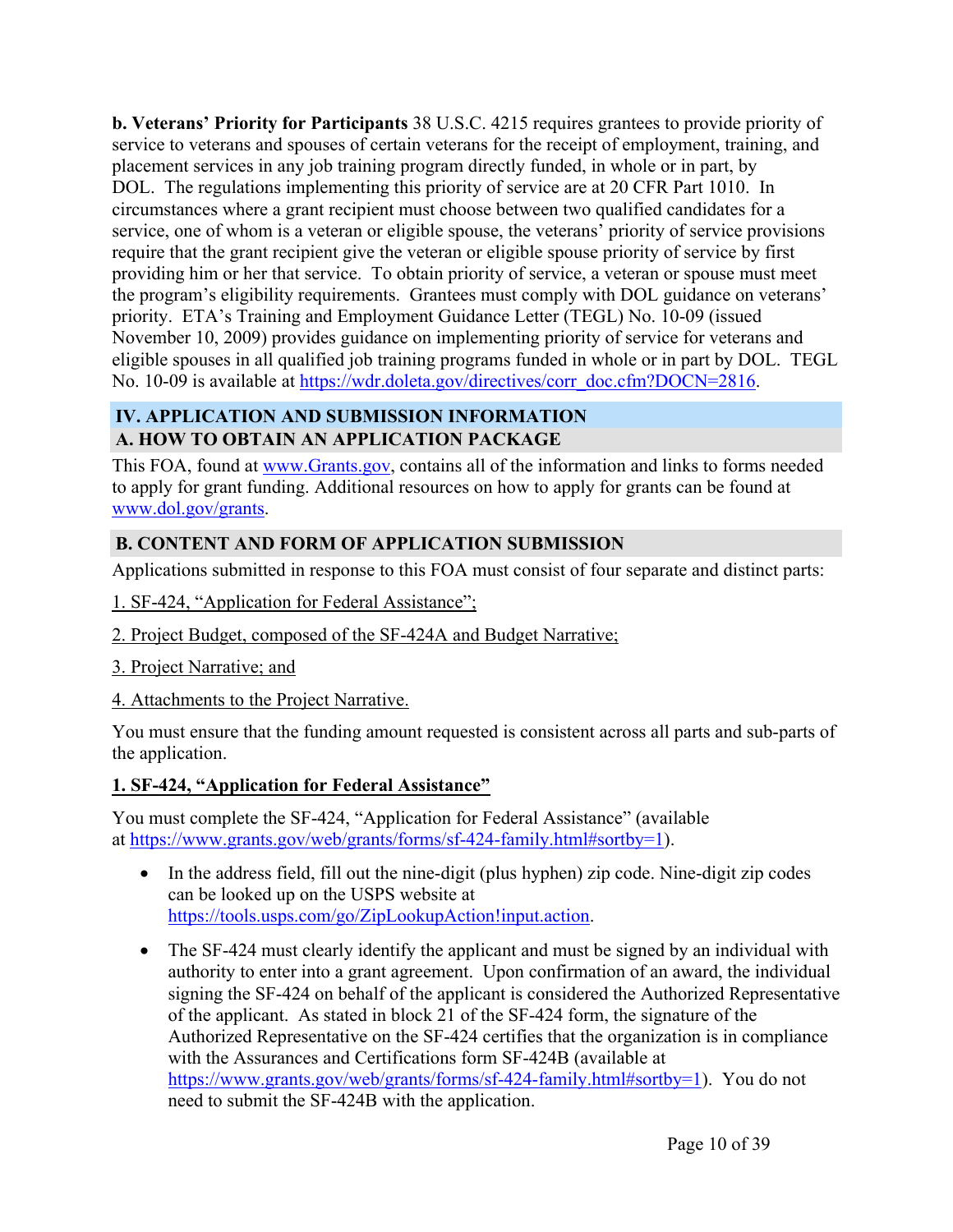#### **a. Requirement for Unique Entity Identifier**

As of April 4, 2022, the DUNS Number has been replaced by the Unique Entity Identifier (UEI), a new, non-proprietary number assigned by SAM.gov. Applicants must list this number on the SF-424. To learn more about UEI requirements, visit the U.S. General Service Administration (GSA), Unique Entity Identifier Update webpage: [https://www.gsa.gov/about](file:///C:/Users/Fraga.Lynn/Downloads/%20https/www.gsa.gov/about-us/organization/federal-acquisition-service/office-of-systems-management/integrated-award-environment-iae/iae-systems-information-kit/unique-entity-identifier-update)[us/organization/federal-acquisition-service/office-of-systems-management/integrated-award](file:///C:/Users/Fraga.Lynn/Downloads/%20https/www.gsa.gov/about-us/organization/federal-acquisition-service/office-of-systems-management/integrated-award-environment-iae/iae-systems-information-kit/unique-entity-identifier-update)[environment-iae/iae-systems-information-kit/unique-entity-identifier-update.](file:///C:/Users/Fraga.Lynn/Downloads/%20https/www.gsa.gov/about-us/organization/federal-acquisition-service/office-of-systems-management/integrated-award-environment-iae/iae-systems-information-kit/unique-entity-identifier-update)

If the grant award or cooperative agreement recipient is authorized to make subawards under this award, then the recipient: 1.) must notify potential subrecipients that no entity (see definitions below) may receive a subaward from the grant award recipient until the entity has provided its Unique Entity Identifier to the recipient; and 2.) must not make a subaward to an entity unless the entity has provided its Unique Entity Identifier to the grant or cooperative agreement recipient. Subrecipients are not required to obtain an active SAM registration but must obtain a Unique Entity Identifier.

(See Appendix A to 2 CFR Part 25.)

#### **b. Requirement for Registration with SAM**

Applicants must register with the System for Award Management (SAM) before submitting an application. Find instructions for registering with SAM at <https://www.sam.gov>.

A recipient must maintain an active SAM registration with current information at all times during which it has an active federal award or an application under consideration. To remain registered in the SAM database after the initial registration, the applicant is required to review and update the registration at least every 12 months from the date of initial registration or subsequently update its information in the SAM database to ensure it is current, accurate, and complete. For purposes of this paragraph, the applicant is the entity that meets the eligibility criteria and has the legal authority to apply and to receive the award. If an applicant has not fully complied with these requirements by the time the Grant Officer is ready to make a federal award, the Grant Officer may determine that the applicant is not qualified to receive a federal award and use that determination as a basis for making a federal award to another applicant.

#### **2. Project Budget**

You must complete the SF-424A Budget Information Form (available at <https://www.grants.gov/web/grants/forms/sf-424-family.html#sortby=1>). In preparing the Budget Information Form, you must provide a concise narrative explanation to support the budget request, explained in detail below.

#### **a. Budget Narrative**

The Budget Narrative must provide a description of estimated costs associated with each line item on the SF-424A*.* The Budget Narrative should also include a section describing any leveraged resources provided (as applicable) to support grant activities. Leveraged resources are all resources, both cash and in-kind, in excess of this award. Valuation of leveraged resources follows the same requirements as match. Applicants are encouraged to leverage resources to increase stakeholder investment in the project and broaden the impact of the project itself.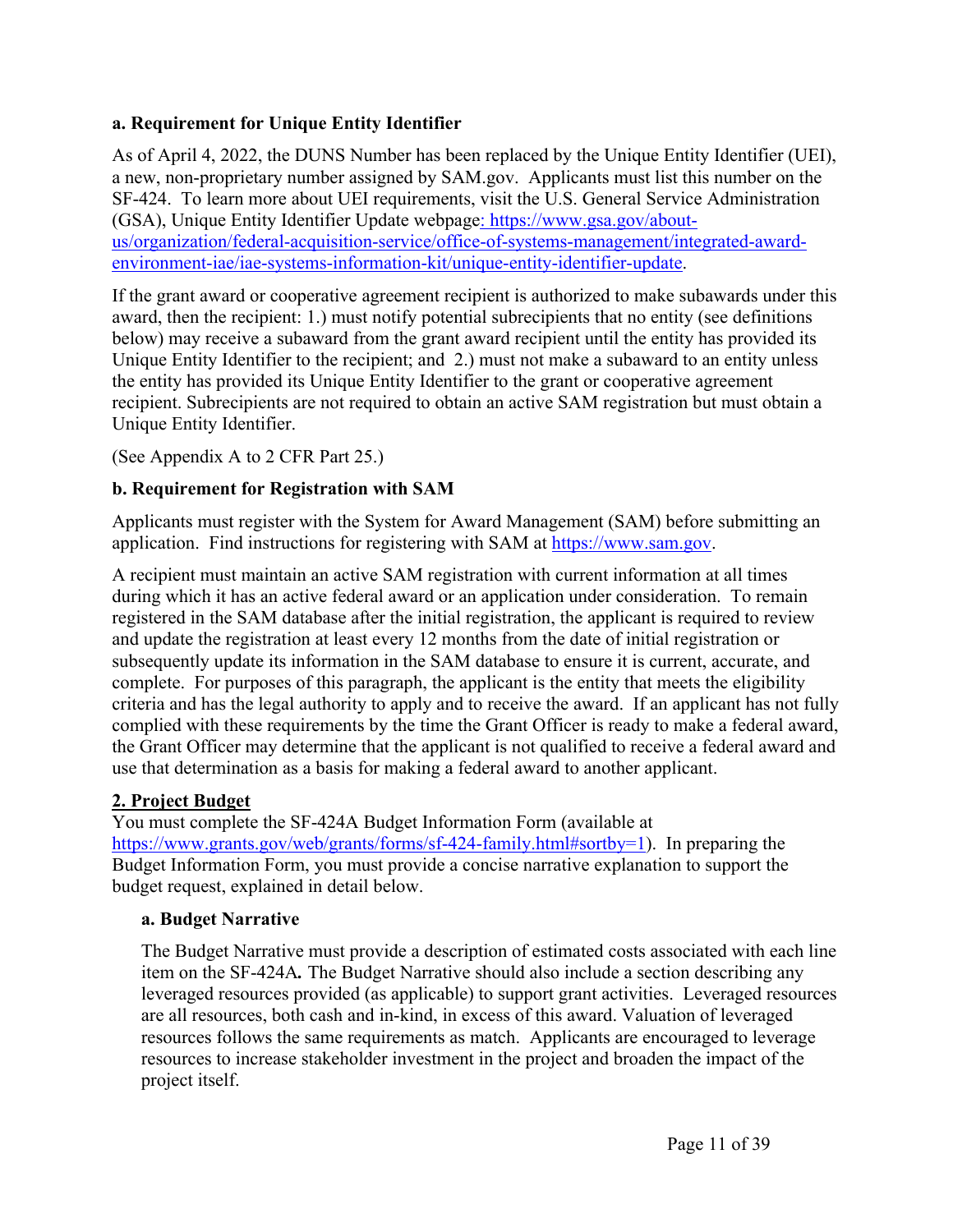Each category should include the total cost for the period of performance. Use the following guidance for preparing the Budget Narrative.

**Personnel:** List all staff positions by title (both current and proposed) including the roles and responsibilities. For each position give the annual salary, the percentage of time devoted to the project, and the amount of each position's salary funded by the grant.

**Fringe Benefits:** Provide a breakdown of the amounts and percentages that comprise fringe benefit costs such as health insurance, FICA, retirement, etc.

**Travel:** For grantee staff only, specify the purpose, number of staff traveling, mileage, per diem, estimated number of in-state and out-of-state trips, and other costs for each type of travel.

**Equipment:** Identify each item of equipment you expect to purchase that has an estimated acquisition cost of \$5,000 or more per unit (or if your capitalization level is less than \$5,000, use your capitalization level) and a useful lifetime of more than one year (see 2 CFR 200.1 for the definition of Equipment). List the item, quantity, and the unit cost per item.

Items with a unit cost of less than \$5,000 are supplies, not "equipment." In general, we do not permit the purchase of equipment during the last funded year of the grant.

**Supplies:** Identify the cost categories of supplies (e.g., general office supplies, desk/chairs, laptops/printers, other specialty items) in the detailed budget, per category. Except for general office supplies, list the item, quantity, and the unit cost per item. Supplies include all tangible personal property other than "equipment" (see 2 CFR 200.1 for the definition of Supplies).

**Contractual:** Under the Contractual line item, delineate contracts and subawards separately. Contracts are defined according to 2 CFR 200.1 as a legal instrument by which a non-federal entity purchases property or services needed to carry out the project or program under a federal award. A subaward, defined by 2 CFR 200.1 means an award provided by a pass-through entity to a subrecipient for the subrecipient to carry out part of a federal award received by the pass-through entity. It does not include payments to a contractor or payments to an individual that is a beneficiary of a federal program.

For each proposed contract and subaward, specify the purpose and activities to be provided, and the estimated cost.

**Construction:** Construction costs are not allowed and this line must be left as zero. Minor alterations to adjust an existing space for grant activities (such as a classroom alteration) may be allowable. We do not consider this as construction and you must show the costs on other appropriate lines such as Contractual.

**Other:** Provide clear and specific detail, including costs, for each item so that we are able to determine whether the costs are necessary, reasonable, and allocable. List items, such as stipends or incentives, not covered elsewhere.

**Indirect Costs:** If you include an amount for indirect costs (through a Negotiated Indirect Cost Rate Agreement or De Minimis) on the SF-424A budget form, then include one of the following: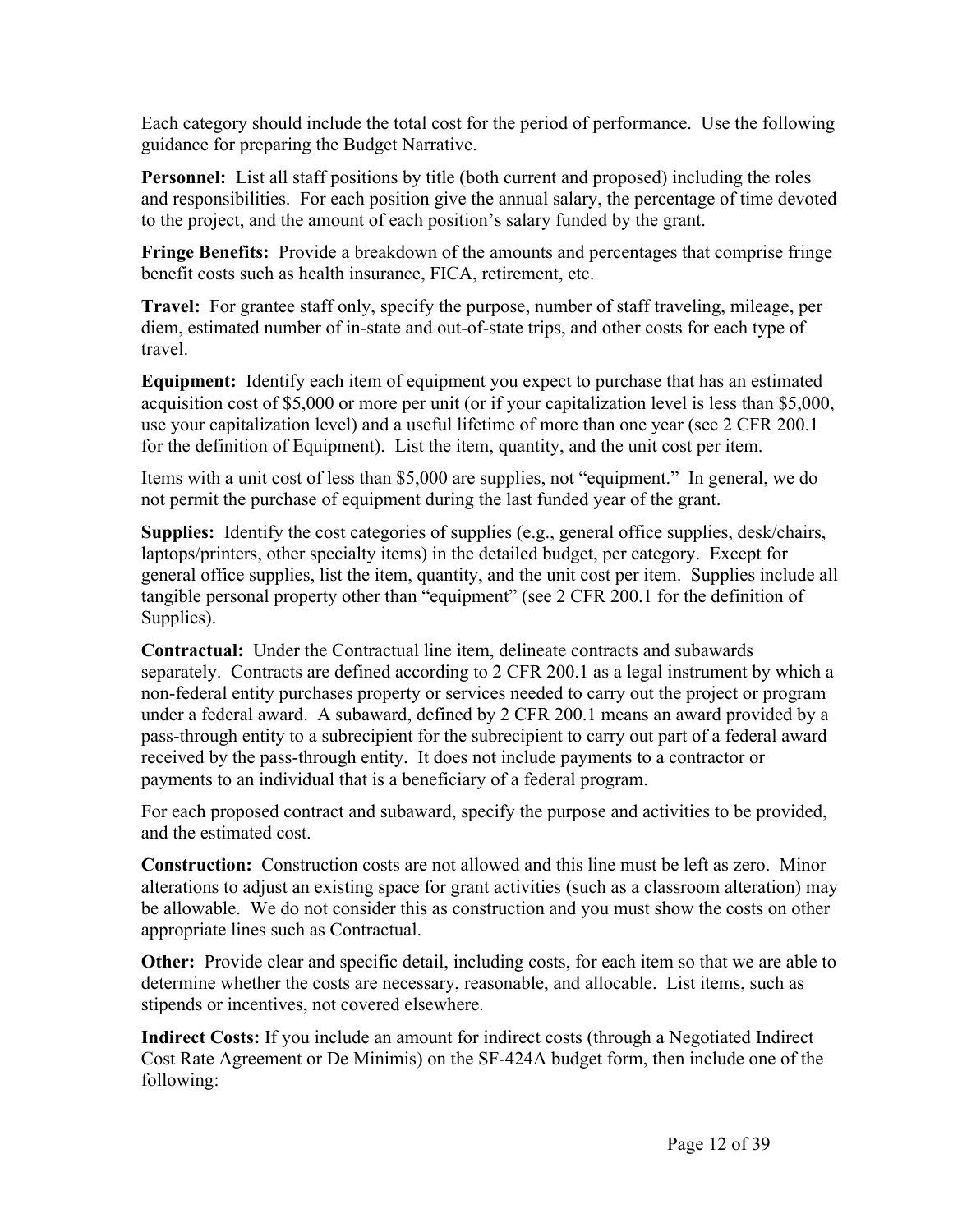a) If you have a Negotiated Indirect Cost Rate Agreement (NICRA), provide an explanation of how the indirect costs are calculated. This explanation should include which portion of each line item, along with the associated costs, are included in your cost allocation base. Also, provide a current version of the NICRA.

or

b) If you intend to claim indirect costs using the 10 percent de minimis rate, please confirm that your organization meets the requirements as described in 2 CFR 200.414(f). Clearly state that your organization does not have a current negotiated (including provisional) rate, and is not one described in 2 CFR 200, Appendix VII(D)(1)(b).

Applicants choosing to claim indirect costs using the de minimis rate must use Modified Total Direct Costs (see 2 CFR 200.1 below for definition) as their cost allocation base. Provide an explanation of which portion of each line item, along with the associated costs, are included in your cost allocation base. Note that there are various items not included in the calculation of Modified Total Direct Costs. See the definitions below to assist you in your calculation.

 **2 CFR 200.1 Modified Total Direct Cost (MTDC)** means all direct salaries and wages, applicable fringe benefits, materials and supplies, services, travel, and up to the first \$25,000 of each subaward (regardless of the period of performance of the subawards under the award). MTDC excludes equipment, capital expenditures, charges for patient care, rental costs, tuition remission, scholarships and fellowships, participant support costs and the portion of each subaward in excess of \$25,000. Other items may be excluded only when necessary to avoid a serious inequity in the distribution of indirect costs, and with the approval of the cognizant agency for indirect costs.

The definition of MTDC in 2 CFR 200.1 no longer allows any sub-contracts to be included in the calculation. You will also note that participant support costs are not included in modified total direct cost. Participant support costs are defined below.

• 2 CFR 200.1 Participant Support Cost means direct costs for items such as stipends or subsistence allowances, travel allowances, and registration fees paid to or on behalf of participants or trainees (but not employees) in connection with conferences or training projects.

See Section IV.B.4. and Section IV.E.1 for more information. Additionally, the following link contains information regarding the negotiation of Indirect Cost Rates at DOL: [https://www.dol.gov/agencies/oasam/centers-offices/business-operations-center/cost](https://www.dol.gov/agencies/oasam/centers-offices/business-operations-center/cost-determination)[determination](https://www.dol.gov/agencies/oasam/centers-offices/business-operations-center/cost-determination).

Note that the SF-424, SF-424A, and Budget Narrative must include the entire federal grant amount requested (not just one year).

Do not show leveraged resources on the SF-424 and SF-424A. You should describe leveraged resources in the Budget Narrative.

Applicants should list the same requested federal grant amount on the SF-424, SF-424A, and Budget Narrative. If minor inconsistencies are found between the budget amounts specified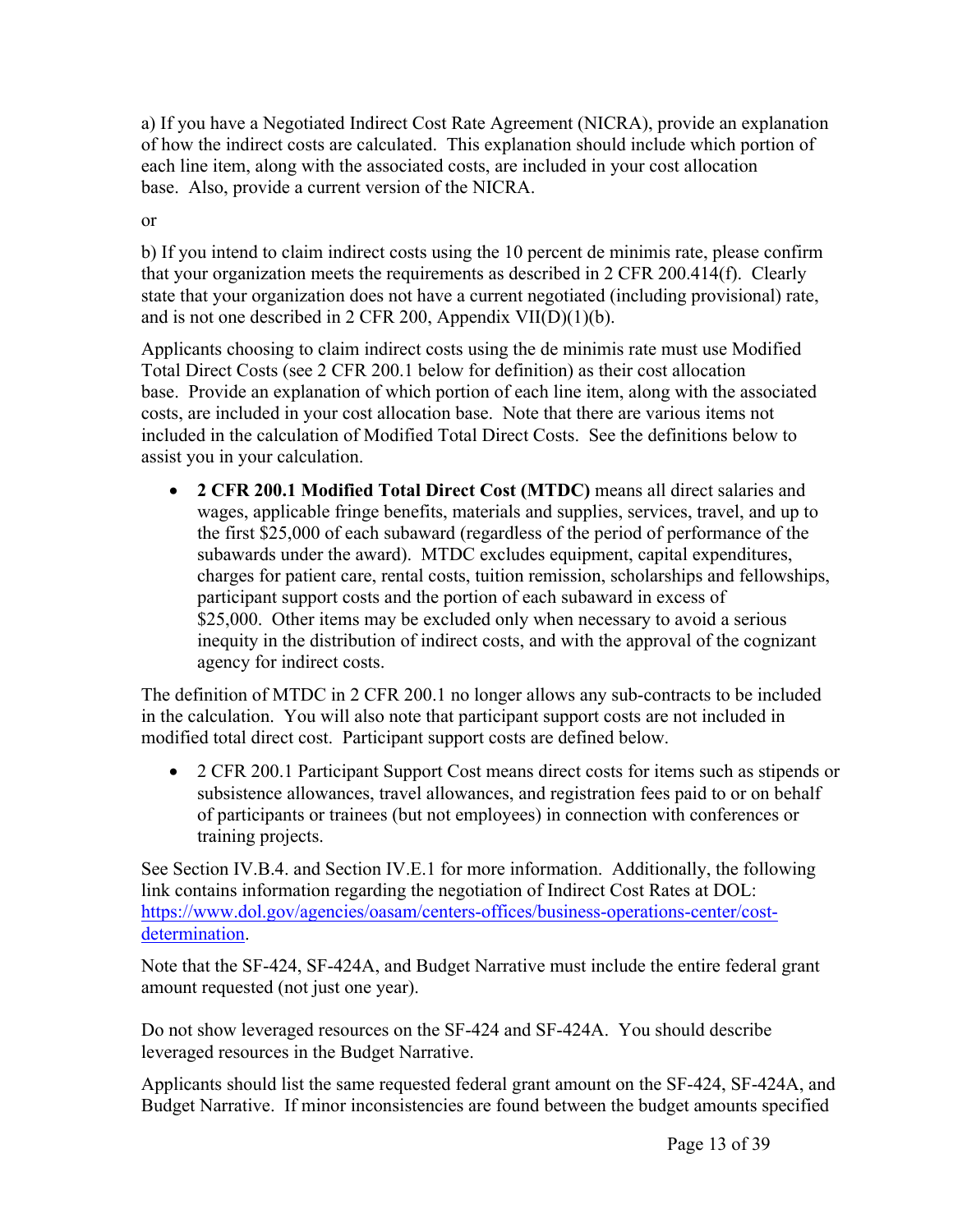on the SF-424, SF-424A, and the Budget Narrative, DOL will consider the SF-424 the official funding amount requested. However, if the amount specified on the SF-424 would render the application nonresponsive, the Grant Officer will use his or her discretion to determine whether the intended funding request (and match if applicable) is within the responsive range.

#### **3. Project Narrative**

The Project Narrative must demonstrate your capability to implement the grant project in accordance with the provisions of this Announcement. It provides a comprehensive framework and description of all aspects of the proposed project. It must be succinct, self-explanatory, and well-organized so that reviewers can understand the proposed project.

The Project Narrative is limited to 15 double-spaced single-sided 8.5 x 11 inch pages with Times New Roman 12-point text font and 1-inch margins. You must number the Project Narrative beginning with page number 1.

We will not read or consider any materials beyond the specified page limit in the application review process.

The following instructions provide all of the information needed to complete the Project Narrative. Carefully read and consider each section, and include all required information in your Project Narrative. The agency will evaluate the Project Narrative using the evaluation criteria identified in Section V.A. You must use the same section headers identified below for each section of the Project Narrative.

#### **a. Statement of Need**

#### **(Up to 10 points)**

- i. Identify one area of focus from the list in Section I.A.2 (reiterated below) and clearly define the proposed geographic service area. Explain clearly in both qualitative and quantitative terms the need to address the chosen area of focus by documenting the needs of working women impacted by the pandemic in a proposed geographic service area, as well as the challenges and barriers they faced before the pandemic. (Up to 5 points)
	- Paid Family and Medical Leave/Sick Leave,
	- Family and Medical Leave Act (FMLA),
	- Earned Income Tax Credit (EITC) and Child Tax Credit (CTC),
	- Workplace Harassment,
	- Wage Payment/Overtime/Classification,
	- Pay Equity and Pay Transparency,
	- Discrimination in the Workplace,
	- Worker Organizing,
	- Unemployment Insurance,
	- Healthcare, or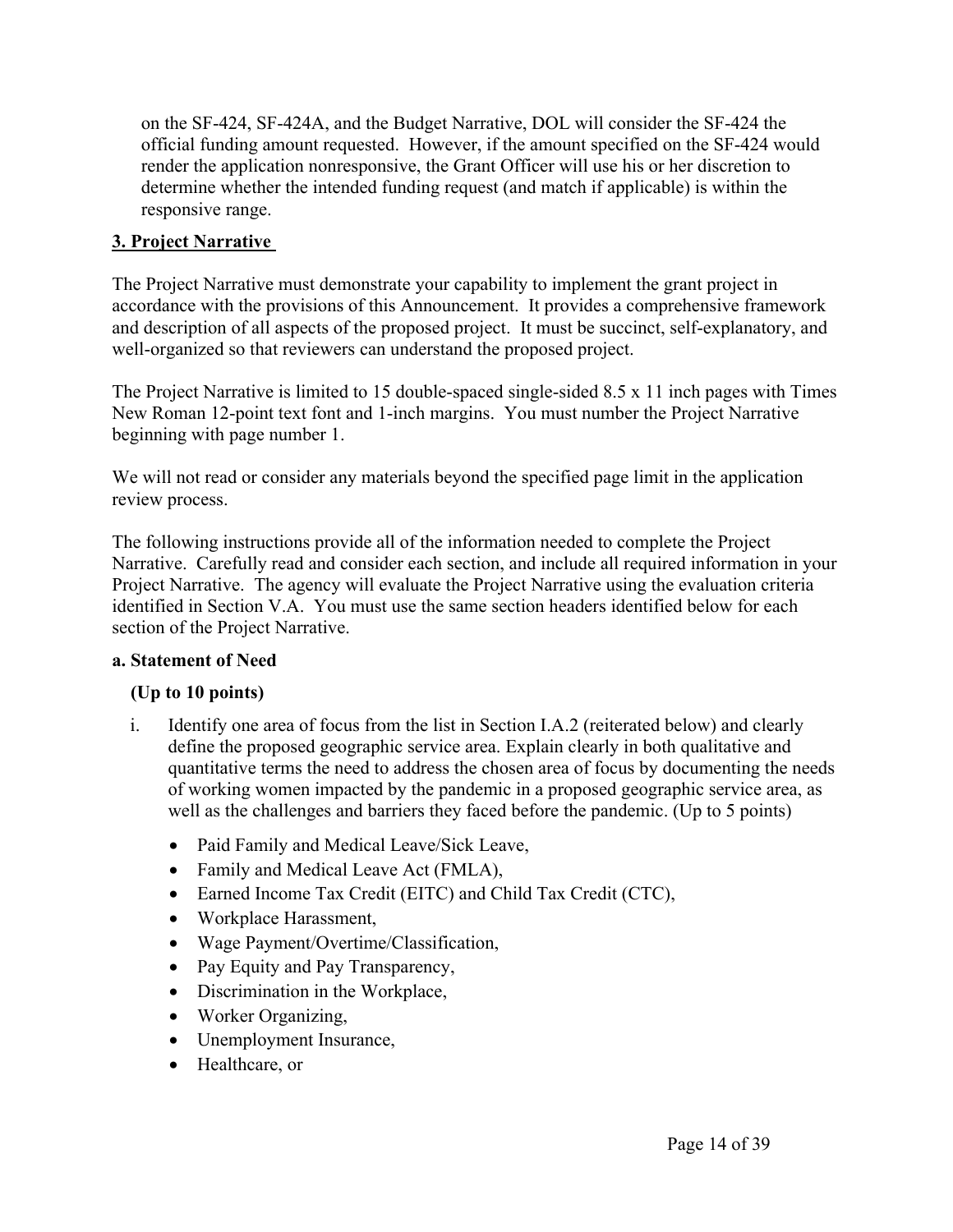- Eligible Benefits, including Child Care, under the American Rescue Plan and Other Federal Legislation
- ii. Explain clearly how the proposed grant activities will make a difference in the lives of marginalized women, as well as those of their families. (Up to 5 points)

# **b. Expected Outcomes and Outputs (Up to 15 points)**

i. Clearly identify the outcome(s) and output(s) that will result from the project. Outcomes are the measurable results of the project. They are the positive benefits or negative changes or measurable characteristics that occur as a result of project activities or outputs. Outputs are tangible products or services that result from the project. Identify the outcomes and outputs in a manner that is realistic, clear, and consistent with the expressed need, and in alignment with the proposed project and activities. (Up to 5 points)

ii. This section must specifically address the following measures, with a focus on underserved and marginalized women workers who are paid low wages, including but not limited to women of color, women with disabilities, justice-impacted women, individuals who identify as LGBTQ, marginalized workers in female-dominated sectors hard-hit by the pandemic, ethnic minorities, immigrants, workers with limited English proficiency, older adults, and workers experiencing intimate partner violence, substance abuse issues, homelessness, or chronic poverty (Up to 10 points):

- Number of women who will be reached through outreach activities;
- Number of women and/or size and type of the audience to whom educational information will be disseminated;
- Number of women who will be connected to navigation services and to benefit calculator services;
- Number of women who will benefit from rights and benefits activities, including those who gain access to or enroll in benefits, and those who are referred to additional services, benefits, and/or legal assistance;
- Whether and to what extent best practices or services developed under this grant can or will be sustained beyond the grant period; and
- Any systemic change anticipated to result from the grant activities.

# **c. Project Design (Up to 25 points)**

Propose methods and activities that the project will use to address the objectives of the grant. Outline a plan of action that describes the scope and detail of how the project will accomplish the proposed work. Describe a coherent and feasible approach for achieving the outputs and outcomes identified by the applicant in response to section IV.B.3.b "Expected Outputs and Outcomes" and section VI.C.2 "Quarterly Reporting." (Up to 5 points)

In addition, this section must specifically:

i. Describe in detail a feasible and realistic approach for successfully addressing the identified need/area of focus. The overall design must clearly reflect the FARE initiative's goals and demonstrate the ability for a quick start-up. Include anticipated challenges and barriers, plus a contingent strategy addressing the potential delays and barriers. (Up to 5 points)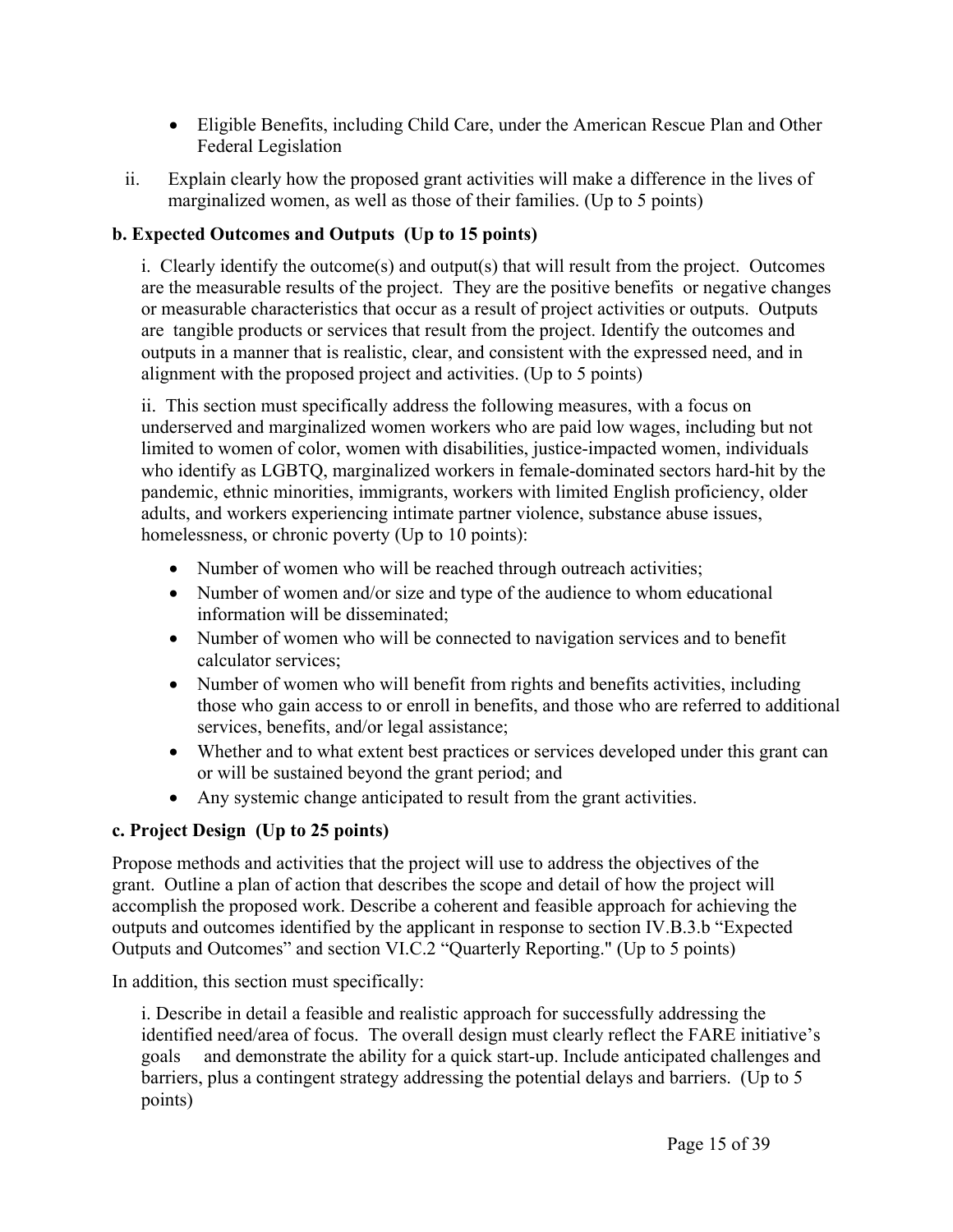ii. Clearly identify how the project will reach the target population and how it will expand outreach to and recruitment of those historically underrepresented communities. (Up to 5 points)

iii. Describe fully the activities to take place in each of the following categories, demonstrating a robust project that supports both the objectives of the grant initiative and the identified area of focus. The activity description for each category must include the proposed deliverables, the major milestones, the methods used to calculate/track participant counts, and a timeline for implementation of all grant activities throughout the grant period of performance (Up to 10 points):

- Outreach Activities: Describe fully that the applicant's deep ties, as well as the partner organizations' ties to women-dominated, low-paid sectors of the workforce, demonstrating that the entities can effectively connect with the target populations using various methods. Clearly explain the outreach strategy proposed to reach and assist the maximum number of women within the target population. Include a description of any community-based navigators/efforts used to reach vulnerable populations.
- Dissemination of Educational Information: Describe in detail the challenges pertaining to the targeted population in the proposed geographic service area, and the information/educational materials required to address the identified needs. Explain fully the applicant's ability to communicate effectively and serve as a trusted intermediary to the targeted participants. Explains clearly the applicant's ability and experience in using varied dissemination methods across multiple platforms, such as social media, in-person or virtual events, brochures and leaflets, one-on-one consultations, etc.
- Rights and Benefits Activities: Describe in detail the applicant's ability to help women access their rights and benefits, with a clear, viable plan to improve benefits take-up and enrollment, deter violations, improve compliance, and connect/refer women to additional services, benefits, and assistance. Include a description of the plan to train women to become benefits navigators or provide assistance in their own communities to ensure women access their rights and benefits.

#### **d. Performance Evaluation (Up to 10 points)**

This section must provide the following:

- i. Describe the measures, methods, techniques, and tools that will be used to determine whether or not the project achieved its anticipated results, and the extent to which the outcomes can be attributed to the project. (Up to 5 points)
- ii. Describe in detail how project participants will participate in evaluation activities. Describe how the project data will be used to inform program delivery and document the "lessons learned," both positive and negative, that may be useful to entities interested in replicating successes of the project. Successful applicants receiving awards must collect stories from women about whether and how the grant activities have improved their lives, and all applicants must explain planned methods to obtain/track this information throughout the project period of performance. (Up to 5 points)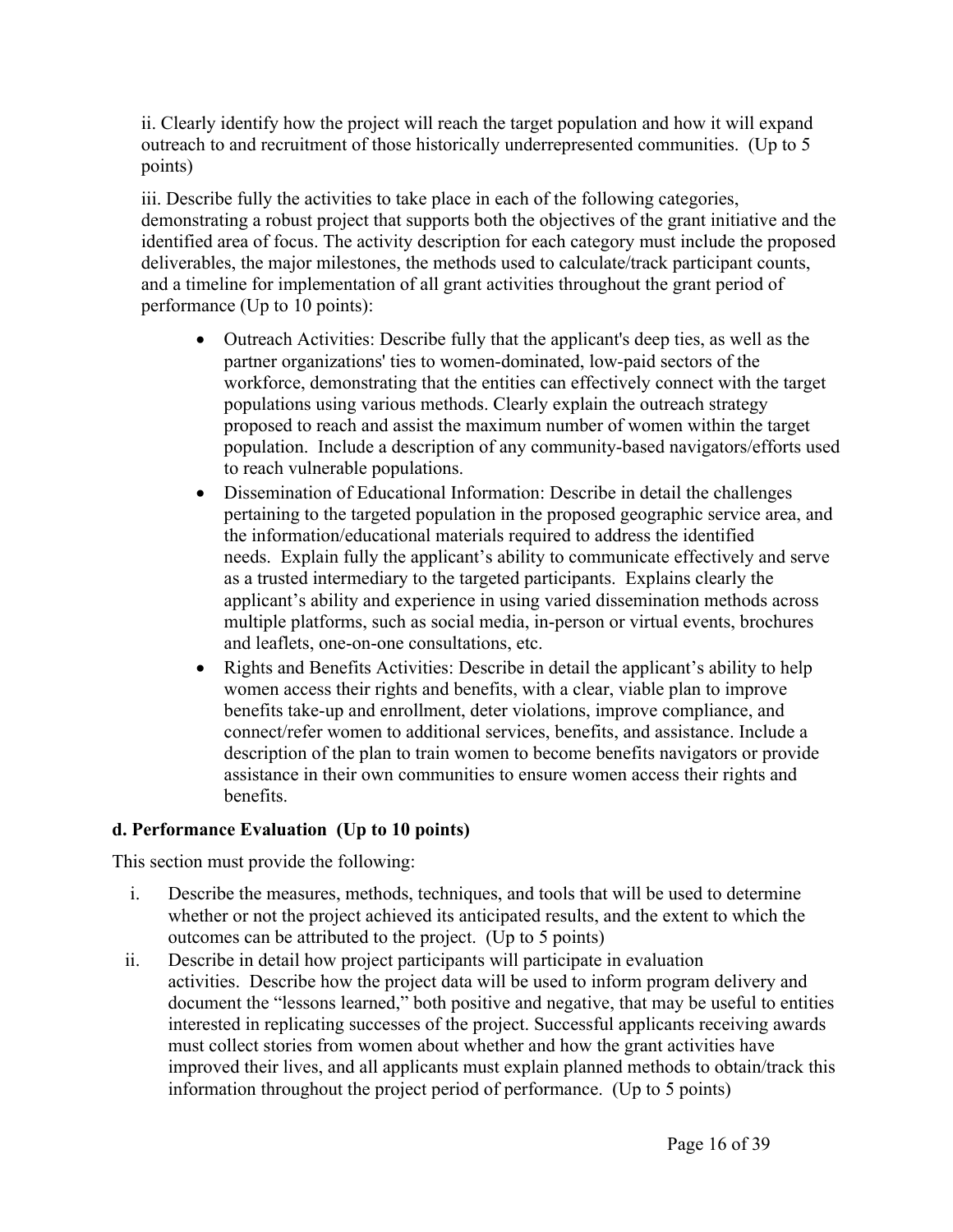#### **e. Organizational, Administrative, and Fiscal Capacity (Up to 23 points)**

Provide information on the applicant's current mission, structure, staffing, and relevant experience. Describe how the applicant will manage and staff the project. Describe how organizational experience, grant or comparable project management experience, staffing, and management contribute to the ability of the applicant to conduct the project and its requirements and meet program expectations. Describe the applicant's fiscal and administrative controls in place to manage federal funds. Include the applicant's capability to sustain some or all project activities after federal financial assistance has ended. (Up to 8 points) This section must also provide the following information:

- i. A comprehensive description detailing the extent to which the applicant has the experience, expertise and ability to reach the target population, execute quickly, produce results in the near term, and achieve the program's objectives and performance goals. (Up to 5 points)
- ii. A comprehensive list of partner organizations that fully describes their roles and capabilities, including subject matter experts, strategies to overcome barriers, experience reaching and providing training and/or assistance to marginalized workers who will benefit from the proposed activities, and the organizational capability to achieve the described goals. (Up to 5 points)
- iii. Demonstrate the applicant's ability, referencing past experience as applicable, in documenting the project's promising practices as well as challenges, in order to inform future grant initiatives. Include a clear explanation of a viable plan for staying in touch with participants after they exit the program in order to measure impact. (Up to 5 points)

#### **f. Past Performance – Programmatic Capability (Up to 12 points)**

Points will be awarded based on the extent to which the application achieves the following, as further described below:

i. For applicants who have received three federally or non-federally funded assistance agreements, points will be assigned for each goal (up to six goals requested) that was met or exceeded (Up to 2 points per goal).

#### OR

- ii. For applicants who have NOT received three federally or non-federally funded agreements, points will be awarded based on the following:
	- 1. The strength of the past accomplishments achieved operating a comparable program to the proposed project (Up to 6 points); and
	- 2. Clear and convincing explanation as to how the organization's past performance of the comparable program prepares the organization to undertake the proposed project (Up to 6 points).

#### **If you have received federally and/or non-federally funded assistance agreements**

(assistance agreements include federal grants and cooperative agreements) similar in size, scope, and relevance to the proposed project that have been completed within the last five years of the closing date of this Announcement, please submit a list of no more than three such agreements and include a grantor contact name and telephone number for each. For each agreement, provide two significant performance goals and the outcomes of those goals in order to demonstrate if and how the applicant successfully completed and managed each agreement. The outcomes must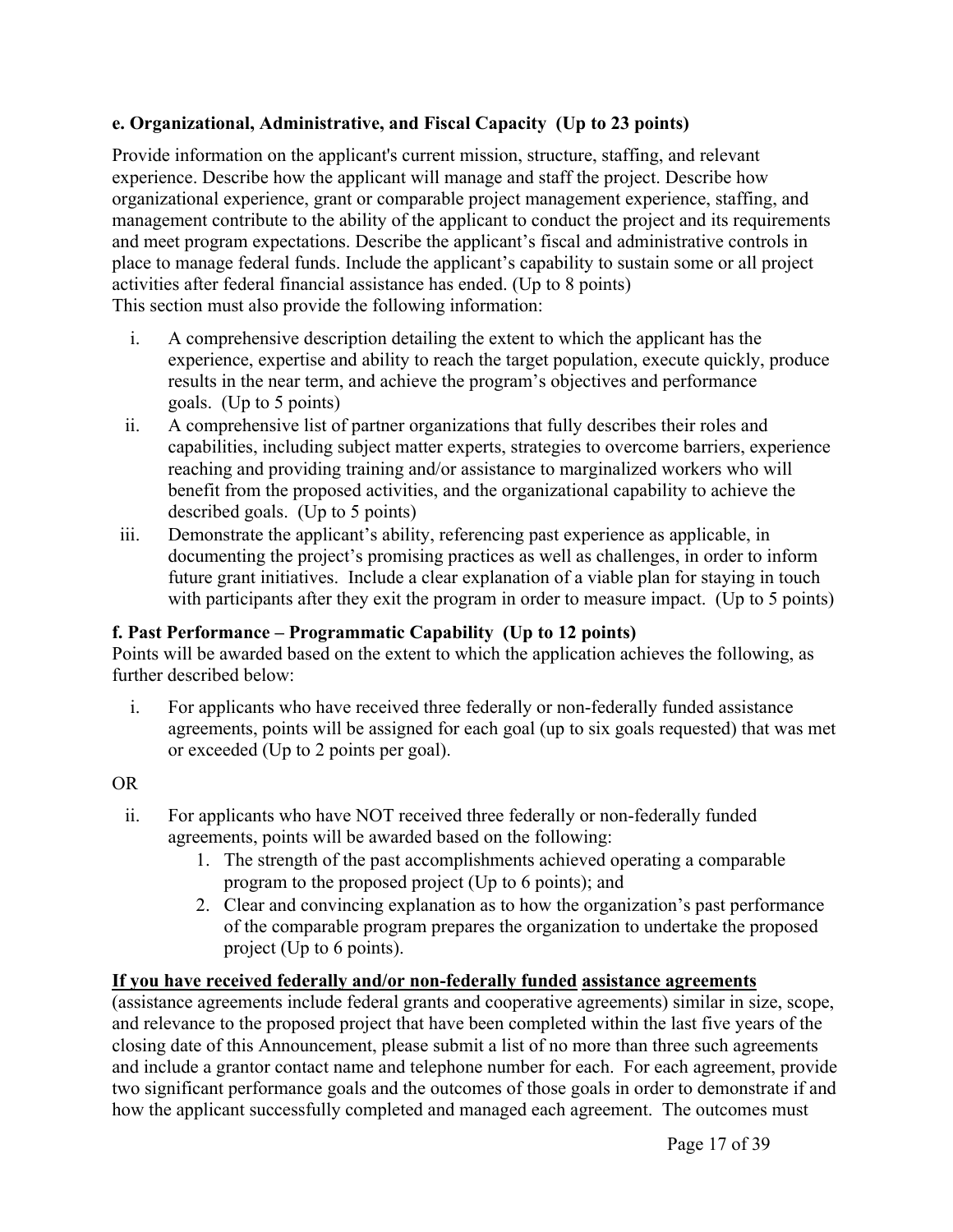clearly demonstrate in numerical form if, in fact, the goals were met or exceeded. In evaluating applicants under these factors in Section V, we will consider the information you provided and may also consider relevant information from other sources, including information from our files and from current/prior grantors (e.g., to verify and/or supplement the information you provided).

#### **If you have not received any federally and/or non-federally funded assistance agreements**

**or have received fewer than three agreements**, then you must describe and document past accomplishments achieved operating a comparable program. Explain how your experience operating a comparable program prepared you to undertake the complexities of operating the proposed project. Describe how long the comparable program has been in operation, and include a grantor or third party contact name and telephone number for each, as applicable.

#### **g. Budget and Budget Narrative (Up to 5 points)**

The SF-424A and Budget Narrative will be used to evaluate this section. Please see Section IV.B.2 for information on the requirements. The SF-424A and Budget Narrative do not count against the page limit requirements for the Project Narrative. The SF-424A and Budget Narrative must:

- Demonstrate realistic, reasonable costs that are both in alignment with the activities as outlined in the project narrative and necessary to implement the project (Up to 2 points); and
- Include the required information outlined in section IV.B.2 (Up to 3 points).

#### **h. Organizational Job Quality Factors (Up to 2 Bonus Points)**

An organization that provides a supportive environment for its employees is in the best position to help promote the interests of women in the workforce. Accordingly, applicants may submit information on their organization's operation and management practices to assure that they are best positioned to be effective grantees. Demonstrate your organization's commitment to quality jobs and equity for your employees by either explaining the use of the following practices, or by including your organization's equity plan as a separate document. Omission of any practices will result in zero bonus points.

- Describe whether workers can form and join unions of their choosing, exercising collective voice.
- Describe any violations found within the past two years under the National Labor Relations Act, Fair Labor Standards Act, Occupational Safety and Health Act, Service Contract Act, Davis-Bacon Act, or Title VII of the Civil Rights Act, excluding those that are currently under appeal or have otherwise been vacated, and any steps taken to improve your workforce practices following these violations.
- Describe what steps you have taken to protect against discrimination or unequal treatment for your workers and remove discriminatory barriers within your organization. These can include evidence of fair opportunities for qualified workers with transparent, nondiscriminatory, reportable job applicant screening methods and encourage the hiring of people who have exposure to the criminal justice system when this information is voluntarily shared, without requiring that criminal background check be shared to make this determination.
- Describe any practices pertaining to family-sustaining pay, pay equity, and fair opportunities for wage progression; set starting wages at a minimum of \$15 an hour, and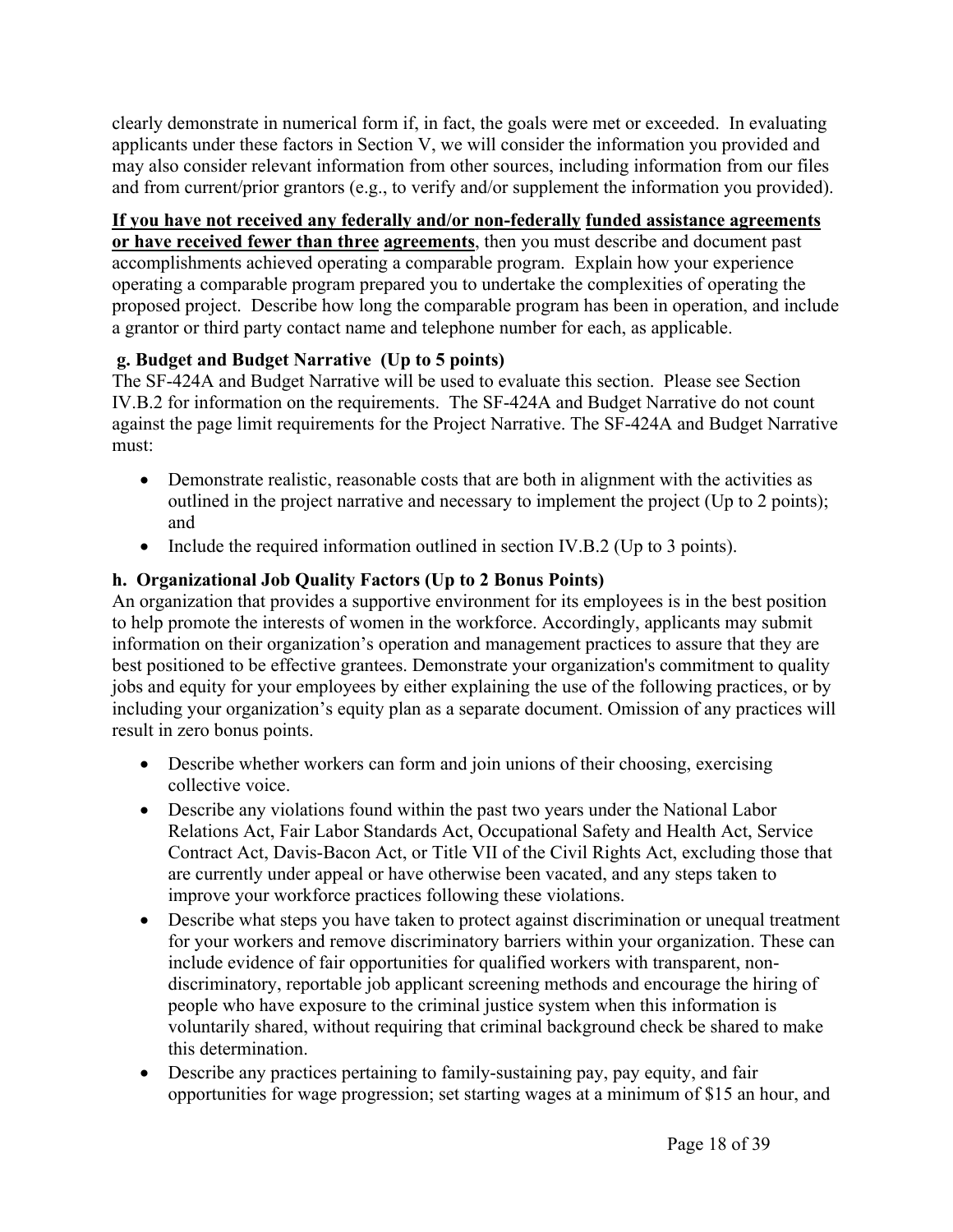provide clear opportunities for wage progression with skill progression or increased experience.

- Describe any family-sustaining benefits that promote economic security and mobility, including health insurance, retirement savings plans, work-family benefits (such as paid family and medical leave), paid sick leave, other paid time off, mental health supports, and caregiving supports such as flexible schedules, telework, childcare facilitation, and/or back-up childcare.
- Describe any steps you have taken to ensure conditions at work foster safety, stability, community, and respect for worker privacy; that demonstrate high worker safety standards; that allow workers to request fair and predictable schedules, including set minimum hours without fear of retaliation; and that conform to standards on the storage, sale, and use of employee data collection.

Acceptance of an applicant's materials responsive to this section does not in any way constitute legal review and/or approval of such materials.

# **4. Attachments to the Project Narrative**

In addition to the Project Narrative, you must submit attachments. All attachments must be clearly labeled. We will exclude only those attachments listed below from the page limit. The Budget and Budget Justification do not count against the page limit requirements for the Project Narrative.

You must not include additional materials such as resumés or general letters of support. You must submit your application in one package because documents received separately will be tracked separately and will not be attached to the application for review.

Save all files with descriptive file names of 50 characters or fewer and use only standard characters in file names: A-Z, a-z, 0-9, and underscore (\_). File names may not include special characters (e.g.  $\& -$ ,\*,%,/,#), periods (.), blank spaces, or accent marks, and must be unique (e.g., no other attachment may have the same file name). You may use an underscore (example: My Attached File.pdf) to separate a file name.

#### **a. Required Attachments**

#### **1. Abstract**

You must submit an up to two-page abstract summarizing the proposed project. The abstract must include the following:

- $\bullet$  the applicant's name;
- purpose of the project;
- activities to be funded by the grant;
- expected outcomes of the project;
- intended beneficiaries of the project; and
- subrecipient activities, if applicable.

#### **2. Memorandum of Understanding / Letter of Commitment**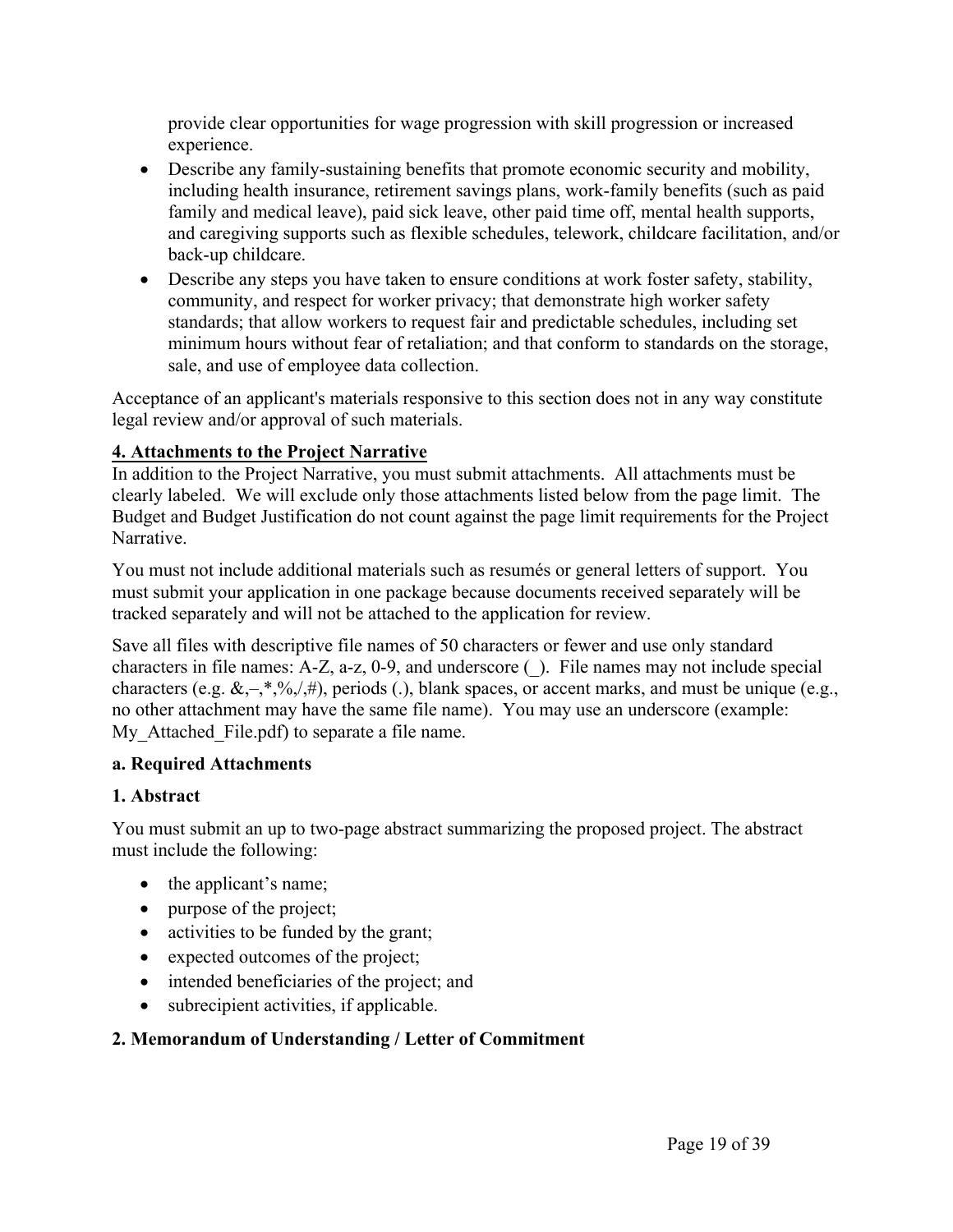Applicants must provide letters of commitment from entities with which they propose to partner. These letters must be uploaded as an attachment to the application package and labeled "Letter of Commitment."

#### **b. Requested Attachments**

We request the following attachments, but their omission will not cause us to disqualify the application. The omission of the attachment will, however, impact scoring unless otherwise noted.

#### **1. Indirect Cost Agreement**

If you are requesting indirect costs based on a Negotiated Indirect Cost Rate Agreement approved by your federal Cognizant Agency, then attach the most recently approved Agreement. (For more information, see Section IV.B.2. and Section IV.E.1.) This attachment does not impact scoring of the application.

When submitting in grants.gov, this document must be uploaded as an attachment to the application package and labeled, "Indirect Cost Rate Agreement."

#### **2. Financial System Risk Assessment Information**

All applicants are requested to submit Funding Opportunity Announcement Financial System Risk Assessment Information. See Section V.B.2 for a sample template and additional instructions. This attachment does not impact the scoring of the application.

#### **3. Project Work Plan**

All applicants are requested to provide a project work plan detailing how and when you will implement your project. State your project goal, describe the strategies and/or tactics you will use to achieve this goal, identify specific and measurable objectives, list activities you will undertake to achieve these objectives, and provide the estimated cost of each activity with a separate break-out of FARE funds and outside funds (if applicable). Be sure to address plans for reaching the population of interest. Lastly, identify any outcomes you propose to measure, including those required by the FOA as detailed in the Reporting Section VI.C.

#### <span id="page-20-0"></span>**C. SUBMISSION DATE, TIME, PROCESS AND ADDRESS**

We must receive your application by 07/01/2022. You must submit your application electronically on <https://www.grants.gov> **no later than 11:59 p.m. Eastern Time on the closing date.**

Applicants are encouraged to submit their application before the closing date to minimize the risk of late receipt. We will not review applications received after 11:59 p.m. Eastern Time on the closing date. We will not accept applications sent by e-mail, telegram, or facsimile (FAX).

#### **1. Hardcopy Submission**

No applications submitted in hardcopy by mail or hand delivery (including overnight delivery) will be accepted for this funding opportunity.

#### **2. Electronic Submission through Grants.gov**

Applicants submitting applications must ensure successful submission **no later than 11:59 p.m. Eastern Time on the closing date**. Grants.gov will subsequently validate the application.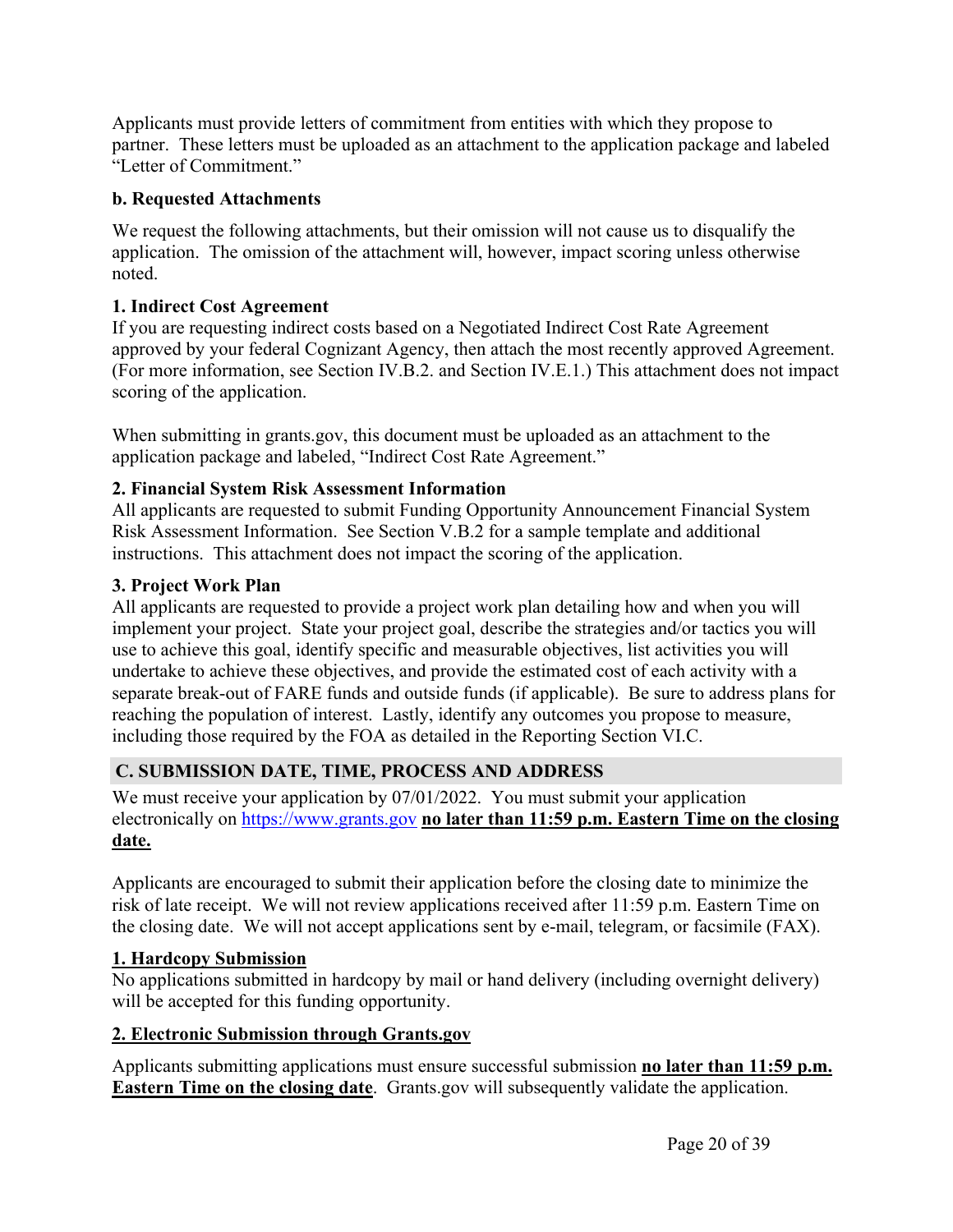The process can be complicated and time-consuming. You are strongly advised to initiate the process as soon as possible and to plan for time to resolve technical problems. Note that validation does not mean that your application has been accepted as complete or has been accepted for review by the agency. Rather, grants.gov verifies only the submission of certain parts of an application.

# a. **How to Register to Apply through Grants.gov**

Read through the registration process carefully before registering. These steps may take as long as four weeks to complete, and this time should be factored into plans for timely electronic submission in order to avoid unexpected delays that could result in the rejection of an application.

Applicants must follow the online instructions for registration at <https://www.grants.gov/web/grants/applicants/organization-registration.html>. We recommend that you prepare the information requested before beginning the registration process. Reviewing and assembling required information before beginning the registration process will alleviate last-minute searches for required information and save time.

An application submitted through Grants.gov constitutes a submission as an electronically signed application. The registration and account creation with Grants.gov, with E-Biz Point of Contact (POC) approval, establishes an Agency Organizational Representative (AOR). When an application is submitted through Grants.gov, the name of the AOR who submitted the application is inserted into the signature line of the application, serving as the electronic signature. The E-Biz POC must authorize the individual who is able to make legally binding commitments on behalf of your organization as the AOR; this step is often missed and it is crucial for valid submissions.

# a. **How to Submit an Application to DOL via Grants.gov**

Grants.gov applicants can apply online using Workspace. Workspace is a shared online environment where members of a grant team may simultaneously access and edit different webforms within an application. For a complete workspace overview, refer to <https://www.grants.gov/web/grants/applicants/workspace-overview.html>.

For access to complete instructions on how to apply for opportunities, refer to <https://www.grants.gov/web/grants/applicants/apply-for-grants.html>.

When a registered applicant submits an application with Grants.gov, an electronic time stamp is generated within the system when the application is successfully received by Grants.gov. Grants.gov will send the applicant AOR an email acknowledgment of receipt and a tracking number (GRANTXXXXXXXX) with the successful transmission of the application, serving as proof of timely submission. The applicant will receive two email messages to provide the status of the application's progress through the system.

- The first email will contain a tracking number and will confirm receipt of the application by Grants.gov.
- The second email will indicate the application has either been successfully validated or has been rejected due to errors.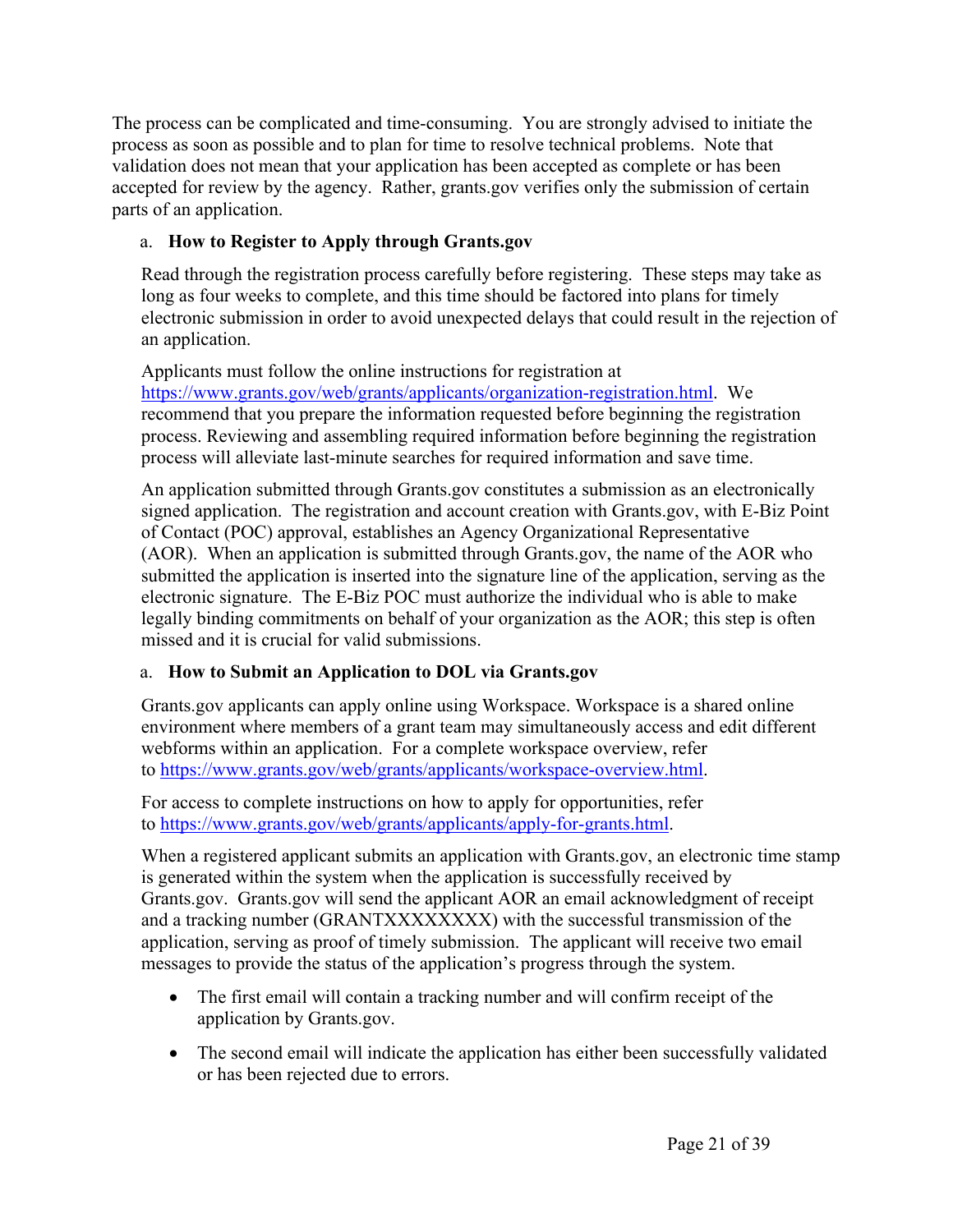Grants.gov will **reject applications if the applicant's registration in SAM is expired. Only applications that have been successfully submitted by the deadline and later successfully validated will be considered**. It is your responsibility to ensure a timely submission. While it is not required that an application be successfully validated before the deadline for submission, it is prudent to reserve time before the deadline in case it is necessary to resubmit an application that has not been successfully validated. Therefore, enough time should be allotted for submission (24-48 hours) and, if applicable, additional time to address errors and receive validation upon resubmission (an additional two business days for each ensuing submission). It is important to note that if enough time is not allotted and a rejection notice is received after the due date and time, DOL will not consider the application.

To ensure consideration, the components of the application must be saved as .doc, .docx, .xls, .xlsx, .rtf or .pdf files. If submitted in any other format, the applicant bears the risk that compatibility or other issues will prevent DOL from considering the application. We will attempt to open the document, but will not take any additional measures in the event of problems with opening.

We strongly advise applicants to use the various tools and documents, including FAQs, which are available on the "Applicant Resources" page at [https://www.grants.gov/web/grants/applicants/applicant-faqs.html.](https://www.grants.gov/web/grants/applicants/applicant-faqs.html)

We encourage new prospective applicants to view the online tutorial, "Grant Applications 101: A Plain English Guide to ETA Competitive Grants," available through WorkforceGPS at [https://strategies.workforcegps.org/resources/2014/08/11/16/32/applying-for-eta](https://strategies.workforcegps.org/resources/2014/08/11/16/32/applying-for-eta-competitive-grants-a-web-based-toolkit-for-prospective-applicants-438?p=1)[competitive-grants-a-web-based-toolkit-for-prospective-applicants-438?p=1.](https://strategies.workforcegps.org/resources/2014/08/11/16/32/applying-for-eta-competitive-grants-a-web-based-toolkit-for-prospective-applicants-438?p=1)

To receive updated information about critical issues, new tips for users, and other timesensitive updates as information is available, you may subscribe to "Grants.gov Updates" at <https://www.grants.gov/web/grants/manage-subscriptions.html>.

If you encounter a problem with Grants.gov and do not find an answer in any of the other resources, contact one of the following:

- call 1-800-518-4726 or 606-545-5035 to speak to a Customer Support Representative or
- $\bullet$  email support $(\partial \text{grams.gov})$ .

The Grants.gov Contact Center is open 24 hours a day, 7 days a week but closed on federal holidays. If you are experiencing difficulties with your submission, it is best to call the Grants.gov Support Center and get a ticket number.

#### **Late Applications**

We will consider only applications successfully submitted through Grants.gov no later than 11:59 p.m. Eastern Time on the closing date and then successfully validated. You take a significant risk by waiting to the last day to submit through Grants.gov.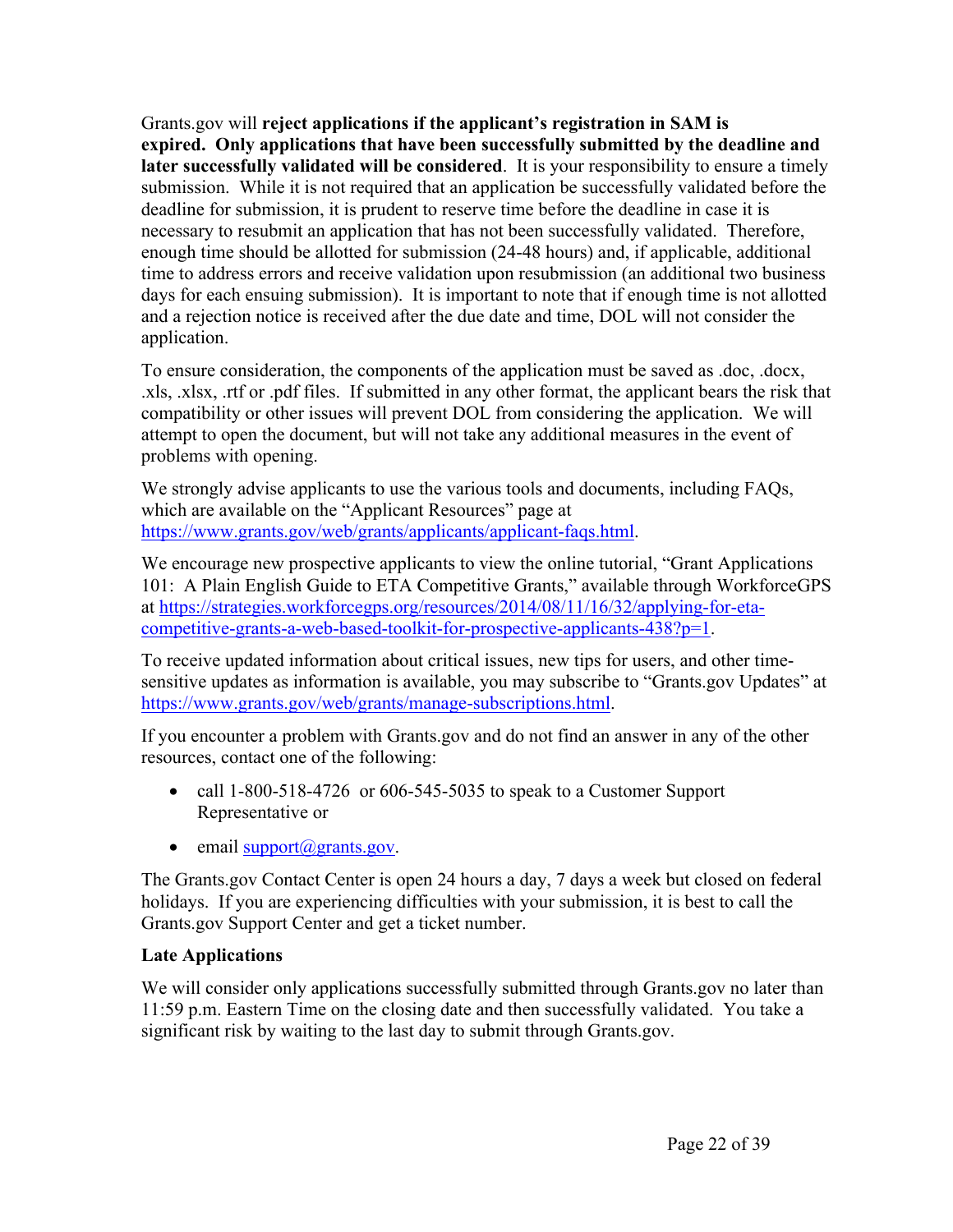# <span id="page-23-0"></span>**D. INTERGOVERNMENTAL REVIEW**

This funding opportunity is not subject to Executive Order 12372, "Intergovernmental Review of Federal Programs."

# <span id="page-23-1"></span>**E. FUNDING RESTRICTIONS**

All proposed project costs must be necessary and reasonable and in accordance with federal guidelines. Determinations of allowable costs will be made in accordance with the Cost Principles, now found in the Office of Management and Budget's Uniform Administrative Requirements, Cost Principles, and Audit Requirements for Federal Awards (Uniform Guidance), codified at 2 CFR Part 200 and at 2 CFR Part 2900 (Uniform Guidance-DOL specific). Disallowed costs are those charges to a grant that the grantor agency or its representative determines not to be allowed in accordance with the Cost Principles or other conditions contained in the grant. Applicants, whether successful or not, will not be entitled to reimbursement of pre-award costs.

# **1. Indirect Costs**

As specified in the Uniform Guidance Cost Principles, indirect costs are those that have been incurred for common or joint objectives and cannot be readily identified with a particular final cost objective. An indirect cost rate is required when an organization operates under more than one grant or other activity, whether federally-assisted or not. You have two options to claim reimbursement of indirect costs.

**Option 1:** You may use a NICRA or Cost Allocation Plan (CAP) supplied by the federal Cognizant Agency. If you do not have a NICRA/CAP or have a pending NICRA/CAP, and in either case choose to include estimated indirect costs in your budget, at the time of award the Grant Officer will release funds in the amount of 10 percent of salaries and wages to support indirect costs. Within 90 days of award, you are required to submit an acceptable indirect cost proposal or CAP to your federal Cognizant Agency to obtain a provisional indirect cost rate. (See Section IV.B.4. for more information on NICRA submission requirements.)

**Option 2:** Any organization that has never received a negotiated indirect cost rate, with the exceptions noted at 2 CFR 200.414(f) in the Cost Principles, may elect to charge a de minimis rate of 10 percent of modified total direct costs (see 2 CFR 200.68 for definition), which may be used indefinitely. If you choose this option, this methodology must be used consistently for all federal awards until such time as you choose to negotiate for an indirect cost rate, for which you may apply at any time. (See 2 CFR 200.414(f) for more information on use of the de minimis rate.)

# **2. Intellectual Property Rights**

Pursuant to 2 CFR 2900.13, to ensure that the federal investment of DOL funds has as broad an impact as possible and to encourage innovation in the development of new learning materials, the grantee will be required to license to the public all work created with the support of the grant under a Creative Commons Attribution 4.0 (CC BY) license. Work that must be licensed under the CC BY includes both new content created with the grant funds and modifications made to pre-existing, grantee-owned content using grant funds.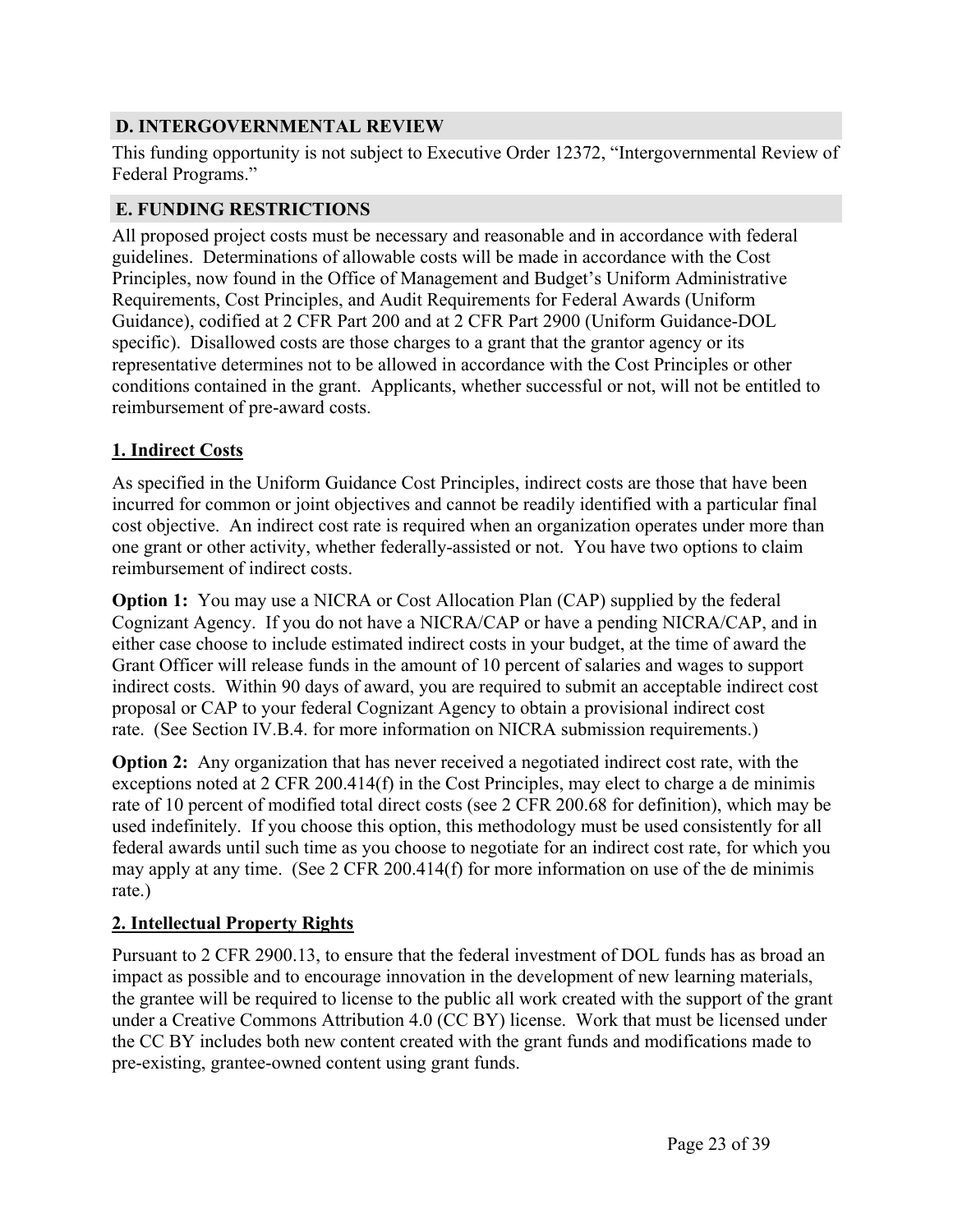This license allows subsequent users to copy, distribute, transmit, and adapt the copyrighted work and requires such users to attribute the work in the manner specified by the grantee. Notice of the license shall be affixed to the work. For general information on CC BY, please visit [https://creativecommons.org/licenses/by/4.0.](https://creativecommons.org/licenses/by/4.0)

Instructions for marking your work with CC BY can be found at [https://wiki.creativecommons.org/Marking\\_your\\_work\\_with\\_a\\_CC\\_license.](https://wiki.creativecommons.org/Marking_your_work_with_a_CC_license)

Questions about CC BY as it applies to this specific funding opportunity should be submitted to the ETA Grants Management Specialist specified in Section VII.

Only work that is developed by the recipient in whole or in part with grant funds is required to be licensed under the CC BY license. Pre-existing copyrighted materials licensed to or purchased by the grantee from third parties, including modifications of such materials, remain subject to the intellectual property rights the grantee receives under the terms of the particular license or purchase. In addition, works created by the grantee without grant funds do not fall under the CC BY licensing requirement.

The purpose of the CC BY licensing requirement is to ensure that materials developed with funds provided by these grants result in work that can be freely reused and improved by others. When purchasing or licensing consumable or reusable materials, the grantee is expected to respect all applicable federal laws and regulations, including those pertaining to the copyright and accessibility provisions of the Federal Rehabilitation Act.

Separate from the CC BY license to the public, the Federal Government reserves a paid-up, nonexclusive, and irrevocable license to reproduce, publish, or otherwise use, and to authorize others to use for federal purposes (i) the copyright in all products developed under the grant, including a subaward or contract under the grant or subaward; and (ii) any rights of copyright to which the recipient, subrecipient, or a contractor purchases ownership under an award (including, but not limited to, curricula, training models, technical assistance products, and any related materials). Such uses include, but are not limited to, the right to modify and distribute such products worldwide by any means, electronically or otherwise. The grantee may not use federal funds to pay any royalty or license fee for use of a copyrighted work, or the cost of acquiring by purchase a copyright in a work, where the Department has a license or rights of free use in such work. If revenues are generated through selling products developed with grant funds, including intellectual property, DOL treats such revenues as program income. Such program income is added to the grant and must be expended for allowable grant activities.

If applicable, the following standard disclaimer needs to be on all products developed in whole or in part with grant funds.

**"This workforce product was funded by a grant awarded by the U.S. Department of Labor's Women's Bureau. The product was created by the grantee and does not necessarily reflect the official position of the U.S. Department of Labor. The U.S. Department of Labor makes no guarantees, warranties, or assurances of any kind, express or implied, with respect to such information, including any information on linked sites and including, but not limited to, accuracy of the information or its completeness, timeliness, usefulness, adequacy, continued availability, or ownership. This product is copyrighted by the institution that created it."**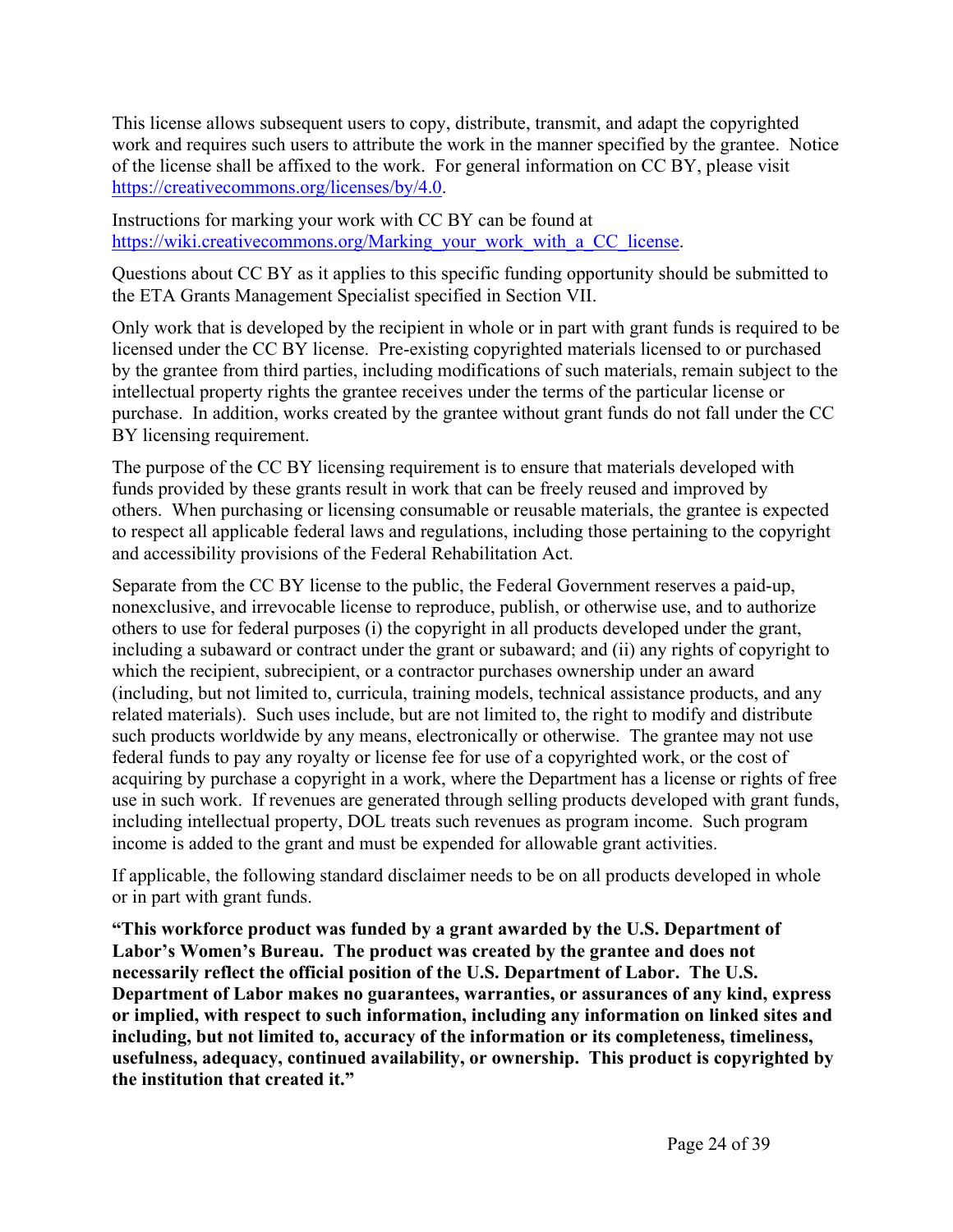#### **3. Credential Transparency**

The Department wishes to ensure that individuals, employers, educators and training providers have access to the most complete, current and beneficial information about providers, programs credentials, and competencies supported with these public, federal funds. To this end, the Department requires that information about all credentials (including but not limited to diplomas, badges, certificates, certifications, apprenticeships, licenses, and degrees of all levels and types) and competencies (knowledge, skills and abilities) developed or delivered through the use of these public federal funds be made publicly accessible through the use of linked open data formats that support full transparency and interoperability, such as through the use of credential transparency description language specifications. ETA will provide specific guidance and technical assistance on data elements to include in the published open data, such as information about the credential provider, the credential and its associated competencies, delivery mode, geographic coverage, the industry sector(s) and occupation(s) for which the credential was developed, related assessments, related accreditations or other quality assurances where appropriate, costs, and available outcomes.

#### <span id="page-25-0"></span>**F. OTHER SUBMISSION REQUIREMENTS**

Withdrawal of Applications: You may withdraw an application by written notice to the Grant Officer at any time before an award is made.

#### <span id="page-25-2"></span><span id="page-25-1"></span>**V. APPLICATION REVIEW INFORMATION A. CRITERIA**

We have instituted procedures for assessing the technical merit of applications to provide for an objective review of applications and to assist you in understanding the standards against which your application will be judged. The evaluation criteria are based on the information required in the application as described in Sections IV.B.2. (Project Budget) and IV.B.3. (Project Narrative). Reviewers will award points based on the evaluation criteria described below.

Section IV.B.3 (Project Narrative) of this FOA has several "section headers" (e.g. IV.B.3.a), Statement of Need). Each of these "section headers" of the Project Narrative may include one or more "criterion," and each "criterion" includes one or more "rating factors," which provide detailed specifications for the content and quality of the response to that criterion. Each of the rating factors have specific point values assigned. These point values are the number of points possible for the application to earn for the rating factor.

| <b>Criterion</b>                                         | <b>Points</b><br>(maximum) |
|----------------------------------------------------------|----------------------------|
| 1. Statement of Need (See Section IV.B.3.a.)             | 10                         |
| 2. Expected Outcomes and Outputs (See Section IV.B.3.b.) | 15                         |
| 3. Project Design (See Section IV.B.3.c.)                |                            |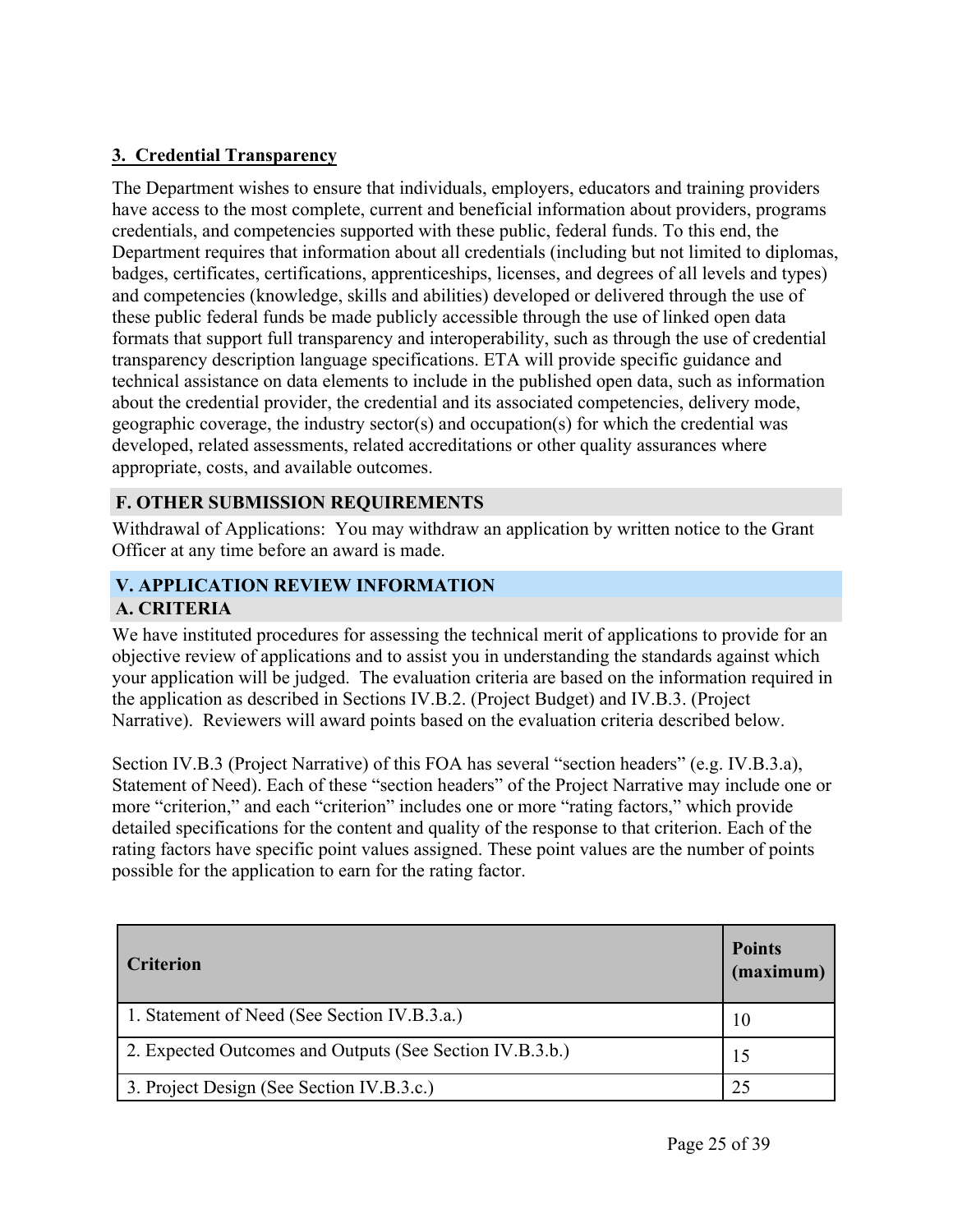| 4. Performance Evaluation (See Section IV.B.3.d.)                                | 10             |
|----------------------------------------------------------------------------------|----------------|
| 5. Organizational, Administrative, and Fiscal Capacity (See Section IV.B.3.e.)   | 23             |
| 6. Past Performance – Programmatic Capability (See Section IV.B.3.f.)            | 12             |
| 7. SF-424A Budget and Budget Narrative (See Section IV.B.2.)                     | Ć              |
| 8. Bonus Points for Organizational Job Quality Factors (See Section<br>IV.B.3.h. | $\overline{2}$ |
| <b>TOTAL</b>                                                                     | 102            |

Section IV.B.3, Project Narrative, provides a detailed explanation of the information an application must include (e.g., a comprehensive work plan for the whole period of performance with feasible and realistic dates). Reviewers will rate each "rating factor" based on how fully and convincingly the applicant responds. For each "rating factor" under each "criterion," panelists will determine whether the applicant thoroughly meets, partially meets, or fails to meet the "rating factor," unless otherwise noted in Section IV.B.3, based on the definitions below:

| <b>Standard</b><br>Rating | <b>Definition</b>                                                                                                                                                                          | <b>Standard for Calculating</b><br><b>Points</b>                                                                       |
|---------------------------|--------------------------------------------------------------------------------------------------------------------------------------------------------------------------------------------|------------------------------------------------------------------------------------------------------------------------|
| Thoroughly<br>Meets       | The application thoroughly responds to the<br>rating factor and fully and convincingly<br>satisfies all of the stated specifications.                                                      | <b>Full Points</b>                                                                                                     |
| Partially<br>Meets        | The application responds incompletely to<br>the rating factor or the application<br>convincingly satisfies some, but not all, of<br>the stated specifications.                             | Half Points/Partial Points,<br>commensurate with the extent<br>to which applicant response<br>addresses rating factor. |
| Fails to<br>Meet          | The application does not respond to the<br>rating factor or the application does<br>respond to the rating factor but does not<br>convincingly satisfy any of the stated<br>specifications. | <b>Zero Points</b>                                                                                                     |

In order to receive the maximum points for each rating factor, applicants must provide a response to the requirement that fully describes the proposed program design and demonstrates the quality of approach, rather than simply re-stating a commitment to perform prescribed activities. In other words, applicants must describe why their proposal is the best strategy and how they will implement it, rather than that the strategy contains elements that conform to the requirements of this FOA.

#### <span id="page-26-0"></span>**B. REVIEW AND SELECTION PROCESS**

#### **1. Merit Review and Selection Process**

A technical merit review panel will carefully evaluate applications against the selection criteria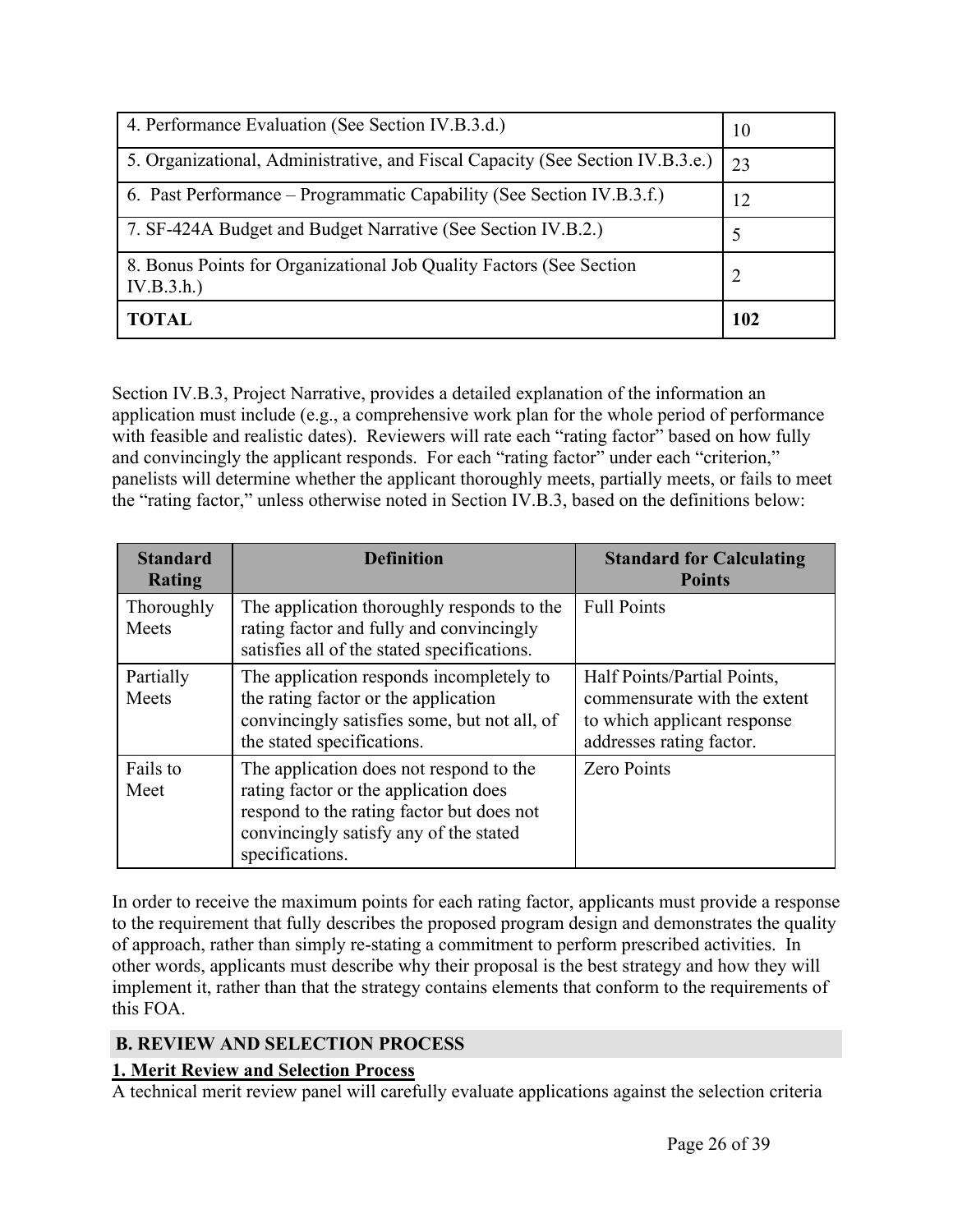to determine the merit of applications. These criteria are based on the policy goals, priorities, and emphases set forth in this FOA. Up to 102 points may be awarded to an applicant, depending on the quality of the responses provided. The final scores (which may include the mathematical normalization of review panels) will serve as the primary basis for selection of applications for funding. The panel results are advisory in nature and not binding on the Grant Officer. The Grant Officer reserves the right to make selections based solely on the final scores or to take into consideration other relevant factors when applicable. Such factors may include the geographic distribution of funds, and other relevant factors. The Grant Officer may consider any information that comes to their attention.

The government may elect to award the grant(s) with or without discussion with the applicant. Should a grant be awarded without discussion, the award will be based on the applicant's signature on the SF-424, including electronic signature via E-Authentication on [https://www.grants.gov,](https://www.grants.gov) which constitutes a binding offer by the applicant.

#### **2. Risk Review Process**

Prior to making an award, DOL will review information available through various sources, including its own records and any OMB-designated repository of government-wide eligibility qualification or financial integrity information, such as Federal Awardee Performance and Integrity Information System (FAPIIS), Dun and Bradstreet, and "Do Not Pay." Additionally, DOL will comply with the requirements of 2 CFR Part 180 codified at 2 CFR Part 2998 (Nonprocurement Debarment and Suspension). This risk evaluation may incorporate results of the evaluation of the applicant's eligibility (application screening) or the quality of its application (merit review). If DOL determines that an award will be made, special conditions that correspond to the degree of risk assessed may be applied to the award. Criteria to be evaluated include the following:

- i. Financial stability;
- ii. Quality of management systems and ability to meet the management standards prescribed in the Uniform Grant Guidance;
- iii. History of performance. The applicant's record in managing awards, cooperative agreements, or procurement awards, if it is a prior recipient of such federal awards, including timeliness of compliance with applicable reporting requirements and, if applicable, the extent to which any previously awarded amounts will be expended prior to future awards;
- iv. Reports and findings from audits performed under Subpart F–Audit Requirements of the Uniform Grant Guidance or the reports and findings of any other available audits and monitoring reports containing findings, issues of non-compliance, or questioned costs;
- v. The applicant's ability to effectively implement statutory, regulatory, and other requirements imposed on recipients.

NOTE: As part of DOL's Risk Review process, the Grant Officer will determine the following:

- If the applicant had any restriction on spending for any DOL grant due to adverse monitoring findings; or
- If the applicant received a High Risk determination in accordance with **[TEGL](https://wdr.doleta.gov/directives/corr_doc.cfm?DOCN=6330) 23-15**.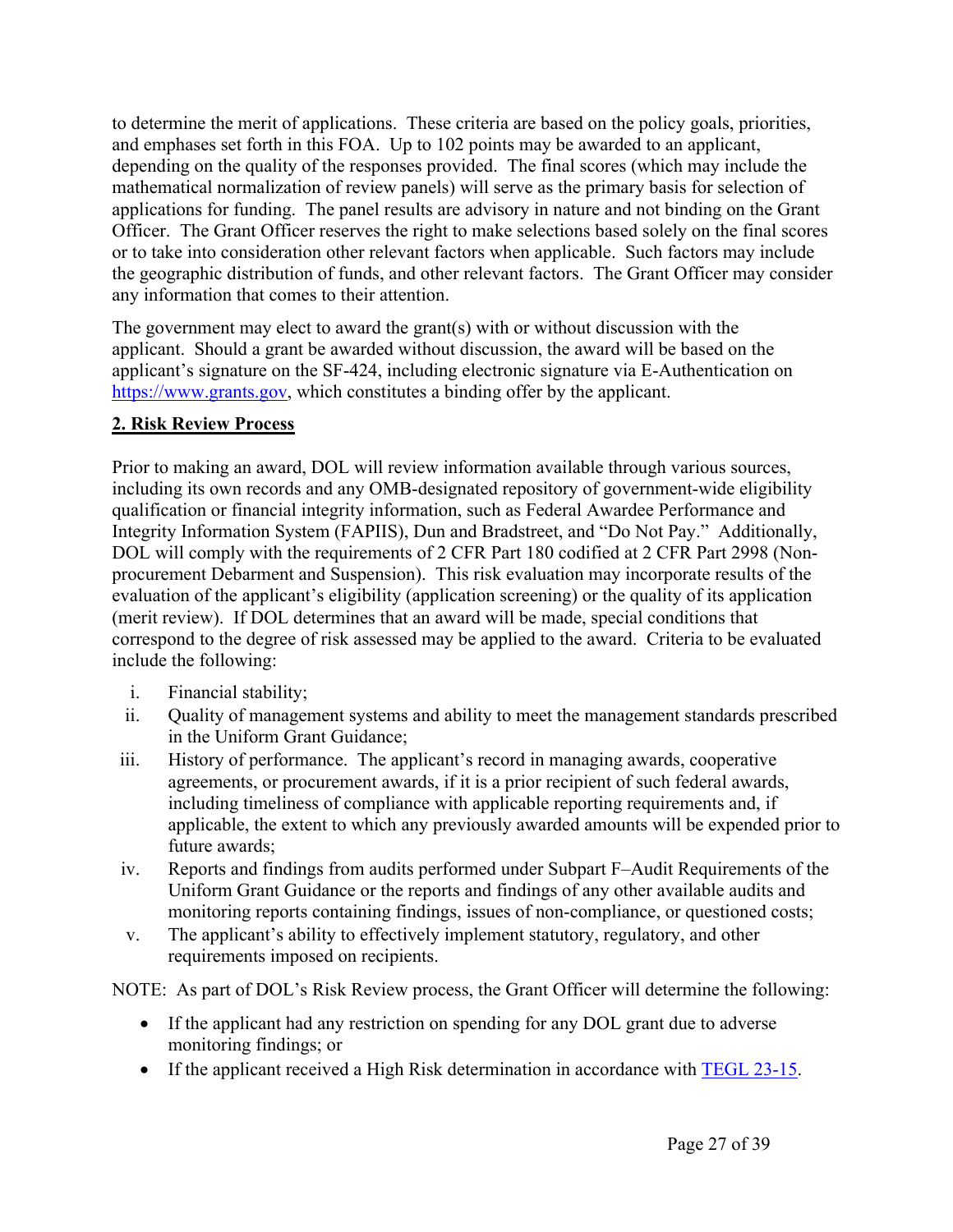Depending on the severity of the findings and whether the findings were resolved, the Grant Officer may, at their discretion, elect not to fund the applicant for a grant award regardless of the applicant's score in the competition.

All applicants are requested to submit the following information as an attachment to their application (suggested template below) for DOL to assess the applicant's Financial System. This information will be taken into account as one component of DOL's Risk Review Process. Applicants may use the suggested template or answer the questions in a separate attachment. It is unlikely that an organization will be able to manage a federal grant without the following system/processes in place. Applicants are expected to have these in place before applying for a grant with DOL.

#### U.S. DEPARTMENT OF LABOR -EMPLOYMENT AND TRAINING ADMINISTRATION (ETA) **FUNDING OPPORTUNITY ANNOUNCEMENT: FINANCIAL SYSTEM**

**ASSESSMENT**

# **SECTION A: PURPOSE**

The financial responsibility of grantees must be such that the grantee can properly discharge the public trust which accompanies the authority to expend public funds. Adequate administrative and financial systems including the accounting systems should meet the following criteria as contained in 2 CFR 200 and 2 CFR 2900.

 $(1)$  Accounting records should provide information needed to adequately identify the receipt of funds under each grant awarded and the expenditure of funds for each grant.

 $(2)$  Entries in accounting records should refer to subsidiary records and/or documentation which support the entry and which can be readily located.

(3) The accounting system should provide accurate and current financial reporting information.

 $(4)$  The accounting system should be integrated with an adequate system of internal controls to safeguard the funds and assets covered, check the accuracy and reliability of accounting data, promote operational efficiency, and encourage adherence to prescribed management policies.

| <b>SECTION B:</b><br><b>GENERAL</b>                                                   |                       |        |  |
|---------------------------------------------------------------------------------------|-----------------------|--------|--|
| 1. Complete the following items:                                                      |                       |        |  |
| a. When was the<br>organization<br>founded/incorporated<br>$\vert$ (month, day, year) | b. Principal officers | Titles |  |
| $ c.$ Employer<br>Identification                                                      |                       |        |  |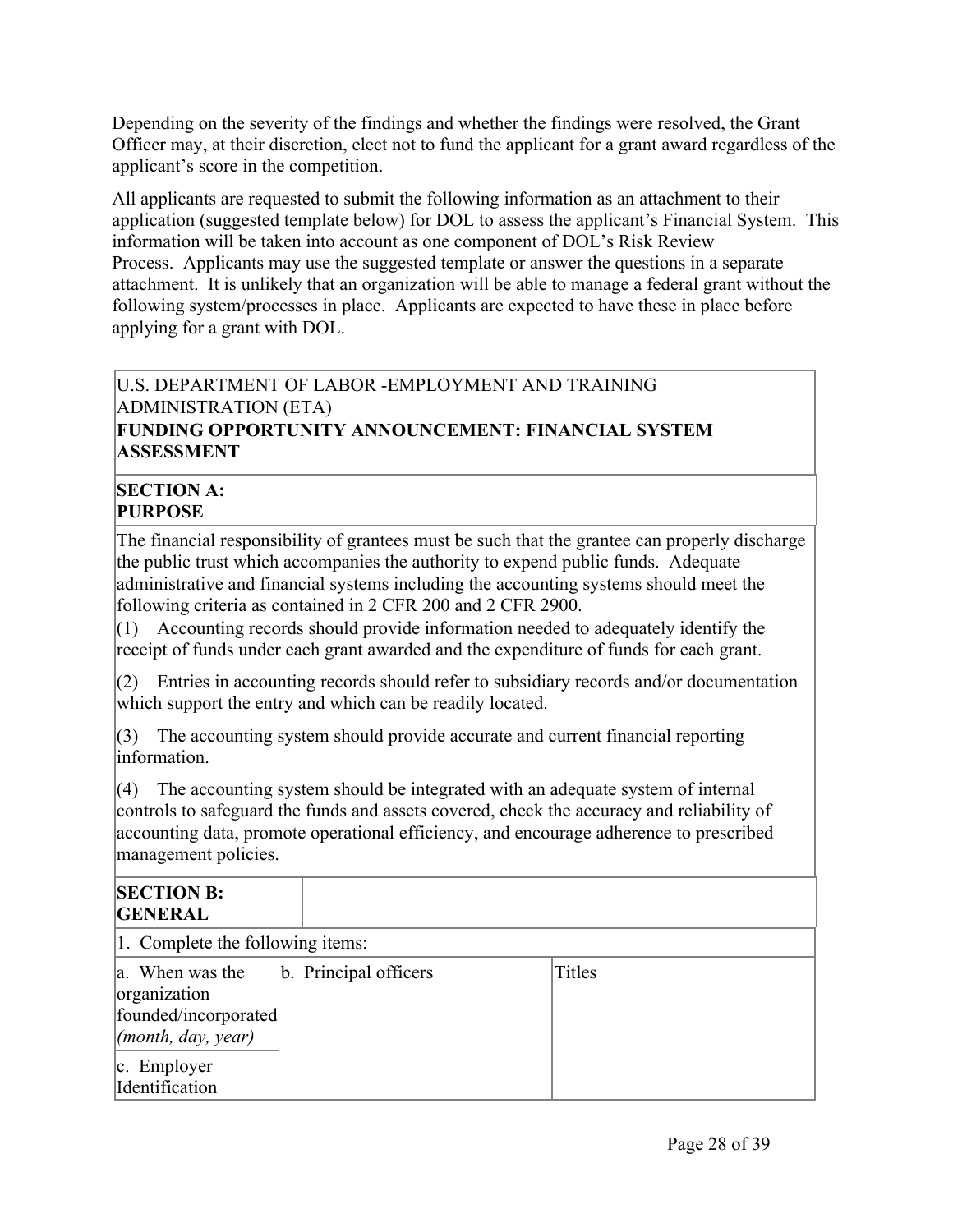| Number:                                                                                                                                                                                                                                                                                  |  |                                 |                                                                                                               |                |                |                     |                                                      |  |
|------------------------------------------------------------------------------------------------------------------------------------------------------------------------------------------------------------------------------------------------------------------------------------------|--|---------------------------------|---------------------------------------------------------------------------------------------------------------|----------------|----------------|---------------------|------------------------------------------------------|--|
| d. Number of<br>Employees<br>Full Time:<br>Part Time:                                                                                                                                                                                                                                    |  |                                 |                                                                                                               |                |                |                     |                                                      |  |
| 2. Is the organization or institution affiliated with any other<br>organization:<br>Yes<br>If yes, please provide details as to the nature of the company<br>(for profit, nonprofit, LLC, etc) and if it provides services or<br>products to the organization in relation to this grant. |  | Nο                              |                                                                                                               |                | S              | period. (12 months) | 3. Total Sales/Revenues in<br>most recent accounting |  |
| <b>SECTION C: ACCOUNTING SYSTEM</b>                                                                                                                                                                                                                                                      |  |                                 |                                                                                                               |                |                |                     |                                                      |  |
| 1. Has any Government Agency rendered an official written opinion concerning the<br>adequacy of the accounting system for the collection, identification and allocation of costs<br>under Federal contracts/grants?                                                                      |  | Yes                             | N <sub>0</sub>                                                                                                |                |                |                     |                                                      |  |
| a. If yes, provide name, and address of<br>Agency performing review:                                                                                                                                                                                                                     |  |                                 | b. Attach a copy of the latest review and any<br>subsequent correspondence, clearance documents,<br>etc.      |                |                |                     |                                                      |  |
|                                                                                                                                                                                                                                                                                          |  |                                 | Note: If review occurred within the past three<br>years, omit questions 2-8 of this Section and<br>Section D. |                |                |                     |                                                      |  |
| 2. Which of the following<br>best describes the<br>accounting system:                                                                                                                                                                                                                    |  | State<br>administered Developed | Internally                                                                                                    |                | Web-based      |                     |                                                      |  |
| 3. Does the accounting system identify the receipt and<br>expenditure of program funds separately for each<br>contract/grant?                                                                                                                                                            |  |                                 | Yes                                                                                                           |                | No Not<br>Sure |                     |                                                      |  |
| 4. Does the accounting system provide for the recording<br>of expenditures for each grant/contract by the component<br>project and budget cost categories shown in the approved<br>budget?                                                                                               |  |                                 | Yes                                                                                                           |                | No Not<br>Sure |                     |                                                      |  |
| 5. Are time distribution records maintained for an<br>employee when his/her effort can be specifically<br>identified to a particular cost objective?                                                                                                                                     |  |                                 | Yes                                                                                                           |                | No Not<br>Sure |                     |                                                      |  |
| 6. If the organization proposes an overhead rate, does the $ Yes $<br>accounting system provide for the segregation of direct<br>and indirect expenses?                                                                                                                                  |  |                                 |                                                                                                               | No Not<br>Sure |                |                     |                                                      |  |
| 7. Does the organization have an approved indirect cost<br>rate or cost allocation plan?                                                                                                                                                                                                 |  | Yes                             |                                                                                                               | No Not<br>Sure |                |                     |                                                      |  |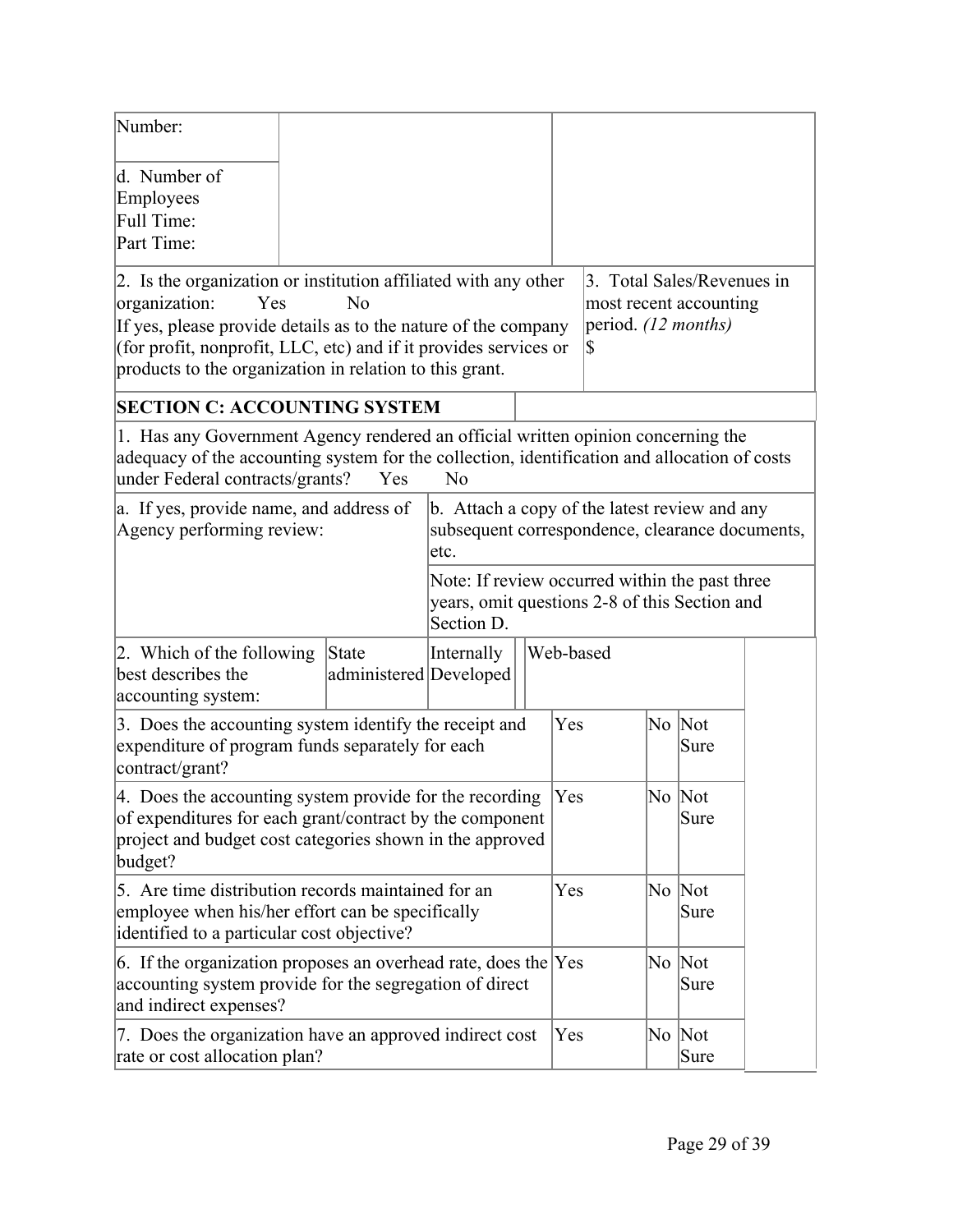| If so, who approved it (Federal Cognizant Agency or a<br>Pass-through Entity)? What are the effective dates?                                                                                                                                                                                                           |                   |                |                                         |  |
|------------------------------------------------------------------------------------------------------------------------------------------------------------------------------------------------------------------------------------------------------------------------------------------------------------------------|-------------------|----------------|-----------------------------------------|--|
| 8. Does the accounting/financial system include<br>budgetary controls to preclude incurring obligations in<br>excess of:<br>a. Total funds available for a grant?<br>b. Total funds available for a budget cost category (e.g.<br>Personnel, Travel, etc)?<br>9. Does the organization or institution have an internal | Yes<br>Yes<br>Yes | N <sub>0</sub> | No Not<br>Sure<br>Not<br>Sure<br>No Not |  |
| control structure that would provide reasonable assurance<br>that the grant funds, assets, and systems are safeguarded?                                                                                                                                                                                                |                   |                | Sure                                    |  |
| <b>SECTION D: FINANCIAL STABILITY</b>                                                                                                                                                                                                                                                                                  |                   |                |                                         |  |
| 1. Is there any legal matter or an ongoing financial concern that may impact the<br>organization's ability to manage and administer the grant?<br>If yes, please explain briefly.                                                                                                                                      |                   | Yes            | No                                      |  |
| <b>SECTION E: FINANCIAL STATEMENTS</b>                                                                                                                                                                                                                                                                                 |                   |                |                                         |  |
| 1. Did an independent certified public accountant (CPA) ever examine the financial<br>statements?<br>Yes<br>No                                                                                                                                                                                                         |                   |                |                                         |  |
| 2. If an independent CPA review was performed please attach a copy of their latest report<br>and any management letters issued.<br>Enclosed                                                                                                                                                                            |                   | N/A            |                                         |  |
| 3. If an independent CPA was engaged to perform a review and no report was issued, please<br>provide details and an explanation below:                                                                                                                                                                                 |                   |                |                                         |  |
| <b>SECTION F: ADDITIONAL INFORMATION</b>                                                                                                                                                                                                                                                                               |                   |                |                                         |  |
| 1. Use this space for any additional information <i>(indicate section and item numbers if a</i><br>continuation)                                                                                                                                                                                                       |                   |                |                                         |  |

# <span id="page-30-1"></span><span id="page-30-0"></span>**VI. AWARD ADMINISTRATION INFORMATION A. AWARD NOTICES**

Applicants selected for award will be contacted directly before the grant's execution. Nonselected applicants will be notified by mail or email and may request a written debriefing on the significant weaknesses of their application.

Selection of an organization as a recipient does not constitute approval of the grant application as submitted. Before the actual grant is awarded, we may enter into negotiations about such items as program components, staffing and funding levels, and administrative systems in place to support grant implementation. If the negotiations do not result in a mutually acceptable submission, the Grant Officer reserves the right to terminate the negotiations and decline to fund the application. We reserve the right not to fund any application related to this FOA.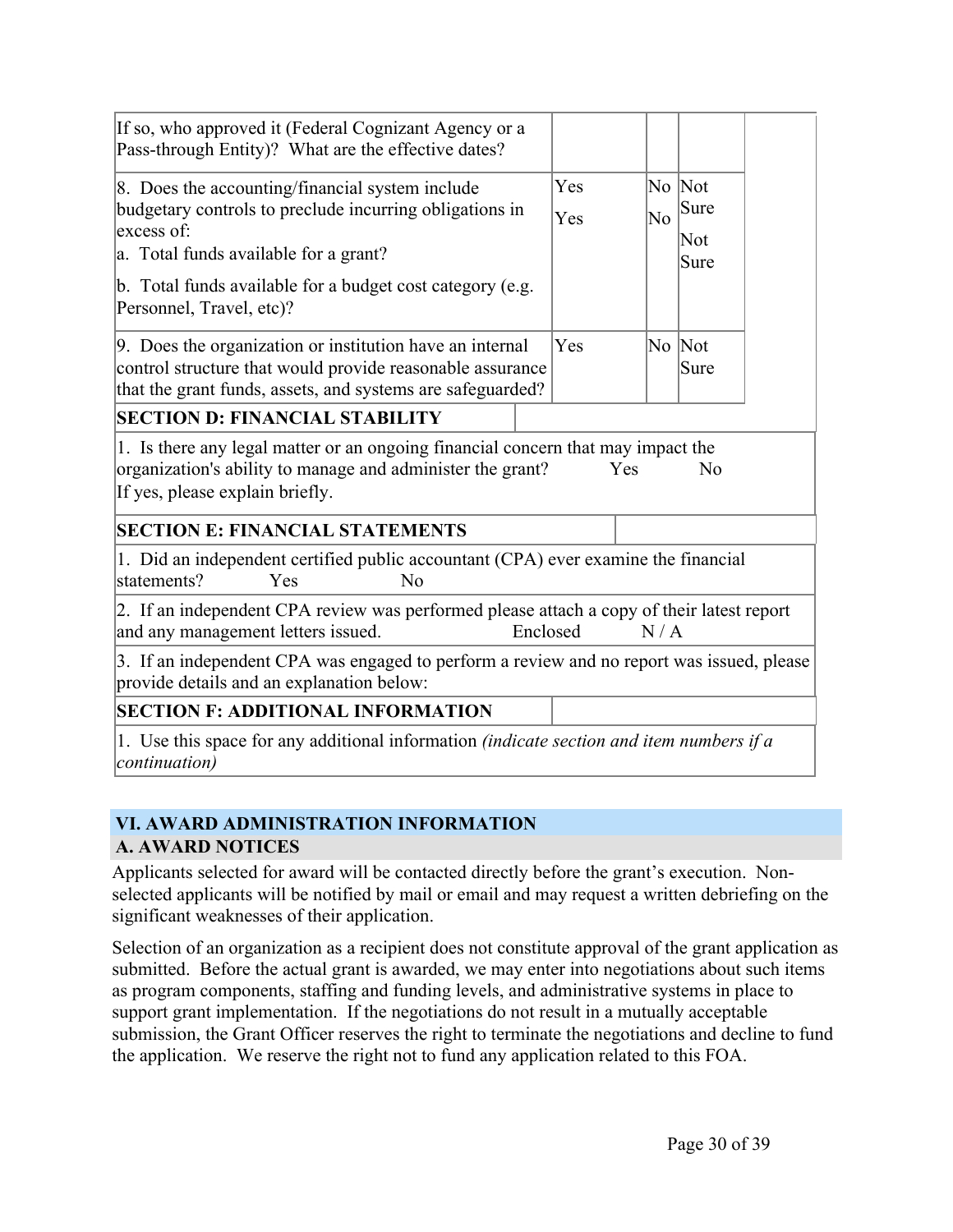# <span id="page-31-0"></span>**B. ADMINISTRATIVE AND NATIONAL POLICY REQUIREMENTS**

# **1. Administrative Program Requirements**

All grantees will be subject to all applicable federal laws and regulations, including the OMB Uniform Guidance, and the terms and conditions of the award. The grant(s) awarded under this FOA will be subject to the following administrative standards and provisions.

- i. Non-Profit Organizations, Educational Institutions, For-profit entities and State, Local, and Indian Tribal Governments–2 CFR Part 200 (Uniform Administrative Requirements, Cost Principles, and Audit Requirements for Federal Awards) and 2 CFR Part 2900 (DOL's Supplement to 2 CFR Part 200).
- ii. All entities must comply with 29 CFR Part 93 (New Restrictions on Lobbying), 29 CFR Part 94 (Governmentwide Requirements for Drug-Free Workplace (Financial Assistance)), 2 CFR Part 180 (OMB Guidance to Agencies on Government-wide Debarment and Suspension (Non-procurement)), and, where applicable, 2 CFR Part 200 (Audit Requirements).
- iii. 29 CFR Part 2, subpart D—Equal Treatment in Department of Labor Programs for Religious Organizations; Protection of Religious Liberty of Department of Labor Social Service Providers and Beneficiaries.
- iv. 29 CFR Part 31—Nondiscrimination in Federally Assisted Programs of the Department of Labor—Effectuation of Title VI of the Civil Rights Act of 1964.
- v. 29 CFR Part 32—Nondiscrimination on the Basis of Handicap in Programs or Activities Receiving Federal Financial Assistance.
- vi. 29 CFR Part 35—Nondiscrimination on the Basis of Age in Programs or Activities Receiving Federal Financial Assistance from the Department of Labor.
- vii. 29 CFR Part 36—Nondiscrimination on the Basis of Sex in Education Programs or Activities Receiving Federal Financial Assistance.
- viii. 29 CFR Part 38 Implementation of the Nondiscrimination and Equal Opportunity Provisions of the Workforce Innovation and Opportunity Act.
	- ix. 29 CFR Parts 29 and 30—Labor Standards for the Registration of Apprenticeship Programs, and Equal Employment Opportunity in Apprenticeship and Training, as applicable.
	- x. The Department of Labor will follow the procedures outlined in the Department's Freedom of Information Act (FOIA) regulations (29 CFR Part 70). If DOL receives a FOIA request for your application, the procedures in DOL's FOIA regulations for responding to requests for commercial/business information submitted to the government will be followed, as well as all FOIA exemptions and procedures. See generally 5 U.S.C. § 552; 29 CFR Part 70.
	- xi. Standard Grant Terms and Conditions of Award—see the following link: [https://www.doleta.gov/grants/resources.cfm.](https://www.doleta.gov/grants/resources.cfm)

While the primary purpose of these grants is to provide crucial outreach, education, and improved benefits access for marginalized and underserved women workers, all grant-funded programs and activities must provide for equal opportunity without regard to race, color, national origin, disability, age, or sex (including gender identity or sexual orientation) in accordance with 29 C.F.R. Parts 31-32; 35-36.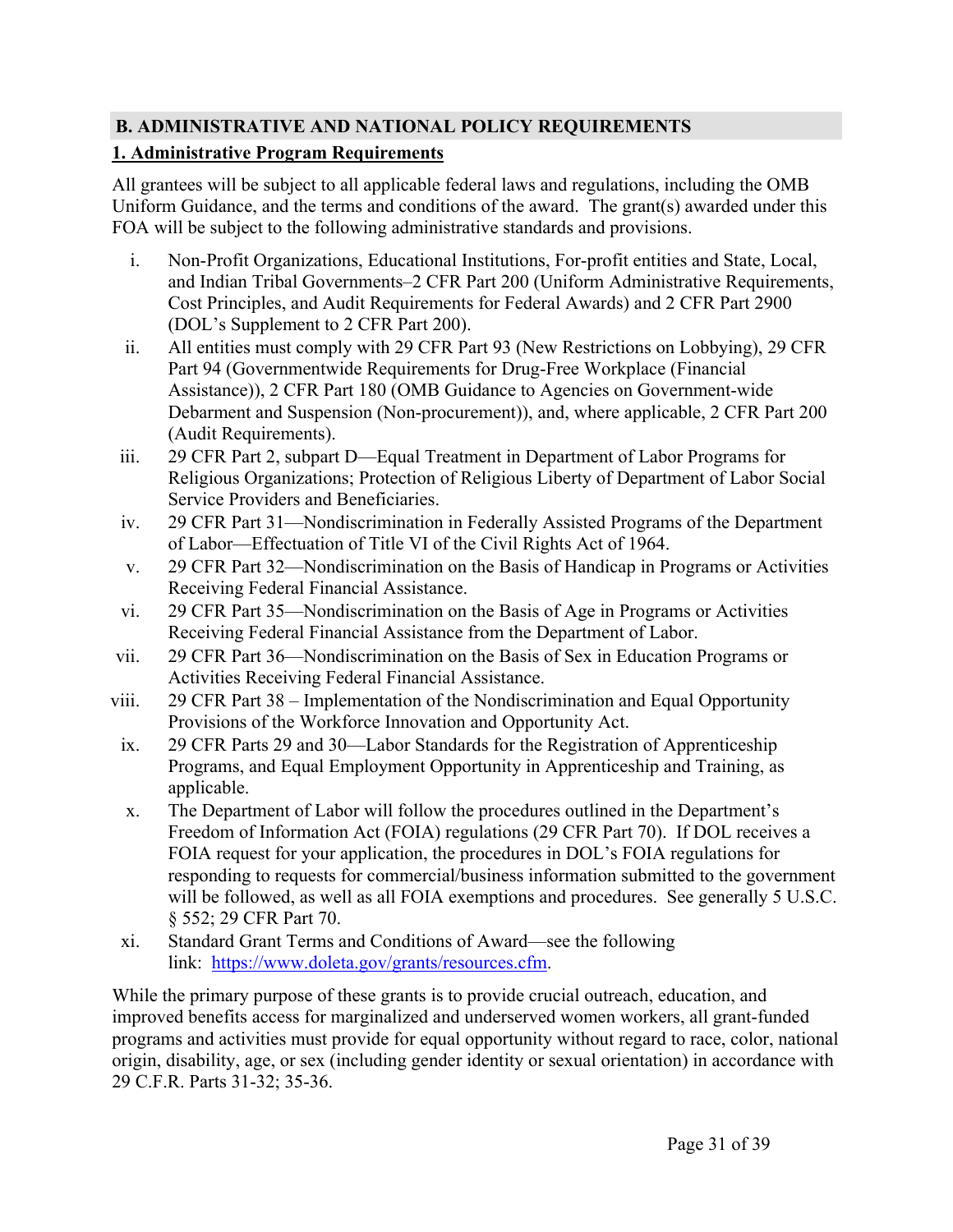#### **2. Other Legal Requirements**

#### **a. Religious Activities**

The Department notes that the Religious Freedom Restoration Act (RFRA), 42 U.S.C. § 2000bb, applies to all federal law and its implementation. If an applicant organization is a faith-based organization that makes hiring decisions on the basis of religious belief, it may be entitled to receive federal financial assistance under this grant solicitation and maintain that hiring practice. As stated in 29 CFR 2.32(a), religious organizations are eligible on the same basis as any other organization, to seek DOL support or participate in DOL programs for which they are otherwise eligible. Guidance from DOL is found at [https://www.dol.gov/agencies/oasam/grants/religious-freedom-restoration-act/guidance.](https://www.dol.gov/agencies/oasam/grants/religious-freedom-restoration-act/guidance)

#### **b. Lobbying or Fundraising the U.S. Government with Federal Funds**

In accordance with Section 18 of the Lobbying Disclosure Act of 1995 (Public Law 104-65) (2 U.S.C. § 1611), non-profit entities incorporated under Internal Revenue Service Code section 501(c)(4) that engage in lobbying activities are not eligible to receive federal funds and grants. No activity, including awareness-raising and advocacy activities, may include fundraising for, or lobbying of, U.S. federal, state, or local governments (see 2 CFR 200.450 for more information).

#### **c. Transparency Act Requirements**

You must ensure that you have the necessary processes and systems in place to comply with the reporting requirements of the Federal Funding Accountability and Transparency Act of 2006 (Pub. Law 109-282, as amended by the Government Funding Transparency Act of 2008, Pub. Law 110-252, Title VI, Chap. 2, Sec. 6202), as follows.

- Except for those excepted from the Transparency Act under sub-paragraphs 1, 2, and 3 below, you must ensure that you have the necessary processes and systems in place to comply with the subaward and executive total compensation reporting requirements of the Transparency Act, should you receive funding.
- Upon award, you will receive detailed information on the reporting requirements of the Transparency Act, as described in 2 CFR Part 170, Appendix A, which can be found at [https://edocket.access.gpo.gov/2010/pdf/2010-22705.pdf.](https://edocket.access.gpo.gov/2010/pdf/2010-22705.pdf)

The following types of awards are not subject to the Federal Funding Accountability and Transparency Act.

- Federal awards to individuals who apply for or receive federal awards as natural persons (e.g., unrelated to any business or non-profit organization he or she may own or operate in his or her name);
- Federal awards to entities that had a gross income, from all sources, of less than \$300,000 in the entities' previous tax year; and
- Federal awards, if the required reporting would disclose classified information.

#### **d**. **Safeguarding Data Including Personally Identifiable Information (PII)**

Applicants submitting applications in response to this FOA must recognize that confidentiality of PII and other sensitive data is of paramount importance to the Department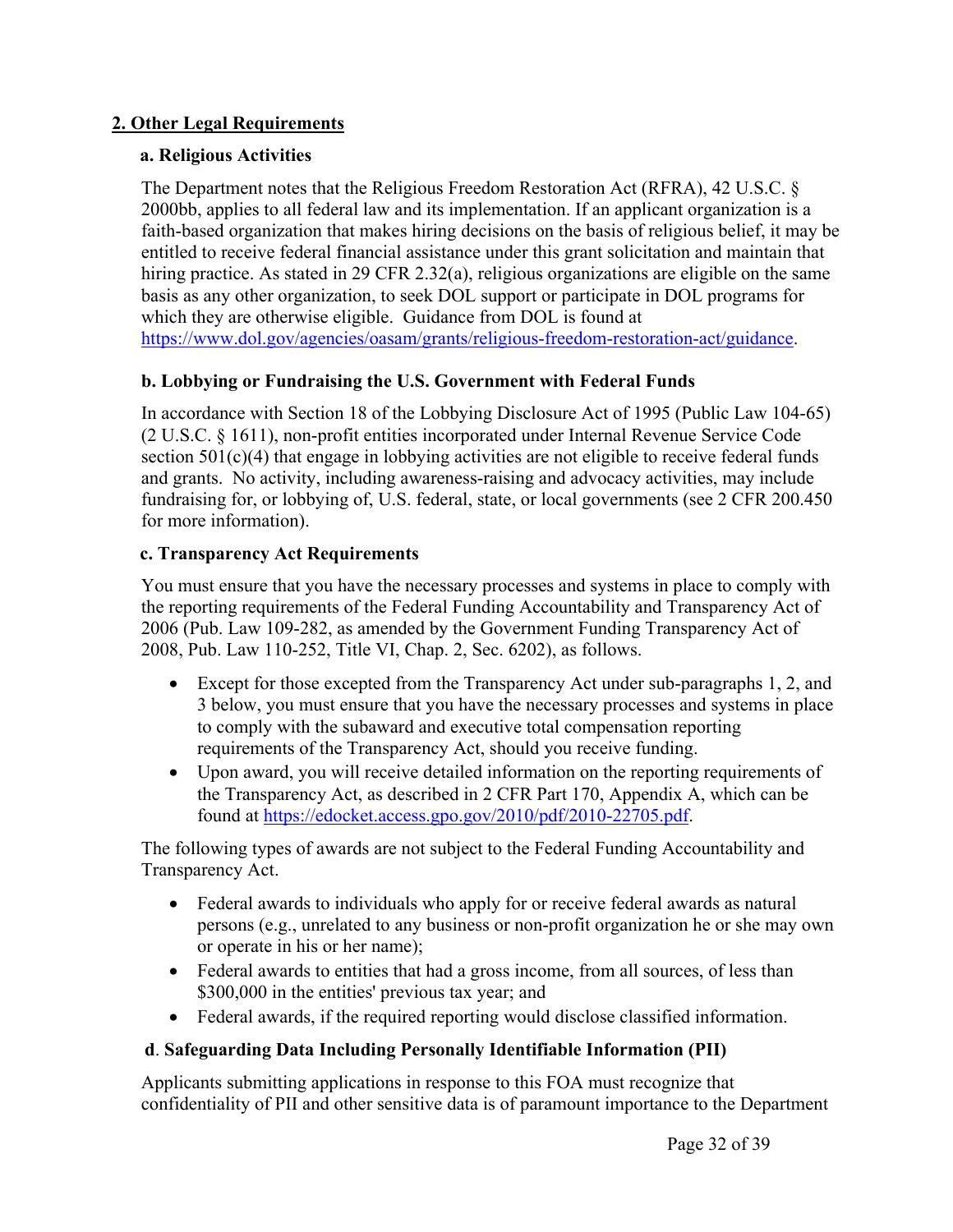of Labor and must be observed except where disclosure is allowed by the prior written approval of the Grant Officer or by court order. By submitting an application, you are assuring that all data exchanges conducted through or during the course of performance of this grant will be conducted in a manner consistent with applicable federal law and [TEGL](https://wdr.doleta.gov/directives/corr_doc.cfm?DOCN=7872) [39-11](https://wdr.doleta.gov/directives/corr_doc.cfm?DOCN=7872) (issued June 28, 2012). All such activity conducted by DOL and/or recipient(s) will be performed in a manner consistent with applicable state and federal laws.

By submitting a grant application, you agree to take all necessary steps to protect such confidentiality by complying with the following provisions that are applicable in governing the handling of confidential information:

- i. You must ensure that PII and sensitive data developed, obtained, or otherwise associated with DOL/ETA funded grants is securely transmitted.
- ii. To ensure that such PII is not transmitted to unauthorized users, all PII and other sensitive data transmitted via e-mail or stored on CDs, DVDs, thumb drives, etc., must be encrypted using a Federal Information Processing Standards (FIPS) 140-2 compliant and National Institute of Standards and Technology (NIST) validated cryptographic module. You must not e-mail unencrypted sensitive PII to any entity, including DOL or contractors.
- iii. You must take the steps necessary to ensure the privacy of all PII obtained from participants and/or other individuals and to protect such information from unauthorized disclosure. You must maintain such PII in accordance with the DOL standards for information security described in TEGL NO. 39-11 and any updates to such standards we provide to you. Grantees who wish to obtain more information on data security should contact their Federal Project Officer.
- iv. You must ensure that any PII used during the performance of your grant has been obtained in conformity with applicable federal and state laws governing the confidentiality of information.
- v. You further acknowledge that all PII data obtained through your DOL grant must be stored in an area that is physically safe from access by unauthorized persons at all times and the data will be processed using recipient-issued equipment, managed information technology (IT) services, and designated locations approved by DOL. Accessing, processing, and storing of DOL grant PII data on personally owned equipment, at off-site locations, (e.g., employee's home), and non-recipient managed IT services, (e.g., Yahoo mail), is strictly prohibited unless approved by DOL.
- vi. Your employees and other personnel who will have access to sensitive/confidential/proprietary/private data must be advised of the confidential nature of the information, the safeguards required to protect the information, and that there are civil and criminal sanctions for noncompliance with such safeguards that are contained in federal and state laws.
- vii. You must have policies and procedures in place under which your employees and other personnel, before being granted access to PII, acknowledge their understanding of the confidential nature of the data and the safeguards with which they must comply in their handling of such data, as well as the fact that they may be liable to civil and criminal sanctions for improper disclosure.
- viii. You must not extract information from data supplied by DOL for any purpose not stated in the grant agreement.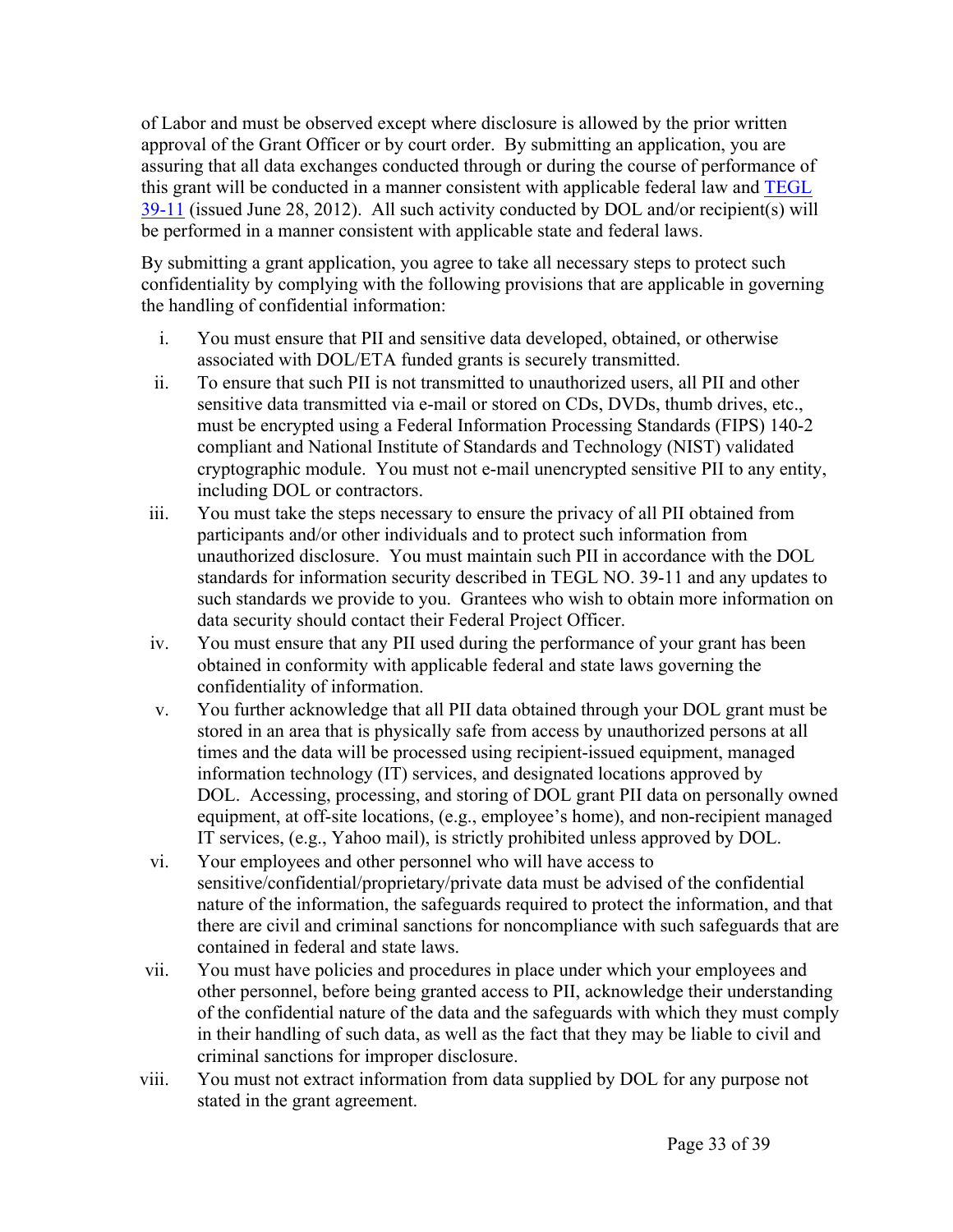- ix. Access to any PII created by the DOL grant must be restricted to only those employees of the grant recipient who need it in their official capacity to perform duties in connection with the scope of work in the grant agreement.
- x. All PII data must be processed in a manner that will protect the confidentiality of the records/documents and is designed to prevent unauthorized persons from retrieving such records by computer, remote terminal, or any other means. Data may be downloaded to, or maintained on, mobile or portable devices only if the data are encrypted using NIST validated software products based on FIPS 140-2 encryption. In addition, wage data may be accessed only from secure locations.
- xi. PII data obtained by the recipient through a request from DOL must not be disclosed to anyone but the individual requestor, except as permitted by the Grant Officer or by court order.
- xii. You must permit ETA to make onsite inspections during regular business hours for the purpose of conducting audits and/or conducting other investigations to assure that you are complying with the confidentiality requirements described above. In accordance with this responsibility, you must make records applicable to this Agreement available to authorized persons for the purpose of inspection, review, and/or audit.
- xiii. You must retain data received from DOL only for the period of time required to use it for assessment and other purposes, or to satisfy applicable federal records retention requirements, if any. Thereafter, you agree that all data will be destroyed, including the degaussing of magnetic tape files and deletion of electronic data.

# **e. Record Retention**

You must follow federal guidelines on record retention, which require that you maintain all records pertaining to grant activities for a period of at least three years from the date of submission of the final expenditure report. See 2 CFR 200.333-.337 for more specific information, including information about the start of the record retention period for awards that are renewed quarterly or annually, and when the records must be retained for more than three years.

# **f. Use of Contracts and Subawards**

You must abide by the following definitions of contract, contractor, subaward, and subrecipient.

**Contract:** Contract means a legal instrument by which a non-federal entity (defined as a state or local government, Indian tribe, institution of higher education (IHE), non-profit organization, for-profit entity, foreign public entity, or a foreign organization that carries out a federal award as a recipient or subrecipient) purchases property or services needed to carry out the project or program under a federal award. The term as used in this FOA does not include a legal instrument, even if the non-federal entity considers it a contract, when the substance of the transaction meets the definition of a federal award or subaward (see definition of Subaward below).

**Contractor:** Contractor means an entity that receives a contract as defined above in Contract.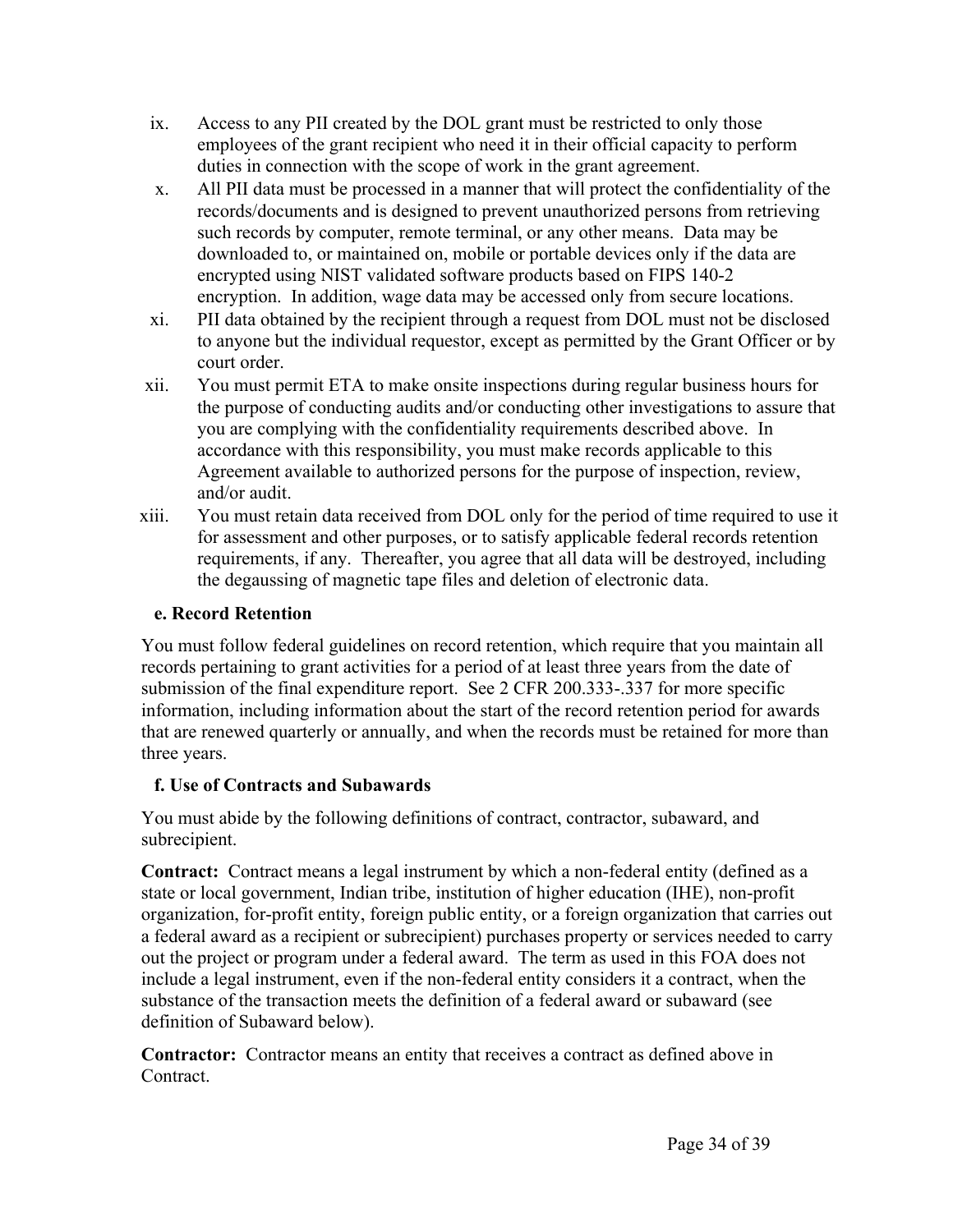**Subaward:** Subaward means an award provided by a pass-through entity (defined as a nonfederal entity that provides a subaward to a subrecipient to carry out part of a federal program) to a subrecipient for the subrecipient to carry out part of a federal award received by the pass-through entity. It does not include payments to a contractor or payments to an individual that is a beneficiary of a federal program. A subaward may be provided through any form of legal agreement, including an agreement that the pass-through entity considers a contract.

**Subrecipient:** Subrecipient means a non-federal entity that receives a subaward from a pass-through entity to carry out part of a federal program, but does not include an individual that is a beneficiary of such program. A subrecipient may also be a recipient of other federal awards directly from a federal awarding agency.

You must follow the provisions at 2 CFR 200.330-.332 regarding subrecipient monitoring and management. Also see 2 CFR 200.308(c)(6) regarding prior approval requirements for subawards. When awarding subawards, you are required to comply with provisions on government-wide suspension and debarment found at 2 CFR Part 180 and codified at 2 CFR Part 2998.

#### **g. Closeout of Grant Award**

Any entity that receives an award under this Announcement must close its grant with DOL at the end of the final year of the grant. Information about this process may be found in DOL's Grant Closeout FAQ located at [https://www.doleta.gov/grants/docs/GCFAQ.pdf.](https://www.doleta.gov/grants/docs/GCFAQ.pdf)

#### **3. Other Administrative Standards and Provisions**

Except as specifically provided in this FOA, our acceptance of an application and an award of federal funds to sponsor any programs(s) does not provide a waiver of any grant requirements and/or procedures. For example, the OMB Uniform Guidance requires that an entity's procurement procedures ensure that all procurement transactions are conducted, as much as practical, to provide full and open competition. If an application identifies a specific entity to provide goods or services, the award does not provide the justification or basis to sole-source the procurement (i.e., avoid competition).

#### **4. Special Program Requirements**

#### a. **DOL Evaluation**

As a condition of grant award, grantees are required to participate in an evaluation, if undertaken by DOL. The evaluation may include an implementation assessment across grantees, an impact and/or outcomes analysis of all or selected sites within or across grantees, and a benefit/cost analysis or assessment of return on investment. Conducting an impact analysis could involve random assignment (which involves random assignment of eligible participants into a treatment group that would receive program services or enhanced program services, or into control group(s) that would receive no program services or program services that are not enhanced). We may require applicants to collect data elements to aid the evaluation. As a part of the evaluation, as a condition of award, grantees must agree to: (1) make records available to the evaluation contractor on participants, employers, and funding; (2) provide access to program operating personnel, participants, and operational and financial records, and any other relevant documents to calculate program costs and benefits;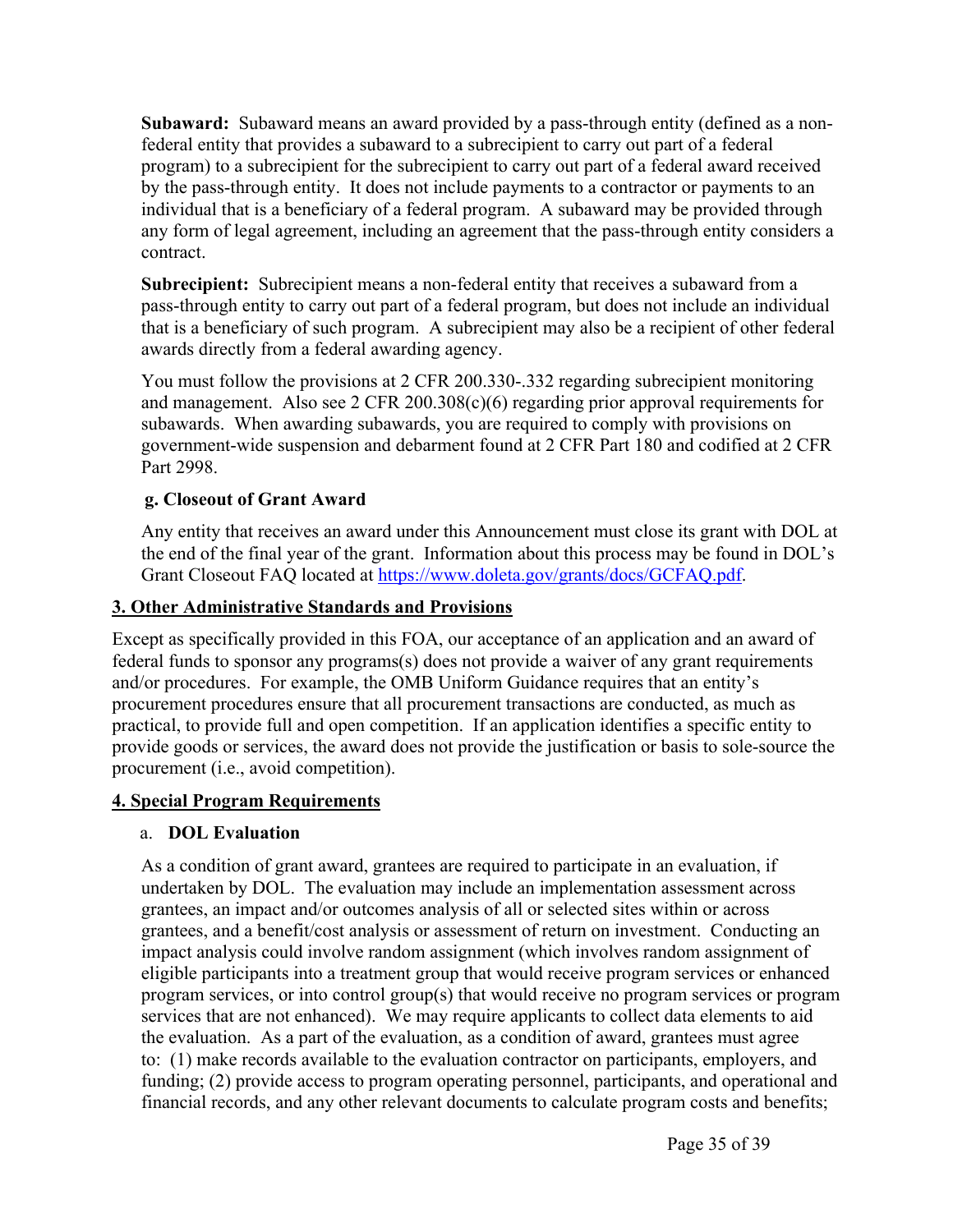and (3) in the case of an impact analysis, facilitate the assignment by lottery of participants to program services, including the possible increased recruitment of potential participants; and (4) follow evaluation procedures as specified by the evaluation contractor under the direction of DOL.

#### b**. Performance Goals**

Please note that applicants will be held to outcomes provided, and failure to meet those outcomes may result in technical assistance or other intervention by DOL, and may also have a significant impact on decisions about future grants with DOL.

#### <span id="page-36-0"></span>**C. REPORTING**

You must meet DOL reporting requirements. Specifically, you must submit the reports and documents listed below to DOL electronically.

#### **1. Quarterly Financial Reports**

A Quarterly Financial Status Report is required until such time as all funds have been expended or the grant period has expired. Quarterly reports are due 45 days after the end of each calendaryear quarter. On the final Financial Status Report, you must include any subaward amounts so we can calculate final indirect costs, if applicable. You must use DOL's Online Electronic Reporting System and information and instructions will be provided to grantees. For other guidance on financial reporting, reference TEGL 02-16 and [https://www.doleta.gov/grants/financial\\_reporting.cfm](https://www.doleta.gov/grants/financial_reporting.cfm).

# **2. Quarterly Performance Reports**

The grantee must submit a quarterly performance report within 45 days after the end of each calendar-year quarter. The report must include quarterly information on interim indicators and performance goals. The last quarterly progress report will serve as the grant's Final Performance Report. This report must provide both quarterly and cumulative information on the grant performance. Submission requirements will be provided to grantees upon award. We will also provide you with guidance about the data and other information that is required to be collected and reported on either a regular basis or special request basis.

Where applicable to project goals and objectives, grantees will be asked to report on the following:

a. Program Burden and Equity Reporting

As a condition of grant participation, the grant recipient and their community organization and other partners will provide information through quarterly reports on the populations they are serving and the systematic obstacles they are encountering to broader benefit and rights take-up. This information should reflect the different policies for which community organizations are conducting outreach. Grant recipients and DOL may compile this information in a form that would permit systematic equity assessments to inform potential changes to program administration and management as part of DOL's equity efforts.

b. Implementation Evaluation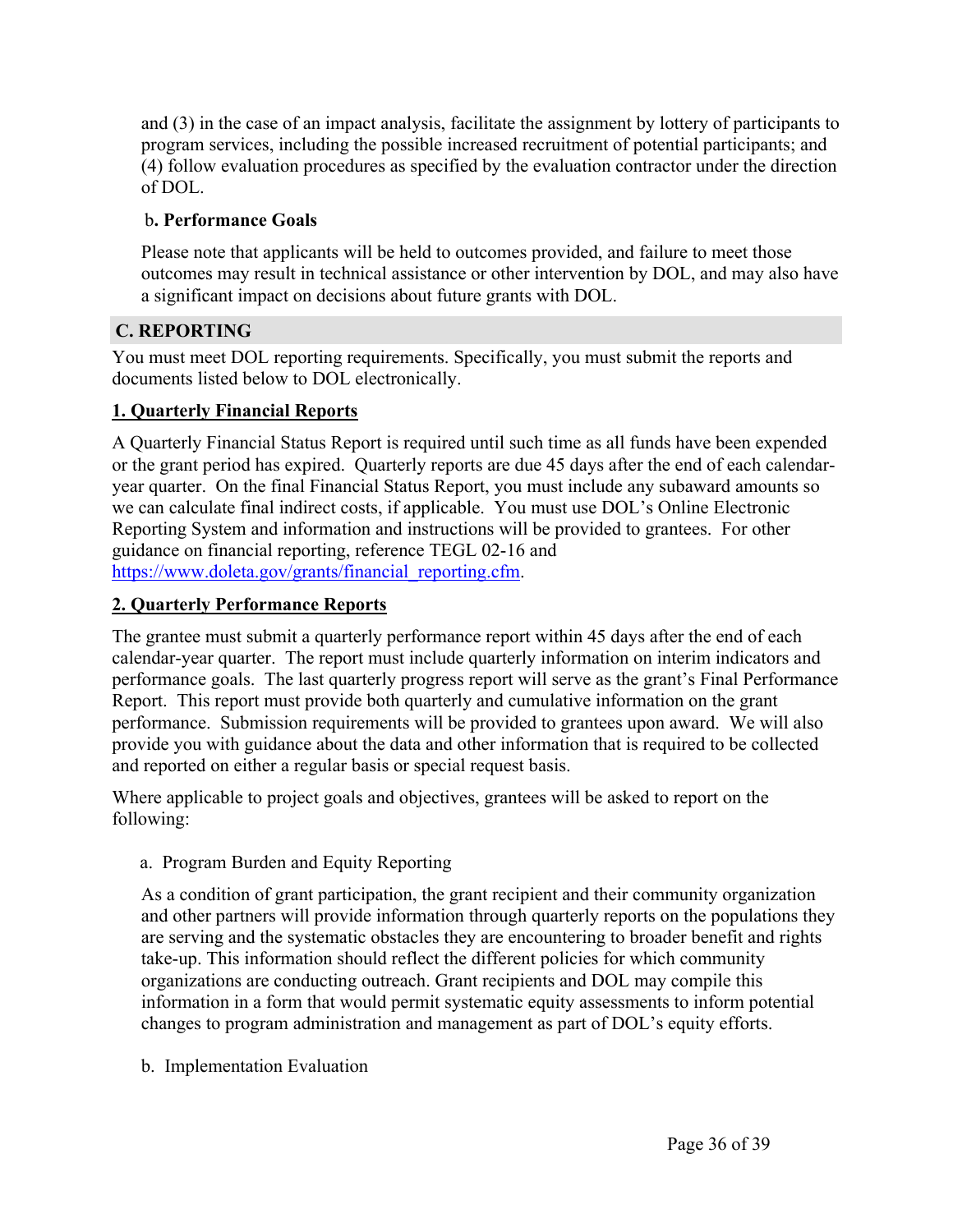In addition to reporting on program burdens and barriers, supported organizations will report through quarterly narrative and quarterly participant data reports on their implementation of their funded efforts, including funded activities, assistance provided, and populations served, reporting on demographics of populations served or assisted where possible. Grant recipients, for their part, will use program data in partnership with DOL to monitor program usage outcomes associated with community organization outreach. Grant recipients and their community organization partners may also be asked to participate in qualitative interviews with the DOL or a contracted evaluation team to study the roll-out of their activities.

The final quarterly report must contain an update on whether the grantee met the Expected Outputs and Outcomes discussed in IV.B.3.d and a detailed explanation if they did not meet these goals.

# <span id="page-37-0"></span>**VII. AGENCY CONTACTS**

For further information about this FOA, please contact Sharon Porter, Grants Management Specialist, Office of Grants Management at . Applicants should email all technical questions to Porter.Sharon.D@dol.gov and must specifically reference FOA-WB-22-14, and along with question(s), include a contact name and phone number. This Announcement is available at [https://www.grants.gov.](https://www.grants.gov)

# <span id="page-37-1"></span>**VIII. OTHER INFORMATION A. WEB-BASED RESOURCES**

DOL maintains a number of web-based resources that may be of assistance to applicants. These include the CareerOneStop portal ([https://www.careeronestop.org\)](https://www.careeronestop.org), which provides national and state career information on occupations; the Occupational Information Network (O\*NET) Online (<https://online.onetcenter.org>), which provides occupational competency profiles; and America's Service Locator [\(https://www.servicelocator.org\)](https://www.servicelocator.org), which provides a directory of our nation's American Job Centers (formerly known as One-Stop Career Centers).

#### **B. INDUSTRY COMPETENCY MODELS AND CAREER CLUSTERS**

DOL supports an Industry Competency Model Initiative to promote an understanding of the skill sets and competencies that are essential to an educated and skilled workforce. A competency model is a collection of competencies that, taken together, define successful performance in a particular work setting. Competency models serve as a starting point for the design and implementation of workforce and talent development programs. To learn about the industryvalidated models, visit the Competency Model Clearinghouse (CMC) at <https://www.careeronestop.org/CompetencyModel>. The CMC site also provides tools to build or customize industry models, as well as tools to build career ladders and career lattices for specific regional economies.

# **C. WORKFORCEGPS RESOURCES**

We encourage you to view the information on workforce resources gathered through consultations with federal agency partners, industry stakeholders, educators, and local practitioners, and made available on WorkforceGPS at [https://workforcegps.org.](https://workforcegps.org)

We encourage you to view the online tutorial, "Grant Applications 101: A Plain English Guide to ETA Competitive Grants," available through WorkforceGPS at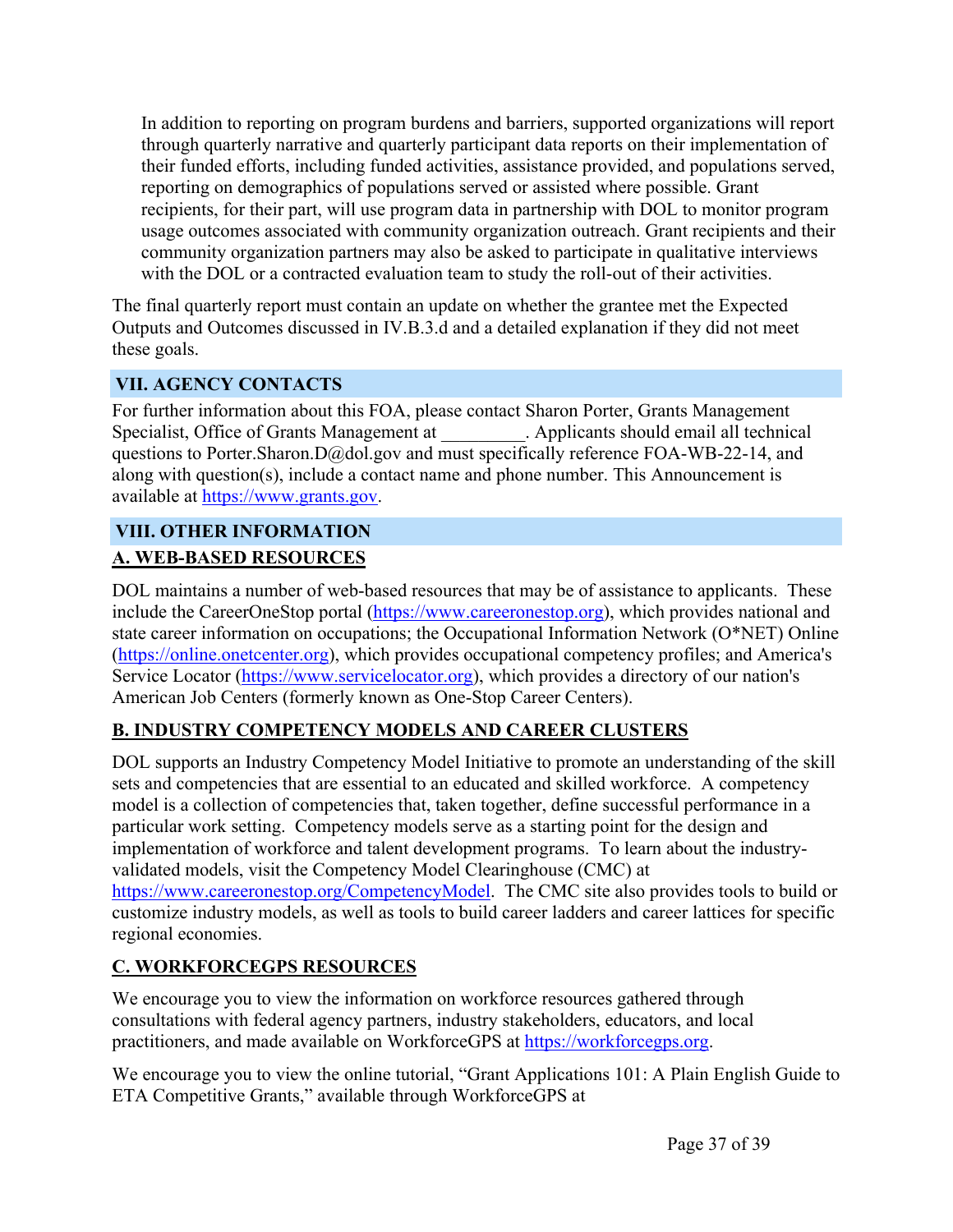[https://strategies.workforcegps.org/resources/2014/08/11/16/32/applying-for-eta-competitive](https://strategies.workforcegps.org/resources/2014/08/11/16/32/applying-for-eta-competitive-grants-a-web-based-toolkit-for-prospective-applicants-438?p=1)[grants-a-web-based-toolkit-for-prospective-applicants-438?p=1](https://strategies.workforcegps.org/resources/2014/08/11/16/32/applying-for-eta-competitive-grants-a-web-based-toolkit-for-prospective-applicants-438?p=1).

We created Workforce System Strategies to make it easier for the public workforce system and its partners to identify effective strategies and support improved customer outcomes. The collection highlights strategies informed by a wide range of evidence, such as experimental studies and implementation evaluations, as well as supporting resources, such as toolkits. We encourage you to review these resources by visiting [https://strategies.workforcegps.org.](https://strategies.workforcegps.org)

We created a technical assistance portal at

<https://www.workforcegps.org/resources/browse?id=b8dd0aa1ecfb4b2282d6cd30c7248790> that contains online training and resources for fiscal and administrative issues. Online trainings available include, but are not limited to, Introduction to Grant Applications and Forms, Indirect Costs, Cost Principles, and Accrual Accounting.

# **D. SKILLSCOMMONS RESOURCES**

SkillsCommons (<https://www.skillscommons.org>) offers an online library of curriculum and related training resources to obtain industry-recognized credentials in manufacturing, IT, healthcare, energy, and other industries. The website contains thousands of Open Educational Resources (OER) for job-driven workforce development, which were produced by grantees funded through DOL's Trade Adjustment Assistance Community College and Career Training (TAACCCT) program. Community colleges and other training providers across the nation can reuse, revise, redistribute, and reorganize the OER on SkillsCommons for institutional, industry, and individual use.

# <span id="page-38-0"></span>**IX. OMB INFORMATION COLLECTION**

OMB Information Collection No 1225-0086, Expires July 31, 2022.

According to the Paperwork Reduction Act of 1995, no persons are required to respond to a collection of information unless such collection displays a valid OMB control number. Public reporting burden for this collection of information is estimated to average 20 hours per response, including time for reviewing instructions, searching existing data sources, gathering and maintaining the data needed, and completing and reviewing the collection of information.

Send comments about the burden estimated or any other aspect of this collection of information, including suggestions for reducing this burden, to the U.S. Department of Labor, to the attention of the Departmental Clearance Officer, 200 Constitution Avenue NW, Room N1301, Washington, D.C. 20210. Comments may also be emailed to: [DOL\\_PRA\\_PUBLIC@dol.gov.](mailto:DOL_PRA_PUBLIC@dol.gov)

**PLEASE DO NOT RETURN YOUR GRANT APPLICATION TO THIS ADDRESS.** SEND ONLY COMMENTS ABOUT THE BURDEN CAUSED BY THE COLLECTION OF INFORMATION TO THIS ADDRESS. SEND YOUR GRANT APPLICATION TO THE SPONSORING AGENCY AS SPECIFIED EARLIER IN THIS ANNOUNCEMENT.

This information is being collected for the purpose of awarding a grant. DOL will use the information collected through this "Funding Opportunity Announcement" to ensure that grants are awarded to the applicants best suited to perform the functions of the grant. This information is required to be considered for this grant.